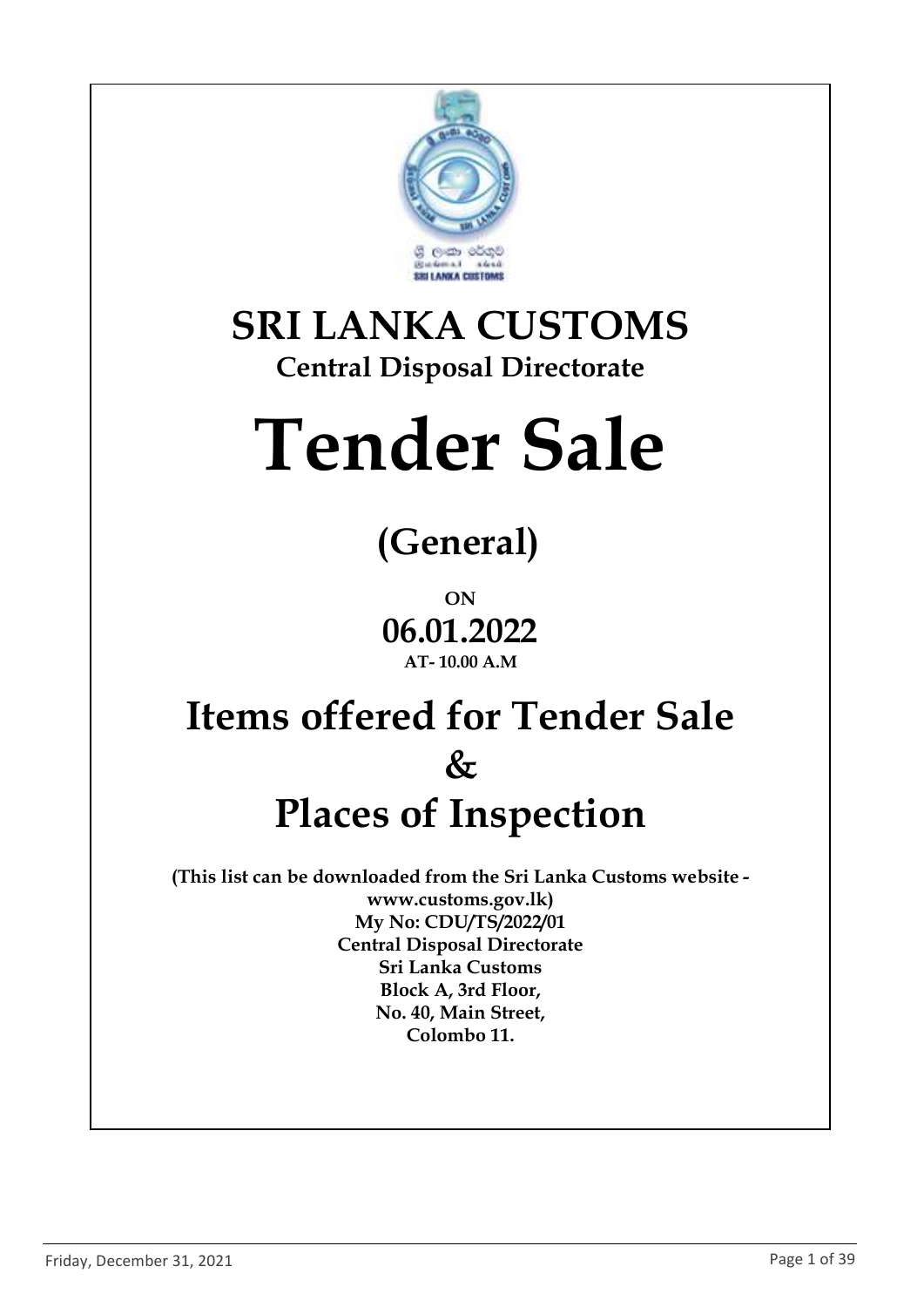#### **GENERAL CONDITIONS**

**A.** All Bids should be dropped in the Tender Box placed at the Central Disposal Unit, Third Floor, Customs House; Main Street, Colombo 11, not later than **10.00 a.m. on 06.01.2022** Tender box shall be opened immediately after closing the Tender Box.

#### **INSPECTION DATES & TIMES:**

- **B.** Dates**: 3 rd, 4th & 5th of January, 2022** Time: Between **10.00 a.m. to 3.30 p.m**. or described in tender list
- **C.** Tenderer who wish to bid to the items are required to make a refundable deposit on the following manner (One refundable deposit has to be used for one item only)

| <b>GROUP</b> | <b>REFUNDABLE DEPOSITS</b> | <b>VALUE OF BIDS</b> |                |
|--------------|----------------------------|----------------------|----------------|
| A            | Rs. 5000                   | Up to                | Rs 25,000      |
| В            | Rs.10,000                  | Up to                | Rs 50,000      |
| C            | Rs. 25,000                 | Up to                | Rs 200,000     |
| D            | Rs. 50,000                 | Up to                | Rs 500,000     |
| Е            | Rs. 100,000                | Up to                | Rs. 1,000,000  |
| F            | Rs. 200,000                | Up to                | Rs. 5,000,000  |
| G            | Rs. 400,000                | Up to                | Rs. 10,000,000 |
| н            | Rs. 500,000                | Up to                | Rs. 15,000,000 |
|              | Rs. 1,000,000              | More than            | Rs. 15,000,000 |
|              |                            |                      |                |

**D.** Tender lists, General conditions and further details could be obtained from the office of the Deputy Director of Customs, Central Disposal Unit of the Sri Lanka Customs, situated at the Third Floor of Customs House, No. 40, Main Street, Colombo 11, on payment of Rs. 25/= **: 3 rd, 4th & 5th of January, 2022.** Time: Between **10.00 a.m. to 3.30 p.m**. Bids for each item should be submitted in original tender forms signed by SC (CDD) or any person Authorized by him. These forms could be obtained between **10.00 a.m. to 3.30 p.m**.**: 3 rd, 4th & 5th of January, 2022** Time: Between **10.00 a.m. to 3.30 p.m**. on payment of a nonrefundable deposits as follows,

| <b>CATEGORY</b> | <b>VALUE OF BIDS</b>   | <b>NON REFUNDABLE DEPOSITS</b> |
|-----------------|------------------------|--------------------------------|
| 1               | Up to Rs. 2 Million    | <b>Rs. 300</b>                 |
| $\overline{2}$  | Up to Rs. 10 Million   | Rs. 1,000                      |
| 3               | Up to Rs. 50 Million   | Rs. 3,500                      |
| 4               | Up to Rs. 100 Million  | Rs. 12,500                     |
| -5              | Up to Rs. 200 Million  | Rs. 20,000                     |
| 6               | Up to Rs. 500 Million  | Rs. 35,000                     |
|                 | Up to Rs. 1000 Million | Rs. 60,000                     |
| 8               | Above Rs. 1000 Million | Rs. 100,000                    |
|                 |                        |                                |

- **E.** The bidder should manually sign each and every Bid Form and shall provide all particulars required therein
- **F.** (i) The price quoted must be written clearly and legibly **in words and figures.** (ii) Any alterations and amendments should be authenticated by the tenderer as otherwise the offer is liable to be rejected. The successful tenderer **has to pay value added tax and PAL** as shown in the Tender Sale List **additionally with the price on which the Bid Awarded**.
- **G.** The successful Bidder is required to make **full payment within 04 working days from** the tender date. All goods shall be cleared within 07 days. In case the purchaser fails to do adhere to the above conditions will result the award of each item being invalidated and the refundable deposit being forfeited
- **H.** The Director General of Customs reserves the right to withdraw any item put up for sale at any time. The decision of the Tender Board shall be final on any matter related to the Tender Sale.
- **I. The bidder must satisfy himself to the condition of the goods and the quantities thereof, and the Director General of Customs does not warrant the quality, quantity or condition of the said goods or the title to the goods. The purchaser shall not be entitled to any remission of the purchase price on any ground whatsoever.**

**Superintendent of Customs Central Disposal Directorate Sri Lanka Customs.**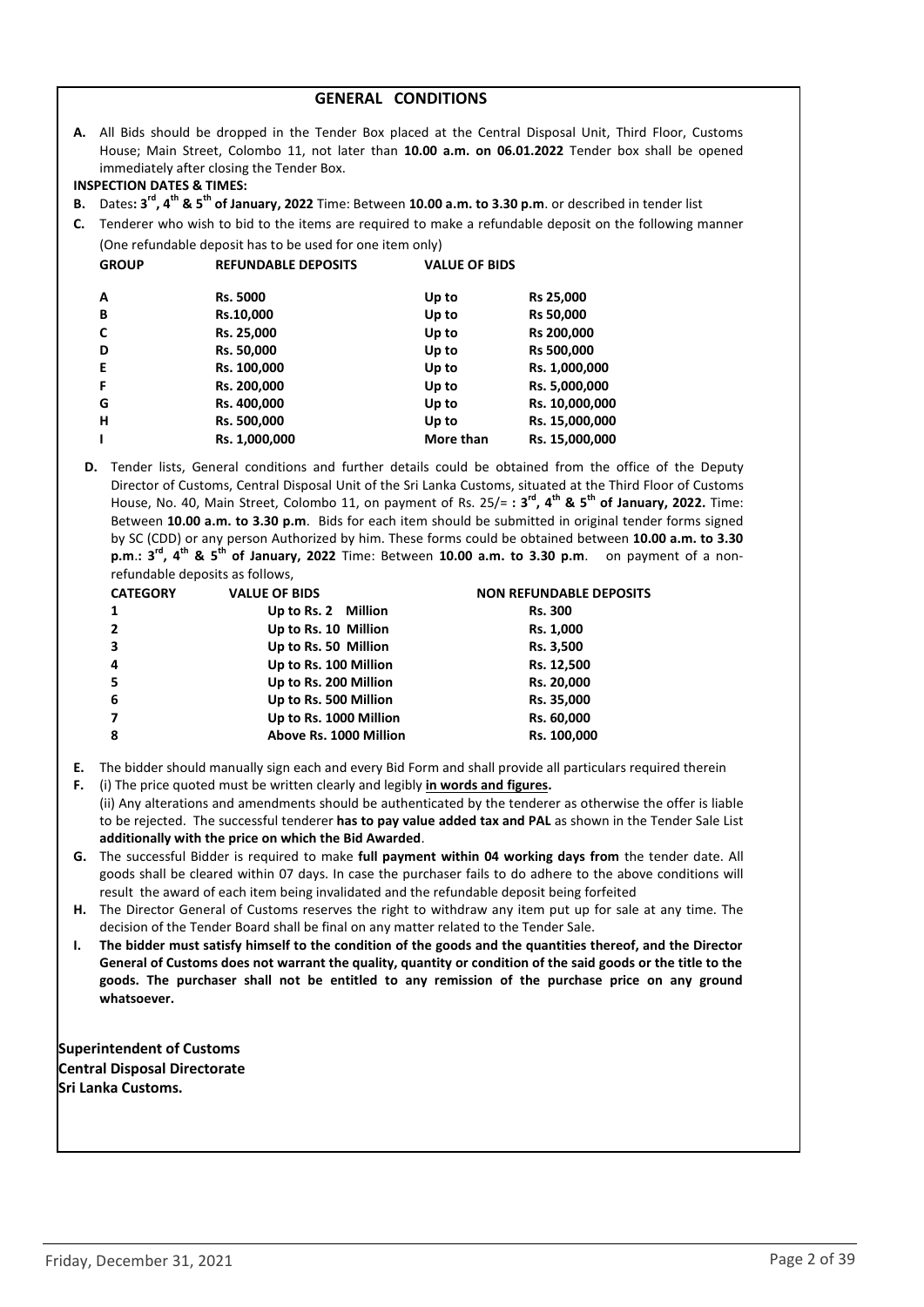### General Items

| Item<br>No.    | <b>Quantity and Goods Description</b>                                                                                                                                          | License<br>Requirment | <b>Case No and SR Number</b>       |      |
|----------------|--------------------------------------------------------------------------------------------------------------------------------------------------------------------------------|-----------------------|------------------------------------|------|
|                | Baggage Office Inspection for Items has been arranged between 10.00am to 12 noon on the day before<br>the openning of the tender at the Baggage office. Contact No. 0112327293 |                       |                                    |      |
| $\mathbf{1}$   |                                                                                                                                                                                |                       | BO/124/2017<br>BIA/D/CASE/117/2017 |      |
|                | 01 Piece of Ruby (Cut & Polished)<br>Weight - 5.00<br>Delivery of the goods will be done between 10.00 a.m to 3.00                                                             |                       | V 5967                             |      |
|                | p.m. on Monday, Wednesday and Friday only                                                                                                                                      |                       |                                    |      |
|                | 7103.91.00                                                                                                                                                                     |                       |                                    | 1976 |
| $\overline{2}$ |                                                                                                                                                                                |                       | BO/121/2018<br>BIA/A/CASE/124/2018 |      |
|                | 06 Pcs of Blue Sapphire (Rough)                                                                                                                                                |                       | V 6104                             |      |
|                | Total Weight - 73.40 Ct                                                                                                                                                        |                       |                                    |      |
|                | 7103.91.00                                                                                                                                                                     |                       |                                    | 1977 |
|                |                                                                                                                                                                                |                       |                                    |      |
|                | 09 Pcs of Blue Sapphire (Rough)                                                                                                                                                |                       | V6104                              |      |
|                | Total Weight - 42.15 Ct                                                                                                                                                        |                       |                                    |      |
|                | 7103.91.00                                                                                                                                                                     |                       |                                    | 1977 |
|                | 01 Lot of Blue Sapphire (Rough-Small)                                                                                                                                          |                       | V 6104                             |      |
|                | Total Weight - 742.60 Ct                                                                                                                                                       |                       |                                    |      |
|                | Delivery of the goods will be done between 10.00 a.m to 3.00<br>p.m. on Monday, Wednesday and Friday only<br>7103.91.00                                                        |                       |                                    | 1977 |
| 3              |                                                                                                                                                                                |                       | BIA/D/CASE/135/2016<br>BO/56/2018  |      |
|                | 07 Pcs of Blue Sapphire                                                                                                                                                        |                       | V 6054                             |      |
|                | Total Weight - 13.10 Ct                                                                                                                                                        |                       |                                    |      |
|                | 7103.91.00                                                                                                                                                                     |                       |                                    | 2061 |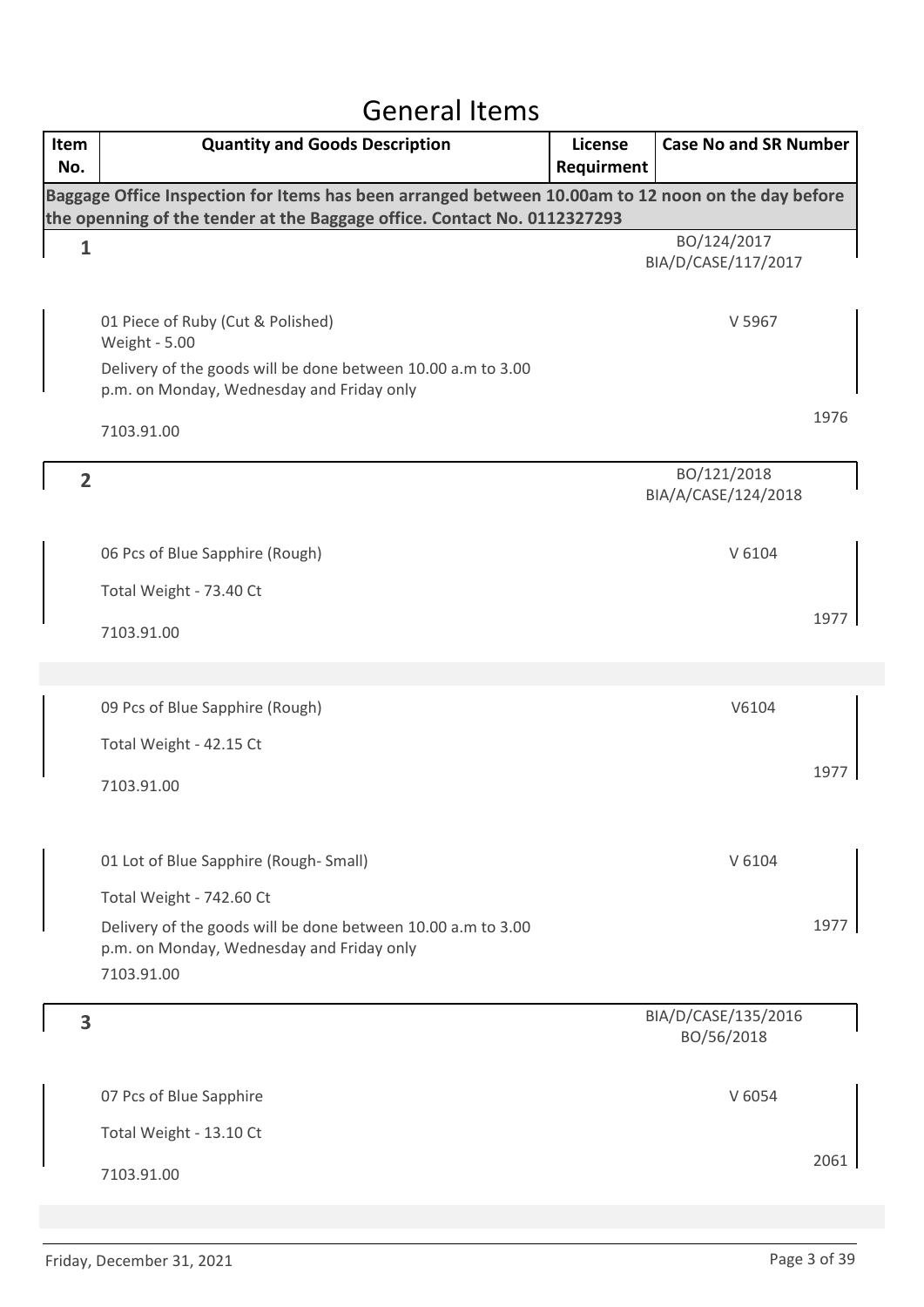| Item | <b>Quantity and Goods Description</b> | License    | <b>Case No and SR Number</b> |      |
|------|---------------------------------------|------------|------------------------------|------|
| No.  | 09 Pcs of Pink Sapphire               | Requirment | V 6054                       |      |
|      |                                       |            |                              |      |
|      | Total Weight - 11.33 Ct               |            |                              | 2061 |
|      | 7103.91.00                            |            |                              |      |
|      |                                       |            |                              |      |
|      | 22 Pcs of Blue Sapphire               |            | V 6054                       |      |
|      | Total Weight - 31.97 Ct               |            |                              |      |
|      | 7103.91.00                            |            |                              | 2061 |
|      |                                       |            |                              |      |
|      | 05 Pcs of Emerald                     |            | V 6054                       |      |
|      | Total Weight - 10.26 Ct               |            |                              |      |
|      |                                       |            |                              | 2061 |
|      | 7103.91.00                            |            |                              |      |
|      |                                       |            |                              |      |
|      | 05 Pcs of Cat's Eye                   |            | V 6054                       |      |
|      | Total Weight - 08.58 Ct               |            |                              | 2061 |
|      | 7103.99.00                            |            |                              |      |
|      |                                       |            |                              |      |
|      | 03 Pcs of Alexandrite Cat's Eye       |            | V 6054                       |      |
|      | Total Weight - 04.25 Ct               |            |                              |      |
|      | 7103.99.00                            |            |                              | 2061 |
|      |                                       |            |                              |      |
|      | 01 Pc of Tsavorite                    |            | V 6054                       |      |
|      | Total Weight - 01.56 Ct               |            |                              |      |
|      | 7103.99.00                            |            |                              | 2061 |
|      |                                       |            |                              |      |
|      |                                       |            |                              |      |
|      | 01 Pc of Green Garnet                 |            | V 6054                       |      |
|      | Total Weight - 01.45 Ct               |            |                              | 2061 |
|      | 7103.99.00                            |            |                              |      |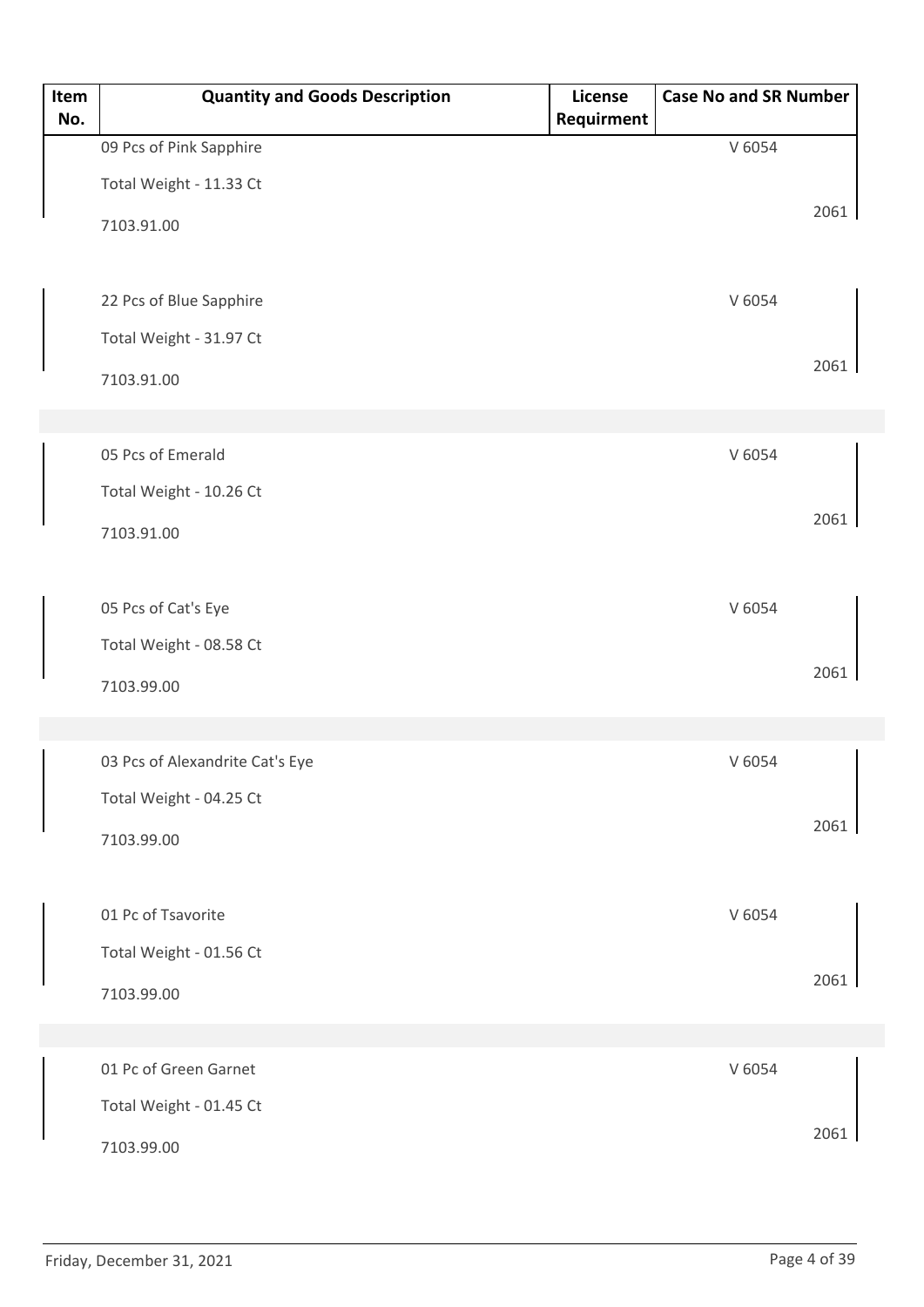| Item<br>No. | <b>Quantity and Goods Description</b> | License<br>Requirment | <b>Case No and SR Number</b> |      |
|-------------|---------------------------------------|-----------------------|------------------------------|------|
|             | 01 Pc of Purple Sapphire              |                       | V 6054                       |      |
|             | Total Weight - 01.22 Ct               |                       |                              |      |
|             | 7103.91.00                            |                       |                              | 2061 |
|             |                                       |                       |                              |      |
|             | 01 Pc of Padparadscha                 |                       | V 6054                       |      |
|             | Total Weight - 01.75 Ct               |                       |                              |      |
|             | 7103.99.00                            |                       |                              | 2061 |
|             |                                       |                       |                              |      |
|             | 01 Pc of Violet Blue Sapphire         |                       | V 6054                       |      |
|             | Total Weight - 02.94 Ct               |                       |                              |      |
|             | 7103.91.00                            |                       |                              | 2061 |
|             |                                       |                       |                              |      |
|             | 01 Pc of Blue Sapphire                |                       | V 6054                       |      |
|             | Total Weight - 01.02 Ct               |                       |                              |      |
|             | 7103.91.00                            |                       |                              | 2061 |
|             |                                       |                       |                              |      |
|             | 01 Pc of Spinel                       |                       | V 6054                       |      |
|             | Total Weight - 02.04 Ct               |                       |                              |      |
|             | 7103.99.00                            |                       |                              | 2061 |
|             |                                       |                       |                              |      |
|             | Moonstone                             |                       | V 6054                       |      |
|             | Total Weight - 196.51 Ct              |                       |                              |      |
|             | 7103.99.00                            |                       |                              | 2061 |
|             |                                       |                       |                              |      |
|             | <b>Blue Topaz</b>                     |                       | V 6054                       |      |
|             | Total Weight - 952.43 Ct              |                       |                              |      |
|             | 7103.99.00                            |                       |                              | 2061 |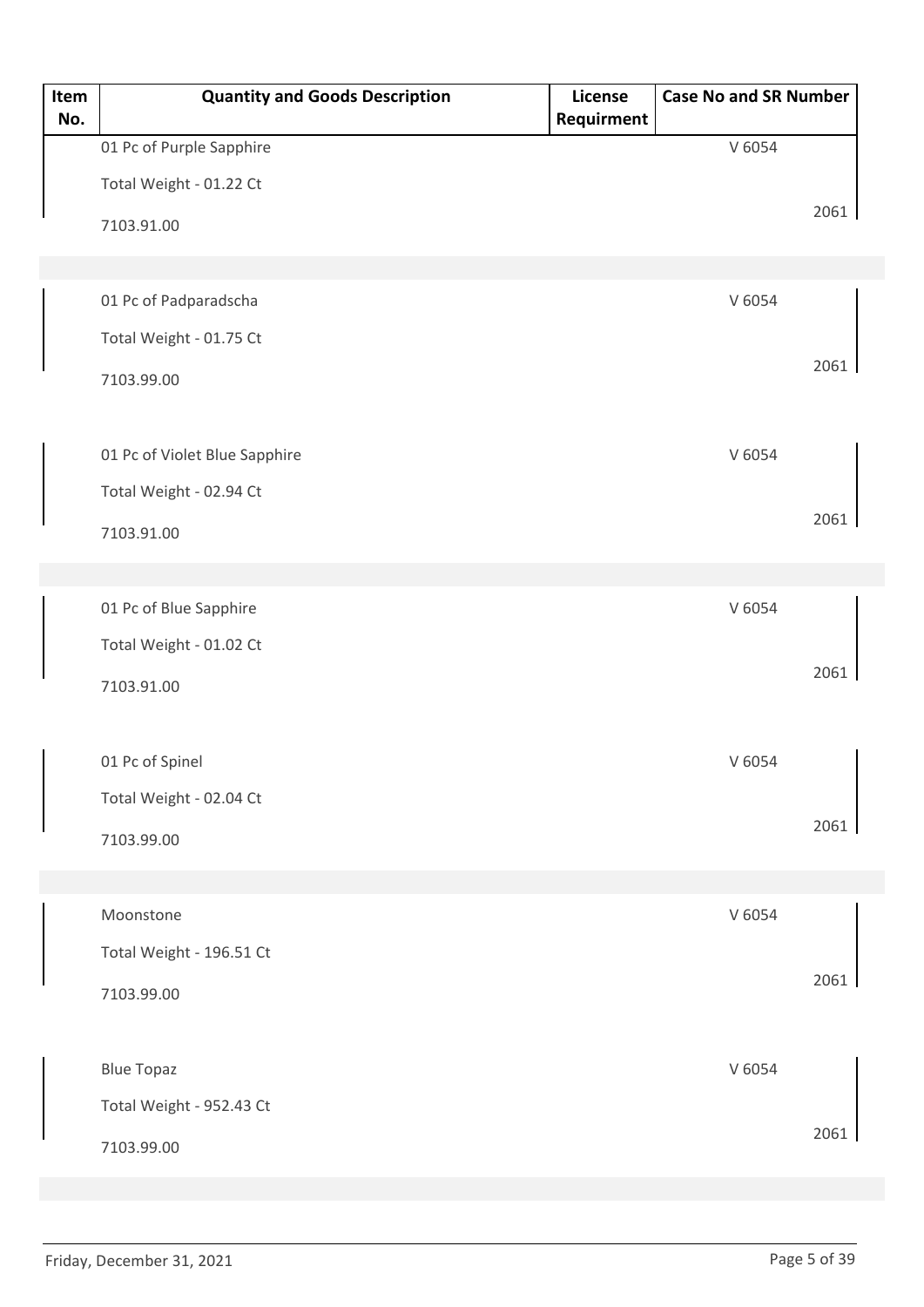|     |                                                              | License    |                          | <b>Case No and SR Number</b> |
|-----|--------------------------------------------------------------|------------|--------------------------|------------------------------|
| No. |                                                              | Requirment |                          |                              |
|     | Semi - Precious Stones                                       |            | V 6054                   |                              |
|     | Total Weight - 541.35 Ct                                     |            |                          |                              |
|     | 7103.99.00                                                   |            |                          | 2061                         |
|     |                                                              |            |                          |                              |
|     | <b>Star Sapphire</b>                                         |            | V 6054                   |                              |
|     | Total Weight - 06.81 Ct                                      |            |                          |                              |
|     | 7103.91.00                                                   |            |                          | 2061                         |
|     |                                                              |            |                          |                              |
|     | Star Ruby                                                    |            | V 6054                   |                              |
|     |                                                              |            |                          |                              |
|     | Total Weight - 03.08 Ct                                      |            |                          | 2061                         |
|     | 7103.91.00                                                   |            |                          |                              |
|     |                                                              |            |                          |                              |
|     | Star Sapphire                                                |            | V 6054                   |                              |
|     | Total Weight - 53.39 Ct                                      |            |                          |                              |
|     | 7103.91.00                                                   |            |                          | 2061                         |
|     |                                                              |            |                          |                              |
|     | Star Quartz                                                  |            | V 6054                   |                              |
|     | Total Weight -01.70 Ct                                       |            |                          |                              |
|     |                                                              |            |                          | 2061                         |
|     | 7103.99.00                                                   |            |                          |                              |
|     |                                                              |            |                          |                              |
|     | 01 Pc of Silver Ring with Citrine                            |            | V 6054<br><b>VAT 08%</b> |                              |
|     | Delivery of the goods will be done between 10.00 a.m to 3.00 |            |                          | 2061                         |
|     | p.m. on Monday, Wednesday and Friday only                    |            |                          |                              |
|     | 7114.11.00                                                   |            |                          |                              |
| 4   |                                                              |            | BO/16/2019               |                              |

BIA/D/CASE/235/2018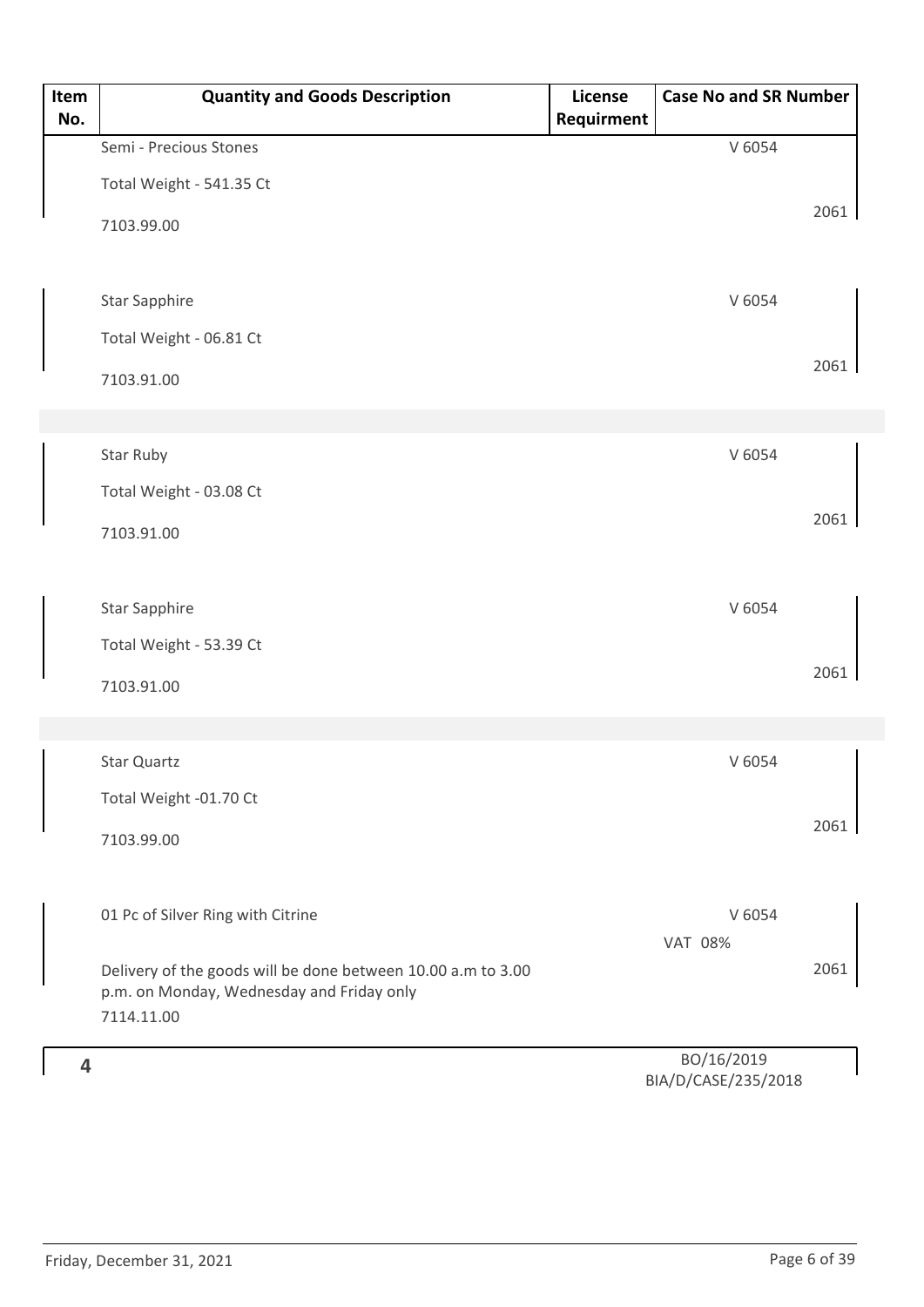| Item<br>No. | <b>Quantity and Goods Description</b> | License<br>Requirment | <b>Case No and SR Number</b> |      |
|-------------|---------------------------------------|-----------------------|------------------------------|------|
|             | 01 Pc of Diamond                      |                       | $V - 6158$                   |      |
|             | Total Weight - 1.05Ct                 |                       |                              |      |
|             | 7102.29.00                            |                       |                              | 2133 |
|             |                                       |                       |                              |      |
|             | 01 Lot of Mix Sapphire                |                       | $V-6158$                     |      |
|             | Total Weight - 46.70Ct                |                       |                              |      |
|             | 7103.91.00                            |                       |                              | 2133 |
|             | 01 Lot of Blue Sapphire               |                       | $V-6158$                     |      |
|             | Total Weight - 16.30Ct                |                       |                              |      |
|             | 7103.91.00                            |                       |                              | 2133 |
|             |                                       |                       |                              |      |
|             | 01 Pc of Spinel                       |                       | $V-6158$                     |      |
|             | Total Weight - 0.90Ct                 |                       |                              |      |
|             | 7103.99.00                            |                       |                              | 2133 |
|             |                                       |                       |                              |      |
|             | 01 Pc of Emerald                      |                       | $V-6158$                     |      |
|             | Total Weight - 0.74Ct                 |                       |                              |      |
|             | 7103.91.00                            |                       |                              | 2133 |
|             |                                       |                       |                              |      |
|             | 01 Pc of Agate                        |                       | $V - 6158$                   |      |
|             | Total Weight - 33.05Ct                |                       |                              |      |
|             | 7103.99.00                            |                       |                              | 2133 |
|             | 01 Lot of White Sapphire (Calibrated) |                       | $V-6158$                     |      |
|             | Total Weight - 99.85Ct                |                       |                              |      |
|             | 7103.91.00                            |                       |                              | 2133 |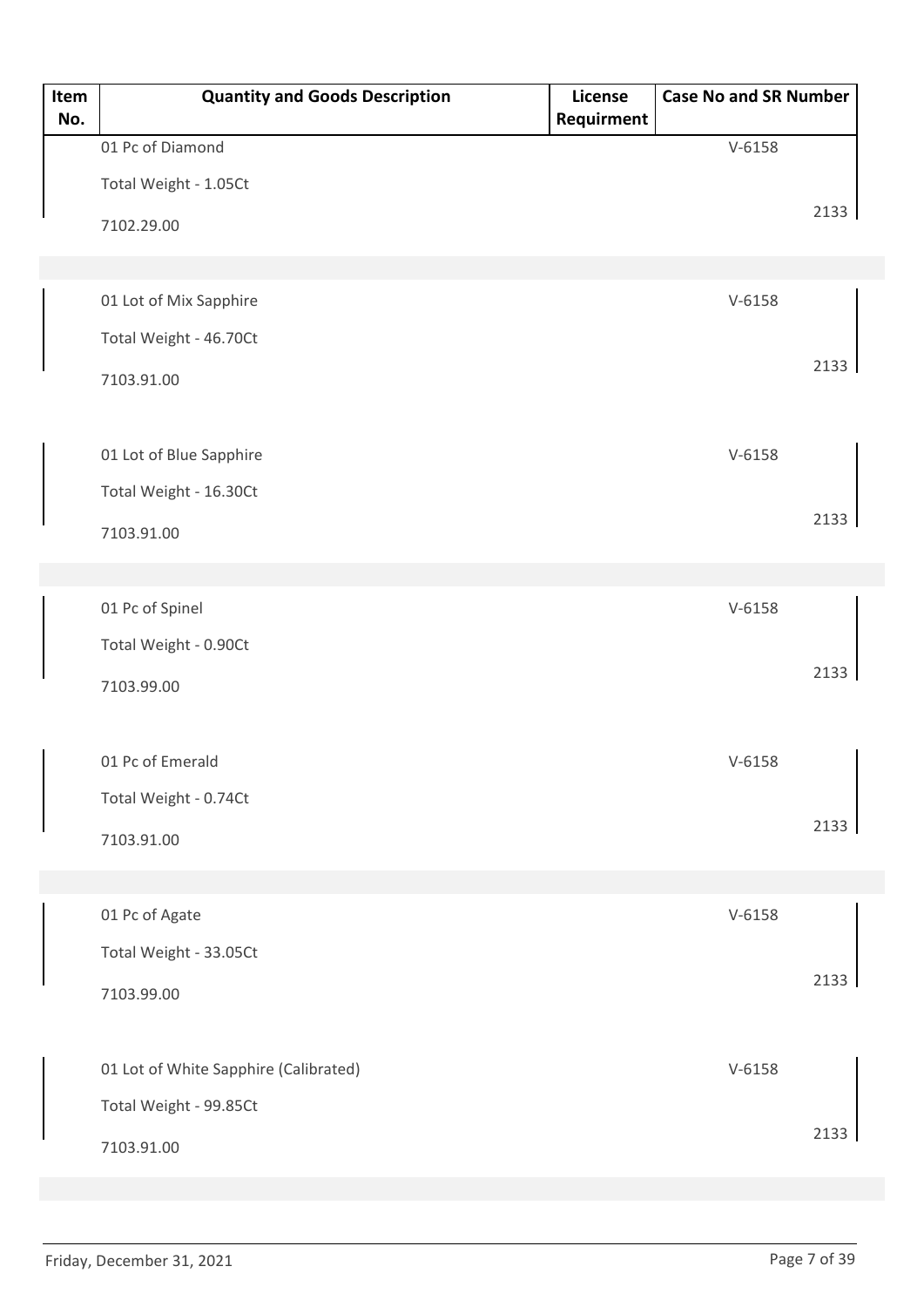| Item<br>No. | <b>Quantity and Goods Description</b>                                                                                   | License<br>Requirment | <b>Case No and SR Number</b> |      |
|-------------|-------------------------------------------------------------------------------------------------------------------------|-----------------------|------------------------------|------|
|             | 01 Pc of Green Sapphire                                                                                                 |                       | $V-6158$                     |      |
|             | Total Weight - 6.99Ct                                                                                                   |                       |                              |      |
|             | 7103.91.00                                                                                                              |                       |                              | 2133 |
|             | 03 Pcs of Tsavorite                                                                                                     |                       | $V-6158$                     |      |
|             | Total Weight - 27.30Ct                                                                                                  |                       |                              |      |
|             | 7103.99.00                                                                                                              |                       |                              | 2133 |
|             | 01 Lot of Blue Sapphire                                                                                                 |                       | $V-6158$                     |      |
|             | Total Weight - 36.00Ct                                                                                                  |                       |                              |      |
|             | 7103.91.00                                                                                                              |                       |                              | 2133 |
|             | 01 Pc of Alexandrite                                                                                                    |                       | $V-6158$                     |      |
|             | Total Weight - 1.10Ct                                                                                                   |                       |                              |      |
|             | 7103.99.00                                                                                                              |                       |                              | 2133 |
|             |                                                                                                                         |                       |                              |      |
|             | 01 Lot of Pink Sapphire                                                                                                 |                       | $V-6158$                     |      |
|             | Total Weight - 13.65Ct                                                                                                  |                       |                              | 2133 |
|             | 7103.91.00                                                                                                              |                       |                              |      |
|             | 02 Pcs of Semi-Precious Stones                                                                                          |                       | $V-6158$                     |      |
|             | Total Weight - 13.25Ct                                                                                                  |                       |                              |      |
|             | Delivery of the goods will be done between 10.00 a.m to 3.00<br>p.m. on Monday, Wednesday and Friday only<br>7103.99.00 |                       |                              | 2133 |
|             |                                                                                                                         |                       |                              |      |
| 5           |                                                                                                                         |                       | BO/155/2020<br>ICACHIA       |      |

BIA/D/CASE/61/2018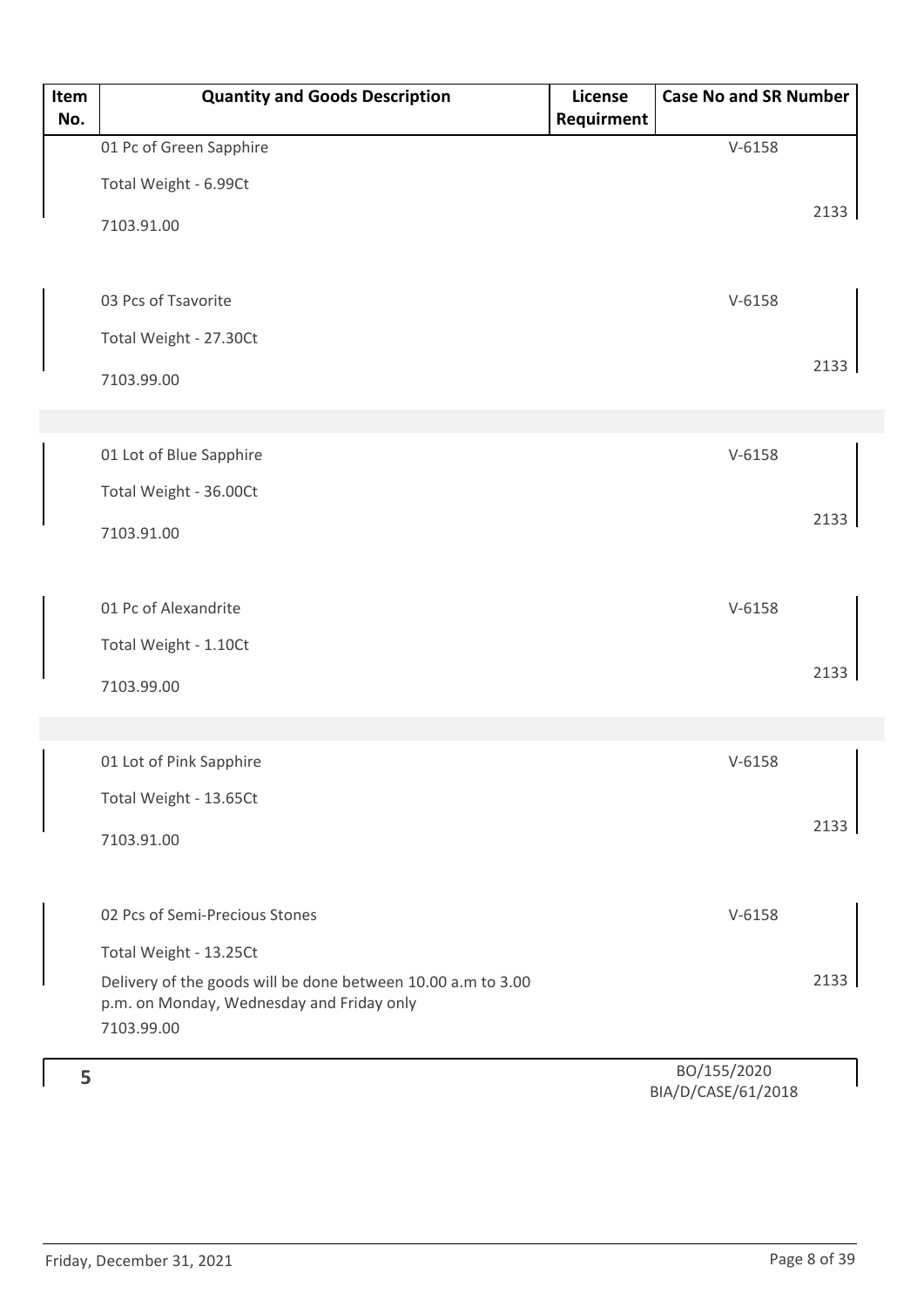| Item | <b>Quantity and Goods Description</b>                                                                                                | License    | <b>Case No and SR Number</b>         |      |
|------|--------------------------------------------------------------------------------------------------------------------------------------|------------|--------------------------------------|------|
| No.  |                                                                                                                                      | Requirment |                                      |      |
|      | 559 g of Yellow Gold pieces (24K) - 56 Pieces                                                                                        | ICL        | V 6258                               |      |
|      | Delivery of the goods will be done between 10.00 a.m. to 3.00<br>p.m. on Monday, Wednesday and Friday only.                          |            |                                      |      |
|      | 7108.12.00                                                                                                                           |            |                                      | 2870 |
|      | 436.9 g of Gold Jewellery (22K)<br>347.9 g of Gold Jewellery (23+K)<br>Delivery of the goods will be done between 10.00 a.m. to 3.00 |            | V 6258<br><b>VAT 08%</b><br>PAL- 10% |      |
|      | p.m. on Monday, Wednesday and Friday only.                                                                                           |            |                                      |      |
|      | 7113.19.10                                                                                                                           |            |                                      | 2870 |
| 6    |                                                                                                                                      |            | BO/84/2020<br>BIA/D/CASE/192/2019    |      |
|      | 1 Lot of Blue Sapphire - 5340 ct                                                                                                     |            | V 6244                               |      |
|      | 01 Lot of Bluff Mixed sapphire - 473 ct                                                                                              |            |                                      |      |
|      | 01 lot of Semi precious - 1840 ct                                                                                                    |            |                                      |      |
|      | 7103.91.00                                                                                                                           |            |                                      | 2939 |
| 7    |                                                                                                                                      |            | BO/31/2015                           |      |

**7**

BO/31/2015 BIA/D/CASE/217/2014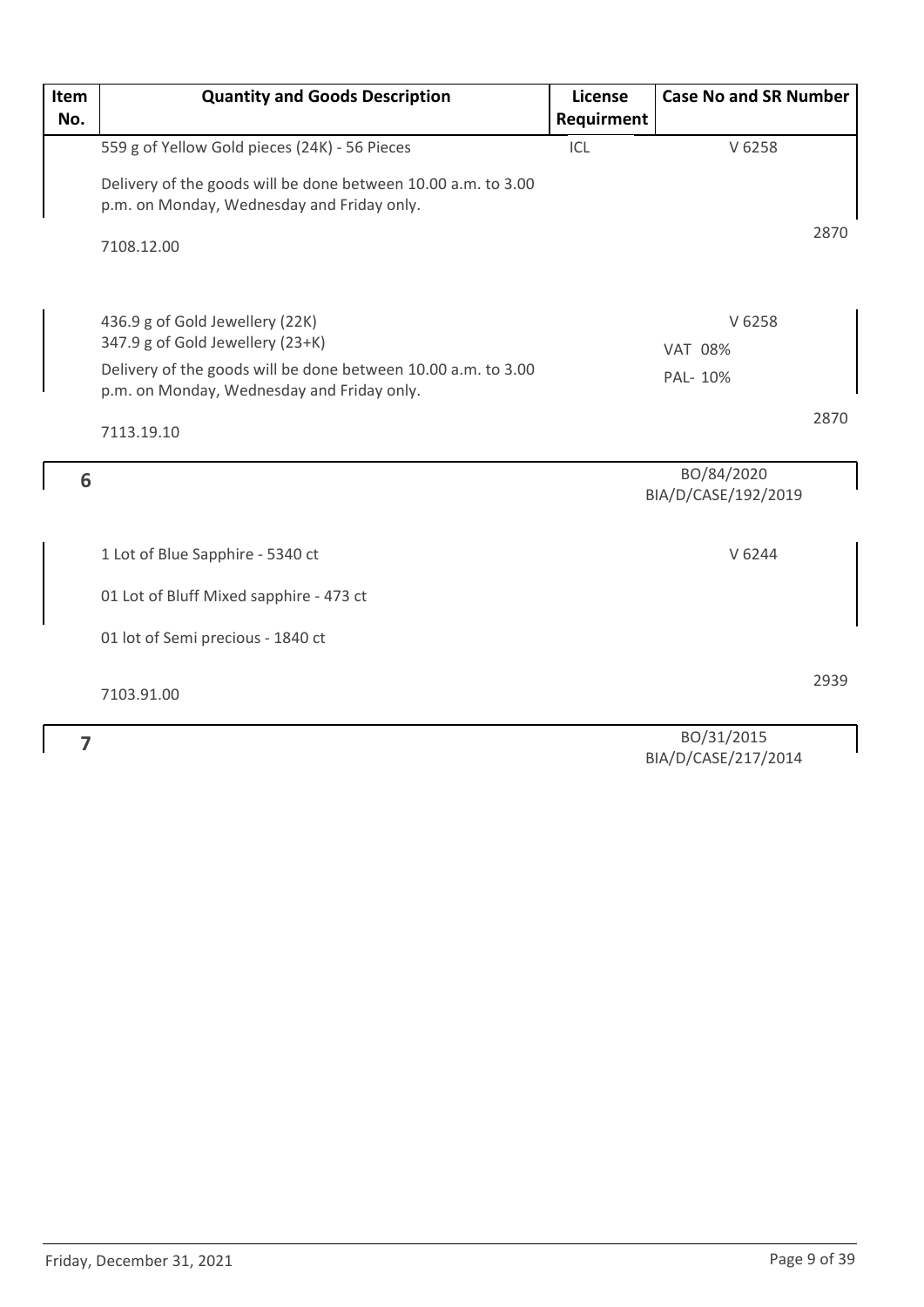| Item<br>No. | <b>Quantity and Goods Description</b>              | License<br>Requirment | <b>Case No and SR Number</b> |
|-------------|----------------------------------------------------|-----------------------|------------------------------|
|             | 42 Pcs of Blue Sapphire                            |                       | V5774                        |
|             | Total Weight-139.25 Ct                             |                       |                              |
|             |                                                    |                       |                              |
|             | 69 Pcs of Mix Sapphire<br>Total Weight-118.4 Ct    |                       |                              |
|             |                                                    |                       |                              |
|             | 73 Pcs of Pink Sapphire                            |                       |                              |
|             | Total Weight- 136.55 Ct                            |                       |                              |
|             | 01 Piece of Orange Sapphire<br>Weight-5.05 Ct      |                       |                              |
|             | 01 Piece of Emerald<br>Weight-1.65 Ct              |                       |                              |
|             | 04 Pcs of Purple Sapphire<br>Total Weight- 16.4 Ct |                       |                              |
|             | 08 Pcs of Rubies<br>Total Weight- 17.85 ct         |                       |                              |
|             | 01 Piece of Star Pink Sapphire<br>Weight- 4.55 Ct  |                       |                              |
|             | 04 Pcs of Star Sapphire<br>Total Weight- 18.9 Ct   |                       |                              |
|             | 01 Pcs of Green Sapphire<br>Weight-5.4 Ct          |                       | 3015                         |
|             | 02 Pcs of Yellow sapphire<br>Total Weight-12.2 Ct  |                       |                              |
|             | 7103.91.00                                         |                       |                              |
|             |                                                    |                       |                              |
|             | 05 Pcs of Cat's Eyes<br>Total weight-18.95 Ct      |                       |                              |
|             | 05 Pcs of Green Garnets<br>Total Weight-10 Ct      |                       |                              |
|             | 01 Piece of Green Tourmaline<br>Weight-16.55 Ct    |                       |                              |
|             | 01 Piece of Sphene<br>Weight- 26.15 Ct             |                       |                              |
|             |                                                    |                       |                              |
|             | 7103.99.00                                         |                       | 3015                         |
| 8           |                                                    |                       | BO/135/2019                  |

(BIA/A/CASE/062/2019)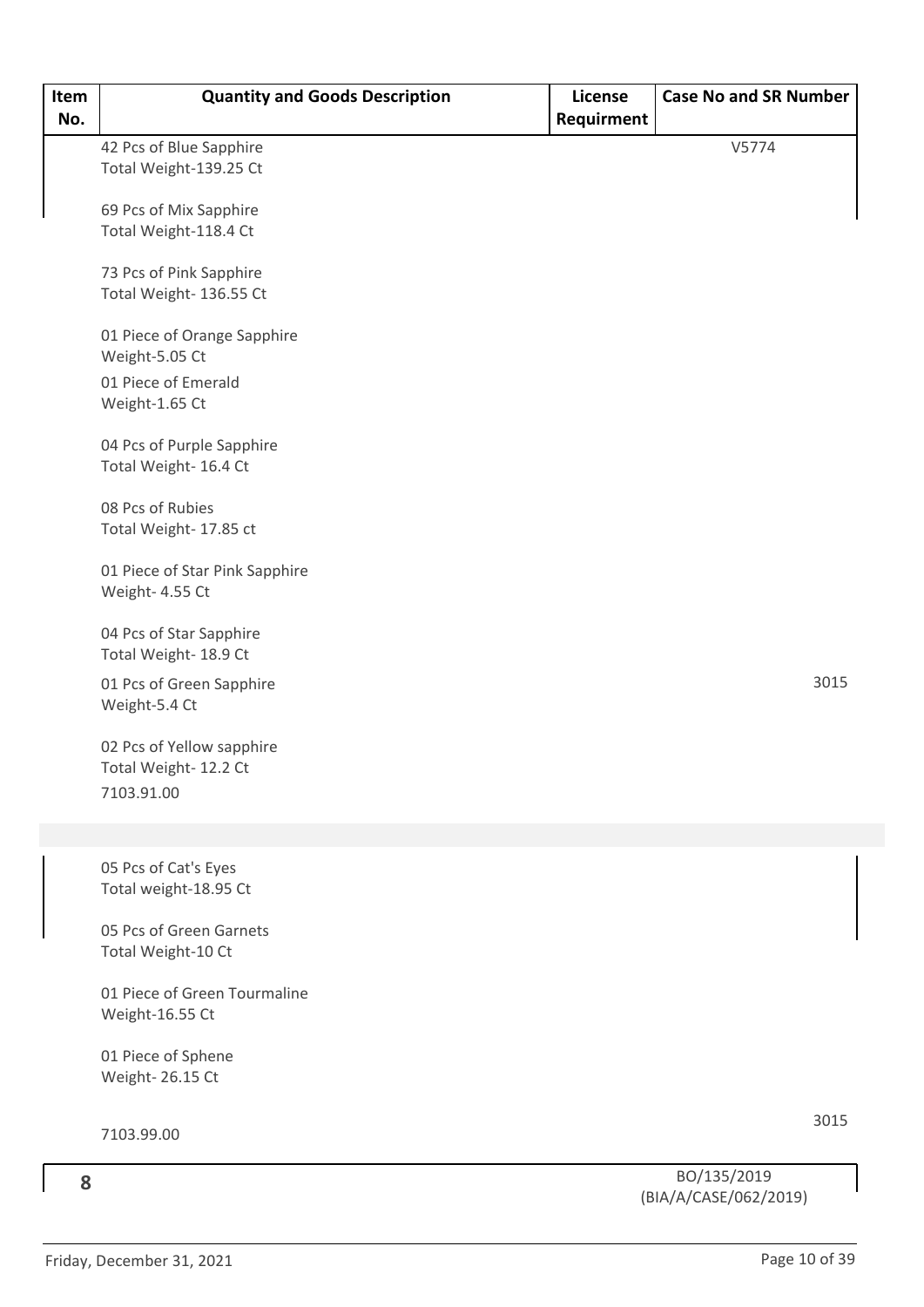| Item<br>No. | <b>Quantity and Goods Description</b>                                                                                 | <b>License</b><br>Requirment | <b>Case No and SR Number</b>         |      |
|-------------|-----------------------------------------------------------------------------------------------------------------------|------------------------------|--------------------------------------|------|
|             | 1,825g of Gold Jewellery (22 K)                                                                                       |                              | V 6216                               |      |
|             |                                                                                                                       |                              | PAL- 10%                             |      |
|             | 7113.19.10                                                                                                            |                              | <b>VAT 08%</b>                       | 3063 |
|             |                                                                                                                       |                              |                                      |      |
| 9           |                                                                                                                       |                              | BO/036/2014<br>(BIA/A/CASE/195/2013) |      |
|             |                                                                                                                       |                              |                                      |      |
|             | 3,168g of Silver Jewellery                                                                                            |                              | V 5568                               |      |
|             |                                                                                                                       |                              | PAL- 10%                             |      |
|             | 7113.11.10                                                                                                            |                              | <b>VAT 08%</b>                       | 3064 |
|             |                                                                                                                       |                              |                                      |      |
|             |                                                                                                                       |                              |                                      |      |
|             | 674g of Silver Parts                                                                                                  |                              | <b>VAT 08%</b>                       |      |
|             |                                                                                                                       |                              |                                      | 3064 |
|             | 7113.11.90                                                                                                            |                              |                                      |      |
|             | <b>BCNP - Repository</b>                                                                                              |                              |                                      |      |
|             |                                                                                                                       |                              | ENSP/BPU/2020/00017/CCR/01188        |      |
| 10          |                                                                                                                       |                              |                                      |      |
|             | 0.5 Kg of Wallapatta Oil (Gyrinops walla)                                                                             |                              | <b>B6</b>                            |      |
|             | *Given weights for "Wallapatta" oil might get reduced due to                                                          |                              | <b>VAT 08%</b>                       |      |
|             | evaporation.                                                                                                          |                              | PAL- 10%                             |      |
|             | * The goods will be awarded only for export purposes                                                                  |                              |                                      |      |
|             | * Successful bidder will be recommended to the forest<br>Department and Department of wild life conservation in order |                              |                                      | 2586 |
|             | to obtain the necessary approvals to export Wallapatta                                                                |                              |                                      |      |
|             | 3301.29.00                                                                                                            |                              |                                      |      |
|             | CFS 06 Warehouse Inspection for Items has been arranged between 2.00 p.m. to 3.00 p.m. the day                        |                              |                                      |      |
|             | before and two days before the opening of the Tender at CFS 06 Warehouse                                              |                              |                                      |      |
| 11          |                                                                                                                       |                              | CINT/2021/001                        |      |
|             | 2,616 Liters of Lubricant                                                                                             | ICL                          | SR/CFS6/GC/07/2021                   |      |
|             |                                                                                                                       |                              | PAL- 10%                             |      |
|             | Only Licened Importers of Lubricants can obtain bid forms for                                                         |                              | <b>VAT 08%</b>                       | 3005 |
|             | this item                                                                                                             |                              |                                      |      |
|             | 2710.19.80                                                                                                            |                              |                                      |      |
|             | <b>CSL- UPB Ware House - Colombo</b>                                                                                  |                              |                                      |      |
|             |                                                                                                                       |                              |                                      |      |
| 12          |                                                                                                                       |                              | CINT/RMU/2019/00032/CCR/00733        |      |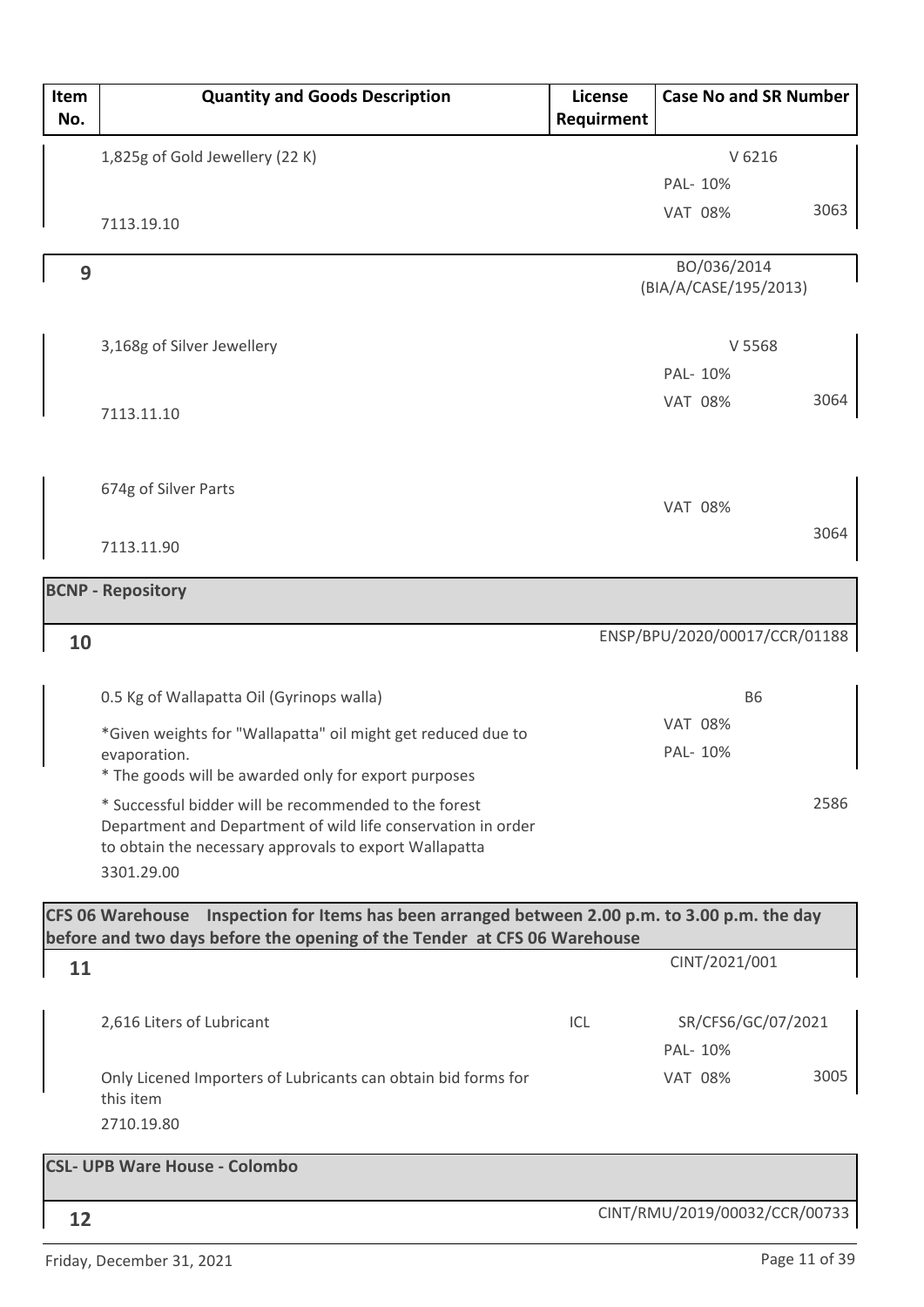| Item<br>No. | <b>Quantity and Goods Description</b>                    | License<br>Requirment | <b>Case No and SR Number</b> |      |
|-------------|----------------------------------------------------------|-----------------------|------------------------------|------|
|             | 1310 Pcs of Ladies shoes                                 |                       |                              |      |
|             | 6402.99.00                                               |                       | <b>VAT 08%</b>               | 2704 |
|             | 399 Pcs of Gents Shoes                                   |                       | <b>VAT 08%</b>               |      |
|             | 6402.99.00                                               |                       |                              | 2704 |
|             | 2560 of Kids Shoes                                       |                       | <b>VAT 08%</b>               |      |
|             | 6402.99.00                                               |                       |                              | 2704 |
|             | <b>Gray Line I Yard Warehouse</b>                        |                       |                              |      |
| 13          |                                                          |                       | VAL/INV/159/2018/CCR/2410    |      |
|             | 08 Units of Walky Talky (Two Way Radio)                  | ICL                   | GLI/SR/134/2018              |      |
|             |                                                          | <b>MOD</b>            | PAL- 10%                     |      |
|             | 8517.62.10                                               | <b>TRC</b>            | <b>VAT 08%</b>               | 2045 |
|             | <b>Gray Line II - Preventive Examination Yard</b>        |                       |                              |      |
| 14          |                                                          |                       | PREV/FPO/781/2014/CCR/1470   |      |
|             | 36 Nos of Remote Control Cars                            | ICL                   | SR No. 424                   |      |
|             |                                                          | <b>TRC</b>            | <b>VAT 08%</b>               |      |
|             | 9503.00.60                                               |                       | PAL- 10%                     | 2584 |
| 15          |                                                          |                       | PREV/FPO/3219/2015           |      |
|             | 30 Barrels (3000 kg) of Sodium Alkyl Ethoxy Sulphate 70% |                       | <b>PEU SR 498</b>            |      |
|             | Aqueous solution                                         |                       | PAL 05%                      |      |
|             | (Synthetic Oil)                                          |                       | <b>VAT 08%</b>               |      |
|             | 3402.11.00                                               |                       |                              | 2961 |
|             | <b>Gray Line II Yard</b>                                 |                       |                              |      |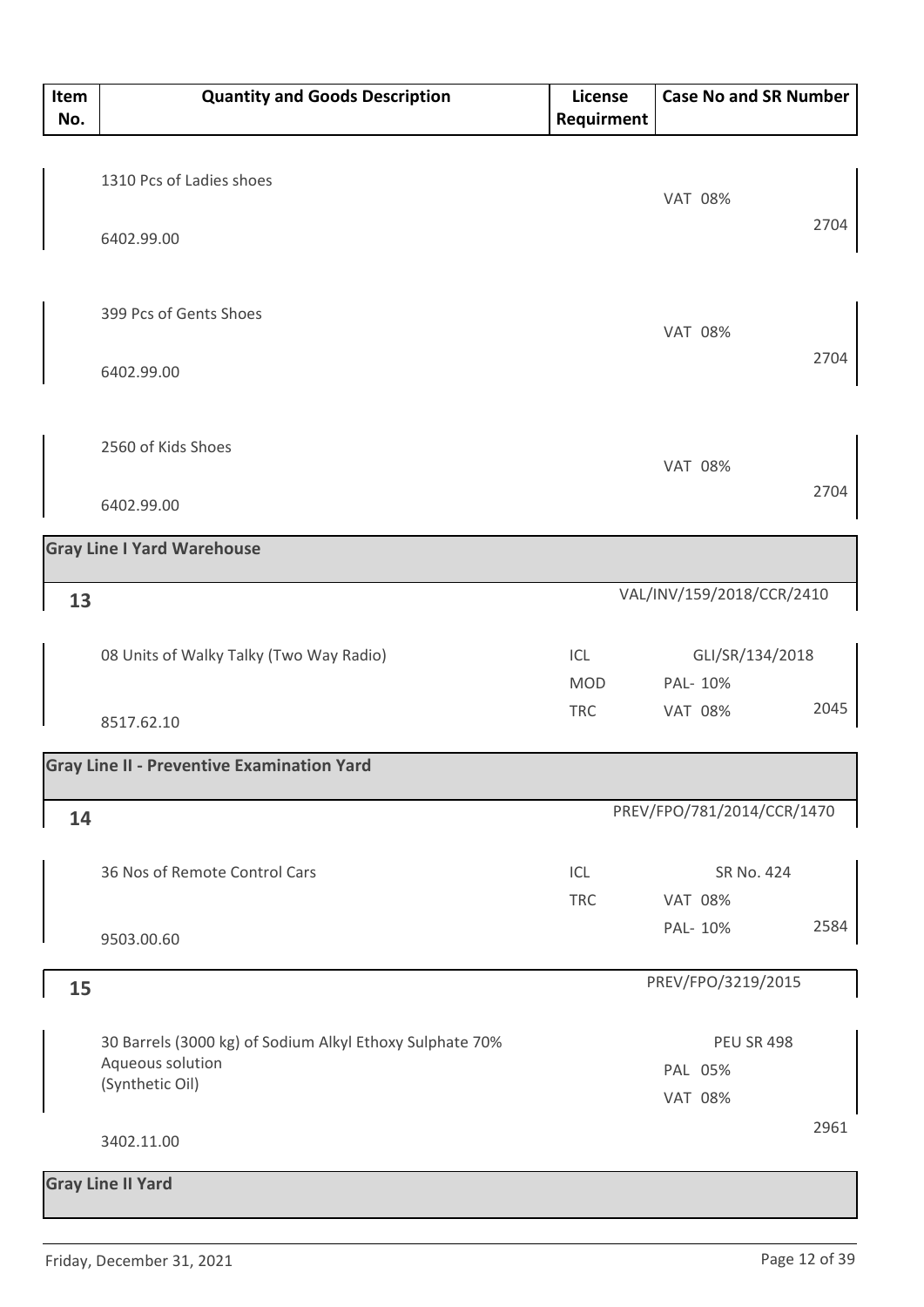| Item<br>No. | <b>Quantity and Goods Description</b>                                                                                                                                                                                                                                                                                                                                                      | License<br>Requirment | <b>Case No and SR Number</b> |      |
|-------------|--------------------------------------------------------------------------------------------------------------------------------------------------------------------------------------------------------------------------------------------------------------------------------------------------------------------------------------------------------------------------------------------|-----------------------|------------------------------|------|
| 16          |                                                                                                                                                                                                                                                                                                                                                                                            |                       | ENSP/BPU/04/2014             |      |
|             | Rosewood (Dalbergia spp.) Timber Logs<br>CMAU0150303 - 15,810kg<br>CMAU1301744 - 15,770kg<br>CMAU1814161 - 15,610kg<br>TRHU2203747 - 10,970kg<br>Total Weight - 58,160kg<br>*Given Weights for the Rosewood (Dalbergia spp.) timber logs<br>might get reduced due to evaporation of water content<br>*Rosewood containers will be subjected to fumigate prior<br>removal from the Customs. |                       | L1<br>PAL 7.5%               |      |
|             | *If the successful bidder intends to export the Rosewood<br>he/she should obtain approvals from relevant authorities.<br>4403.49.00                                                                                                                                                                                                                                                        |                       |                              | 1810 |
| 17          |                                                                                                                                                                                                                                                                                                                                                                                            |                       | ENSP/BPU/04/2014             |      |
|             | Rosewood (Dalbergia spp.) Timber Logs<br>CMAU1728000 - 15,410kg<br>TEMU4122363 - 15,570kg<br>TGHU0105170 - 14,400kg<br>CMAU1645436 - 15,410kg<br>Total Weight - 60,790kg                                                                                                                                                                                                                   |                       | L2<br>PAL 7.5%               |      |
|             | *Given Weights for the Rosewood (Dalbergia spp.) timber logs<br>might get reduced due to evaporation of water content<br>*Rosewood containers will be subjected to fumigate prior<br>removal from the Customs.                                                                                                                                                                             |                       |                              |      |
|             | *If the successful bidder intends to export the Rosewood<br>he/she should obtain approvals from relevant authorities.<br>4403.49.00                                                                                                                                                                                                                                                        |                       |                              | 1811 |
| 18          |                                                                                                                                                                                                                                                                                                                                                                                            |                       | ENSP/BPU/04/2014             |      |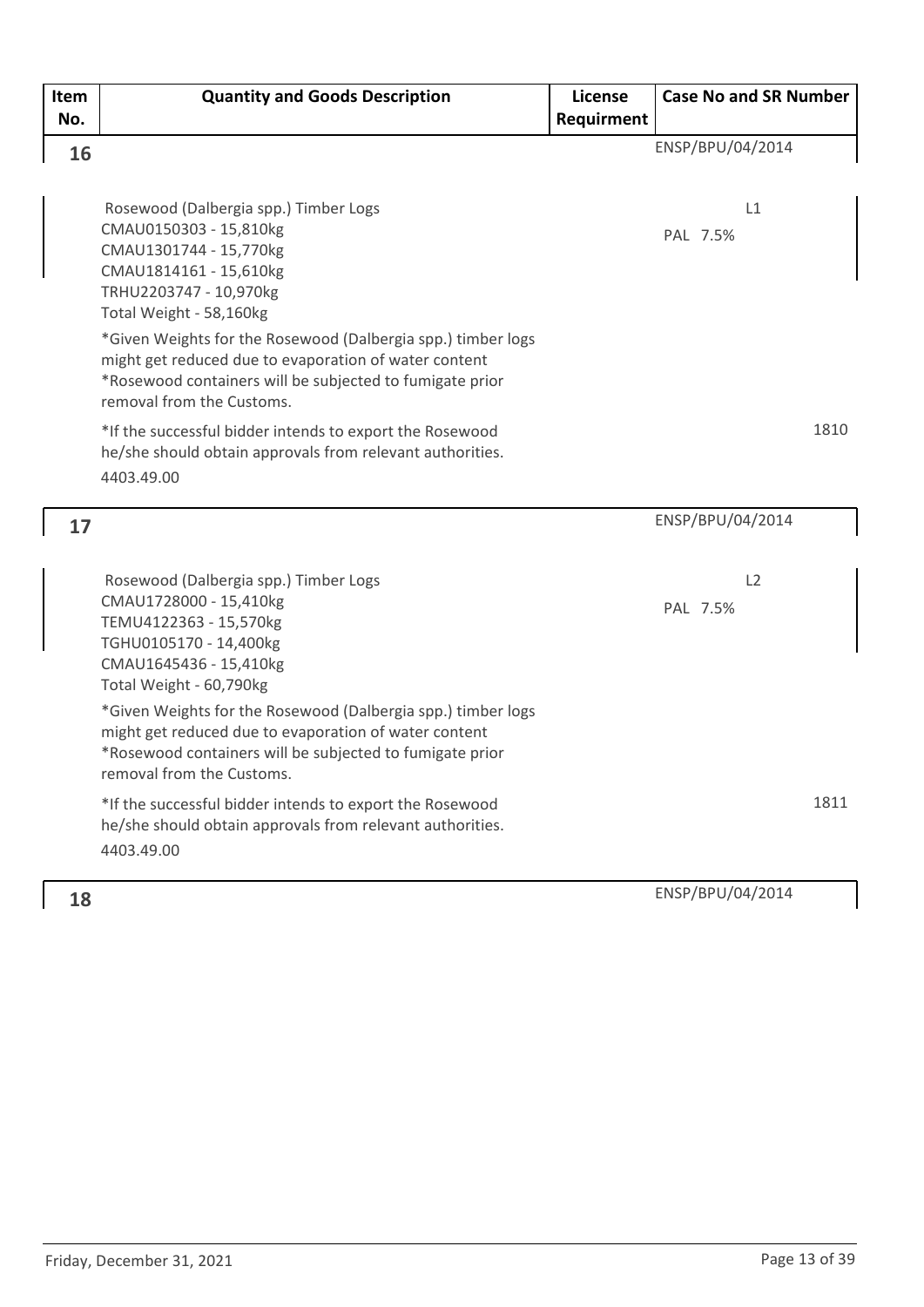| Item<br>No. | <b>Quantity and Goods Description</b>                                                                                                                                                                                                                                                                                                                                                                                                                                                                                             | License<br>Requirment | <b>Case No and SR Number</b> |      |
|-------------|-----------------------------------------------------------------------------------------------------------------------------------------------------------------------------------------------------------------------------------------------------------------------------------------------------------------------------------------------------------------------------------------------------------------------------------------------------------------------------------------------------------------------------------|-----------------------|------------------------------|------|
|             | Rosewood (Dalbergia spp.) Timber Logs<br>CMAU1727576 - 16,410kg<br>FCIU3688920 - 14,880kg<br>ECMU1264345 - 14,570kg<br>ECMU1742594 - 15,570kg<br>Total weight - 61,430kg<br>*Given Weights for the Rosewood (Dalbergia spp.) timber logs<br>might get reduced due to evaporation of water content<br>*Rosewood containers will be subjected to fumigate prior<br>removal from the Customs.<br>*If the successful bidder intends to export the Rosewood<br>he/she should obtain approvals from relevant authorities.<br>4403.49.00 |                       | L <sub>3</sub><br>PAL 7.5%   | 1812 |
| 19          |                                                                                                                                                                                                                                                                                                                                                                                                                                                                                                                                   |                       | ENSP/BPU/04/2014             |      |
|             | Rosewood (Dalbergia spp.) Timber Logs<br>CMAU1107390 - 16,570kg<br>ECMU2213492 - 14,770kg<br>TGHU2793214 - 14,300kg<br>DVRU1624452 - 15,100kg<br>Total weight - 60,740kg                                                                                                                                                                                                                                                                                                                                                          |                       | L4<br>PAL 7.5%               |      |
|             | *Given Weights for the Rosewood (Dalbergia spp.) timber logs<br>might get reduced due to evaporation of water content<br>*Rosewood containers will be subjected to fumigate prior<br>removal from the Customs.                                                                                                                                                                                                                                                                                                                    |                       |                              |      |
|             | *If the successful bidder intends to export the Rosewood<br>he/she should obtain approvals from relevant authorities.<br>4403.49.00                                                                                                                                                                                                                                                                                                                                                                                               |                       |                              | 1813 |
| 20          |                                                                                                                                                                                                                                                                                                                                                                                                                                                                                                                                   |                       | ENSP/BPU/04/2014             |      |
|             | Rosewood (Dalbergia spp.) Timber Logs<br>TTNU3025124 - 15,570kg<br>ECMU1608348 - 16,370kg<br>TRLU9662089 - 17,370kg<br>TEMU2718374 - 7,770kg<br>Total weight - 57,080kg                                                                                                                                                                                                                                                                                                                                                           |                       | L <sub>5</sub><br>PAL 7.5%   |      |
|             | *Given Weights for the Rosewood (Dalbergia spp.) timber logs<br>might get reduced due to evaporation of water content<br>*Rosewood containers will be subjected to fumigate prior<br>removal from the Customs.                                                                                                                                                                                                                                                                                                                    |                       |                              |      |
|             | *If the successful bidder intends to export the Rosewood<br>he/she should obtain approvals from relevant authorities.<br>4403.49.00                                                                                                                                                                                                                                                                                                                                                                                               |                       |                              | 1814 |
| 21          |                                                                                                                                                                                                                                                                                                                                                                                                                                                                                                                                   |                       | ENSP/BPU/04/2014             |      |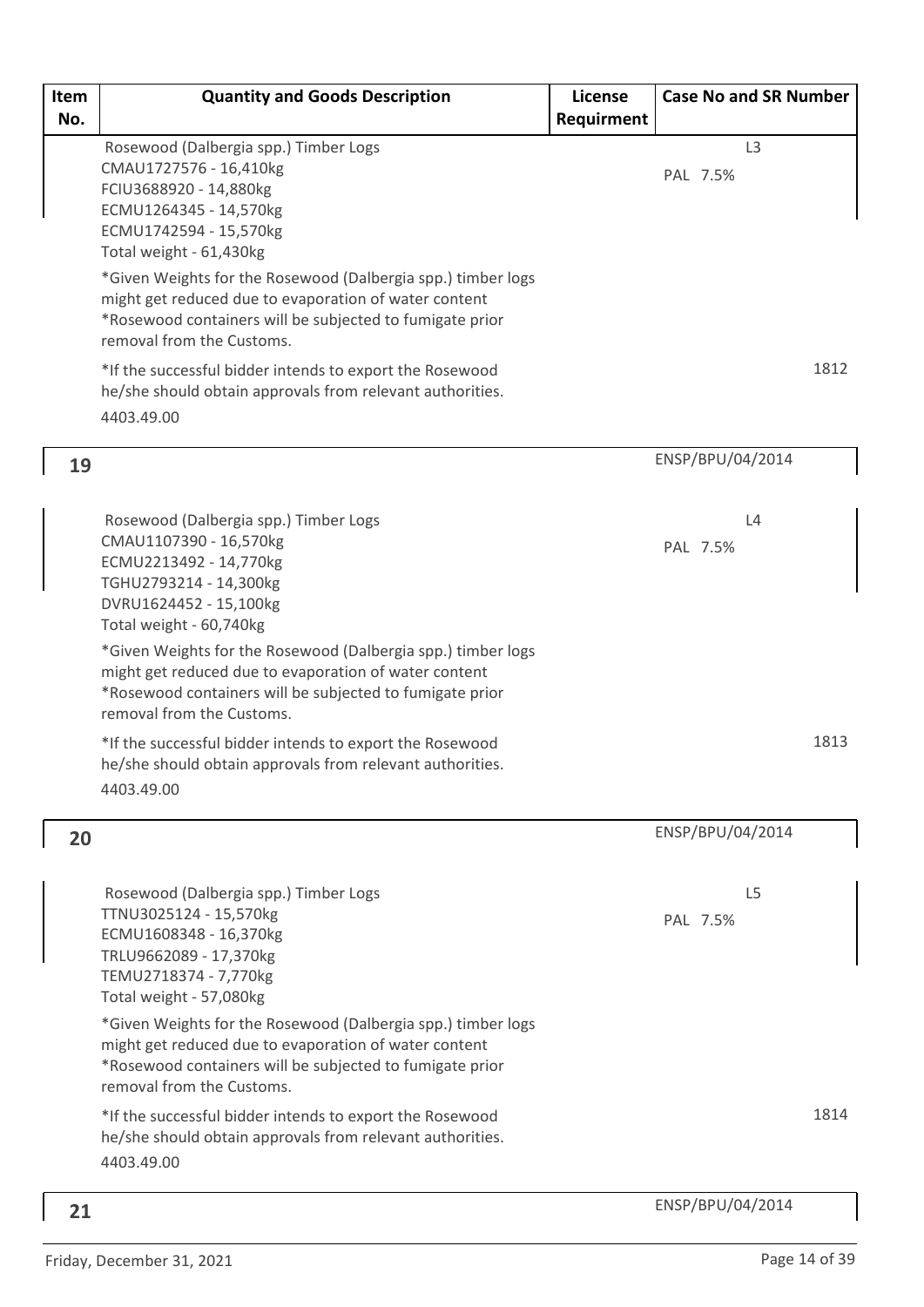| Item | <b>Quantity and Goods Description</b>                                   | License    | <b>Case No and SR Number</b> |      |
|------|-------------------------------------------------------------------------|------------|------------------------------|------|
| No.  |                                                                         | Requirment |                              |      |
|      |                                                                         |            |                              |      |
|      | Rosewood (Dalbergia spp.) Timber Logs                                   |            | L6                           |      |
|      | CMAU1071976 - 16,070kg                                                  |            | PAL 7.5%                     |      |
|      | CMAU1269581 - 14,570kg                                                  |            |                              |      |
|      | ECMU1844467 - 14,970kg                                                  |            |                              |      |
|      | CMAU1457059 - 15,170kg<br>Total weight- 60,780kg                        |            |                              |      |
|      | *Given Weights for the Rosewood (Dalbergia spp.) timber logs            |            |                              |      |
|      | might get reduced due to evaporation of water content                   |            |                              |      |
|      | *Rosewood containers will be subjected to fumigate prior                |            |                              |      |
|      | removal from the Customs.                                               |            |                              |      |
|      | *If the successful bidder intends to export the Rosewood                |            |                              | 1815 |
|      | he/she should obtain approvals from relevant authorities.<br>4403.49.00 |            |                              |      |
|      |                                                                         |            |                              |      |
| 22   |                                                                         |            | ENSP/BPU/04/2014             |      |
|      |                                                                         |            |                              |      |
|      | Rosewood (Dalbergia spp.) Timber Logs                                   |            | L7                           |      |
|      | FCIU2923305 - 15,780kg                                                  |            | PAL 7.5%                     |      |
|      | CMAU0297547 - 15,810kg                                                  |            |                              |      |
|      | ECMU2224183 - 13,970kg<br>IPXU3321750 - 15,370kg                        |            |                              |      |
|      | Total weight- 60,930kg                                                  |            |                              |      |
|      | *Given Weights for the Rosewood (Dalbergia spp.) timber logs            |            |                              |      |
|      | might get reduced due to evaporation of water content                   |            |                              |      |
|      | *Rosewood containers will be subjected to fumigate prior                |            |                              |      |
|      | removal from the Customs.                                               |            |                              |      |
|      | *If the successful bidder intends to export the Rosewood                |            |                              | 1816 |
|      | he/she should obtain approvals from relevant authorities.               |            |                              |      |
|      | 4403.49.00                                                              |            |                              |      |
| 23   |                                                                         |            | ICT/2020/00077               |      |
|      |                                                                         |            |                              |      |
|      | 993 Pcs of Auto Spare Parts Alternator Cutout                           |            |                              |      |
|      | Items could be inspected during 10.00 am to 3.00 p.m on any             |            | <b>VAT 08%</b>               |      |
|      | working day with prior notification to the ICT staff.                   |            | PAL- 10%                     |      |
|      | 8511.80.00                                                              |            |                              | 2906 |
|      |                                                                         |            |                              |      |
|      | <b>HRCU S/R Grayline I Yard</b>                                         |            |                              |      |
|      |                                                                         |            | PREV/2017/076/CCR/415        |      |
| 24   |                                                                         |            |                              |      |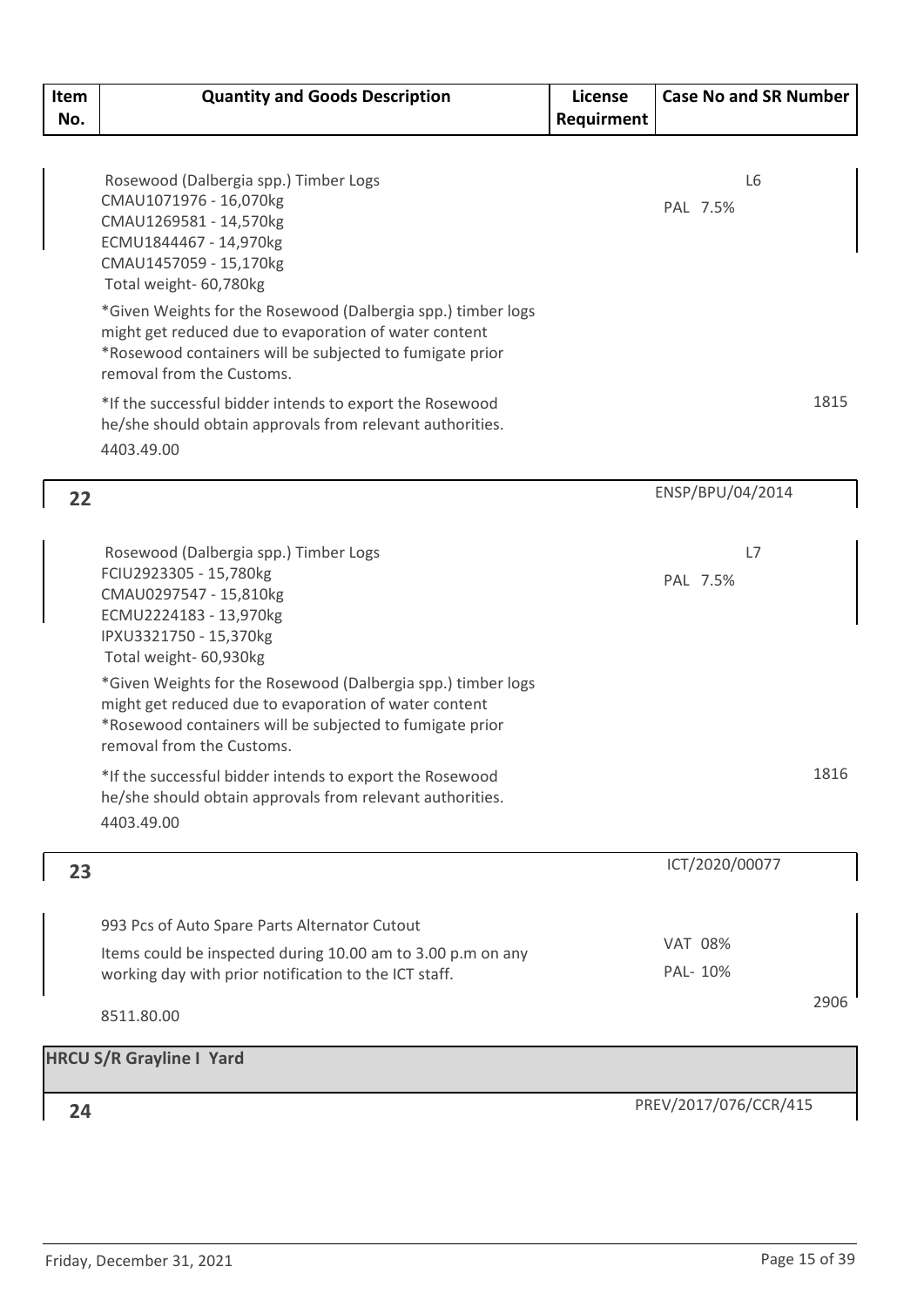| Item | <b>Quantity and Goods Description</b>                  | License    | <b>Case No and SR Number</b> |
|------|--------------------------------------------------------|------------|------------------------------|
| No.  |                                                        | Requirment |                              |
|      | 500 Pairs of Slipper Sole                              |            | HRC/SR/03/GLI                |
|      |                                                        |            | <b>VAT 08%</b>               |
|      | 6406.20.90                                             |            | 2927<br>PAL- 10%             |
|      |                                                        |            |                              |
|      |                                                        |            |                              |
|      | 457 Pcs of Cloth Hanger                                |            | HRC/SR/03/GLI                |
|      |                                                        |            | PAL- 10%                     |
|      |                                                        |            | 2927<br><b>VAT 08%</b>       |
|      | 3924.90.90                                             |            |                              |
|      | JCT Oil bank, colombo 15                               |            |                              |
|      |                                                        |            |                              |
| 25   |                                                        |            | INDS/PRJ/2021/0001           |
|      |                                                        |            |                              |
|      | 15.061 MT of Low Sulphur Oil 380 CST                   | ICL        |                              |
|      |                                                        |            | PAL 7.5%                     |
|      | Only Bunker Licence holders who registered under the   |            | 3025                         |
|      | Ministry of Energy can obtain bid forms for this item. |            |                              |
|      | 2710.19.60                                             |            |                              |
|      | <b>National Gem and Jewelley Authority</b>             |            |                              |
|      |                                                        |            |                              |
| 26   |                                                        |            |                              |
|      |                                                        |            |                              |
|      | 01 Lot of Rough Peridot                                |            | AWB No. 683-140-25560        |
|      |                                                        |            |                              |
|      | 7103.10                                                |            | 2965                         |
|      |                                                        |            |                              |
| 27   |                                                        |            |                              |
|      |                                                        |            |                              |
|      | 01 Lot of Amethyst                                     |            | Lanka Gem & Jewellery        |
|      |                                                        |            |                              |
|      | 01 Lot of Moon stones                                  |            |                              |
|      |                                                        |            | 2967                         |
|      | 7103.99                                                |            |                              |
|      |                                                        |            |                              |
| 28   |                                                        |            |                              |
|      |                                                        |            |                              |
|      | 01 Lot of Rough Sapphire                               |            | BIA/SR/7086 4/03/2005        |
|      |                                                        |            |                              |
|      | 7103.10                                                |            | 2968                         |
|      |                                                        |            |                              |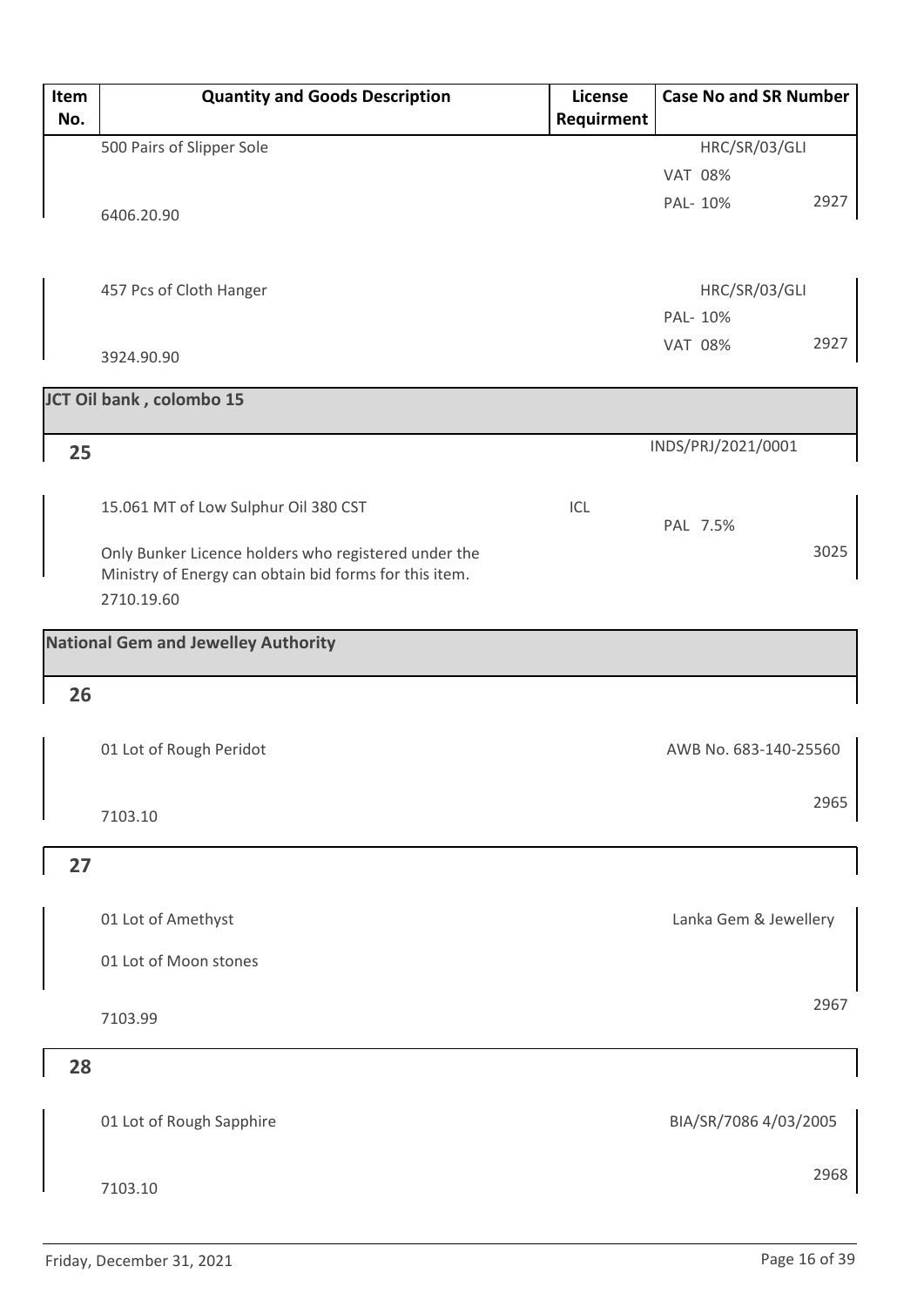| Item | <b>Quantity and Goods Description</b> | License           | <b>Case No and SR Number</b>               |
|------|---------------------------------------|-------------------|--------------------------------------------|
| No.  |                                       | <b>Requirment</b> |                                            |
| 29   |                                       |                   |                                            |
|      | 01 lot of Rough Sapphire              |                   | Trinity gems                               |
|      | 7103.10                               |                   | 2971                                       |
| 30   |                                       |                   |                                            |
|      | 01 Lot of Rough Topaz                 |                   | B.T. Monty                                 |
|      | 7103.10                               |                   | 2973                                       |
| 31   |                                       |                   |                                            |
|      | 01 Lot of Blue Topaz Rough            |                   | AMSND 618-2418-2012                        |
|      | 7103.10                               |                   | 2974                                       |
| 32   |                                       |                   |                                            |
|      | 01 Lot of white Topaz                 |                   | T-038 7/1/2003                             |
|      | 7103.99                               |                   | 2975                                       |
| 33   |                                       |                   |                                            |
|      | 01 Lot of Mixed Geuda Katta           |                   | Mixed Geuda Katta taken<br>over from 96 kg |
|      | 7103.10                               |                   | 2976                                       |
| 34   |                                       |                   |                                            |
|      | 01 Lot of Amethyst Rough              |                   | 21750371123 AWB                            |
|      | 7103.10                               |                   | 2980                                       |
| 35   |                                       |                   |                                            |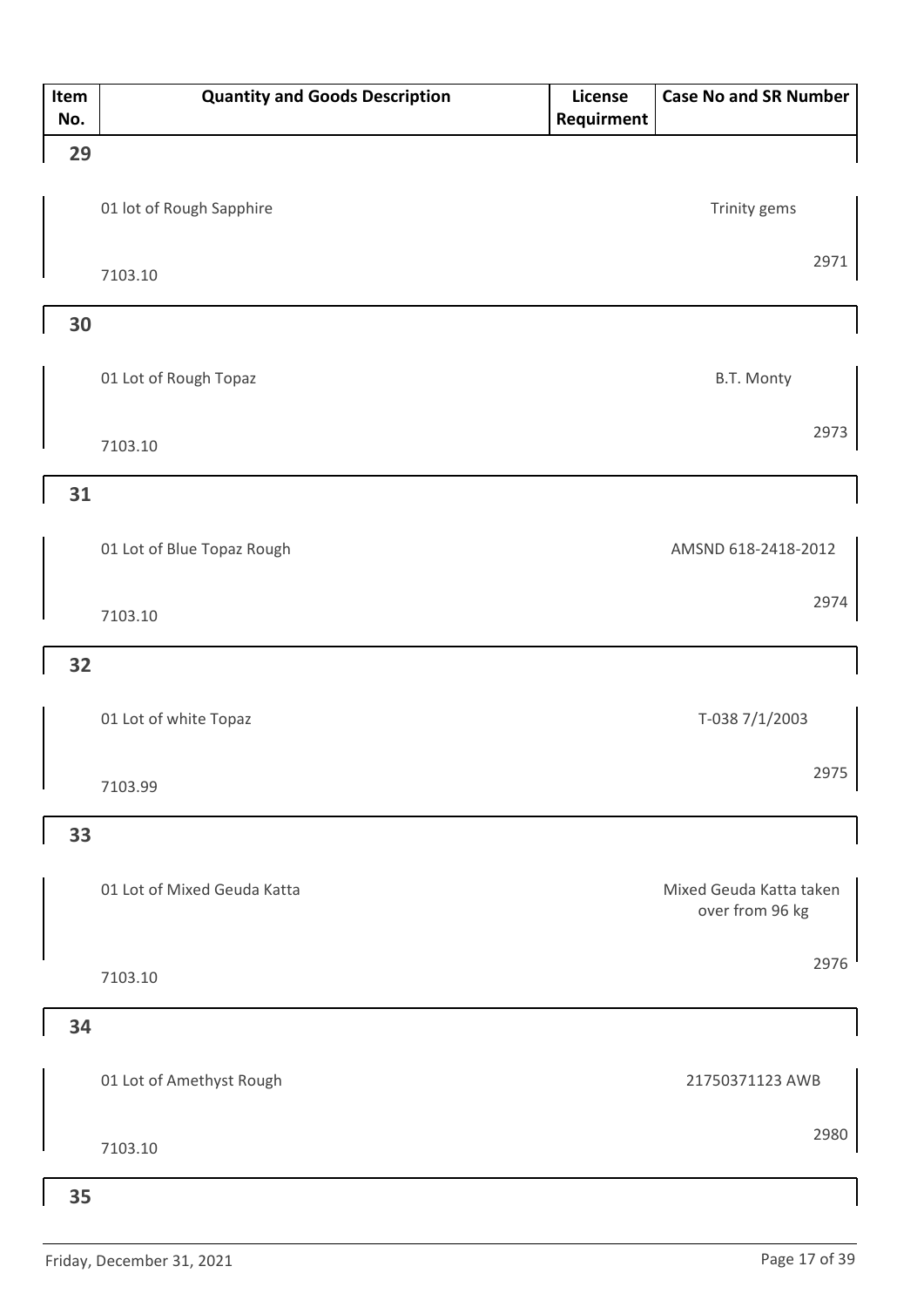| Item | <b>Quantity and Goods Description</b> | License    | <b>Case No and SR Number</b>        |      |
|------|---------------------------------------|------------|-------------------------------------|------|
| No.  |                                       | Requirment |                                     |      |
|      | 01 Lot of Rough Corundum              |            | NI97 17/02/2000                     |      |
|      |                                       |            |                                     |      |
|      | 7103.10                               |            |                                     | 2981 |
|      |                                       |            |                                     |      |
| 36   |                                       |            |                                     |      |
|      |                                       |            |                                     |      |
|      | 01 Lot of Rough Corundum              |            | AM-S.H.A Enterprises                |      |
|      |                                       |            |                                     | 2982 |
|      | 7103.10                               |            |                                     |      |
| 37   |                                       |            |                                     |      |
|      |                                       |            |                                     |      |
|      | 01 Lot of Corundum Rough              |            | NI462 29/06/2001                    |      |
|      |                                       |            |                                     |      |
|      | 7103.10.00                            |            |                                     | 2984 |
|      |                                       |            |                                     |      |
|      | NNR- Baggage Warehouse Peliyagoda     |            |                                     |      |
|      |                                       |            | PREV/0013/2017/CCR/0110             |      |
| 38   |                                       |            |                                     |      |
|      | 1570 Pairs of Ladies Slippers         |            | BO/NNR/SR/29/2018                   |      |
|      |                                       |            | <b>VAT 08%</b>                      |      |
|      |                                       |            |                                     | 2585 |
|      | 6402.99.00                            |            |                                     |      |
|      |                                       |            |                                     |      |
|      | 240 Pairs of Slippers                 |            | BO/NNR/SR/29/2018                   |      |
|      |                                       |            | <b>VAT 08%</b>                      |      |
|      | 6402.99.00                            |            |                                     | 2585 |
|      |                                       |            |                                     |      |
|      |                                       |            |                                     |      |
|      | 1142 Pairs of Baby Girl Shoes         |            | BO/NNR/SR/29/2018                   |      |
|      |                                       |            | <b>VAT 08%</b>                      |      |
|      | 6402.91.00                            |            |                                     | 2585 |
|      |                                       |            |                                     |      |
|      |                                       |            |                                     |      |
|      | 36 Pairs of Boy Chapples              |            | BO/NNR/SR/29/2018<br><b>VAT 08%</b> |      |
|      |                                       |            |                                     | 2585 |
|      | 6402.99.00                            |            |                                     |      |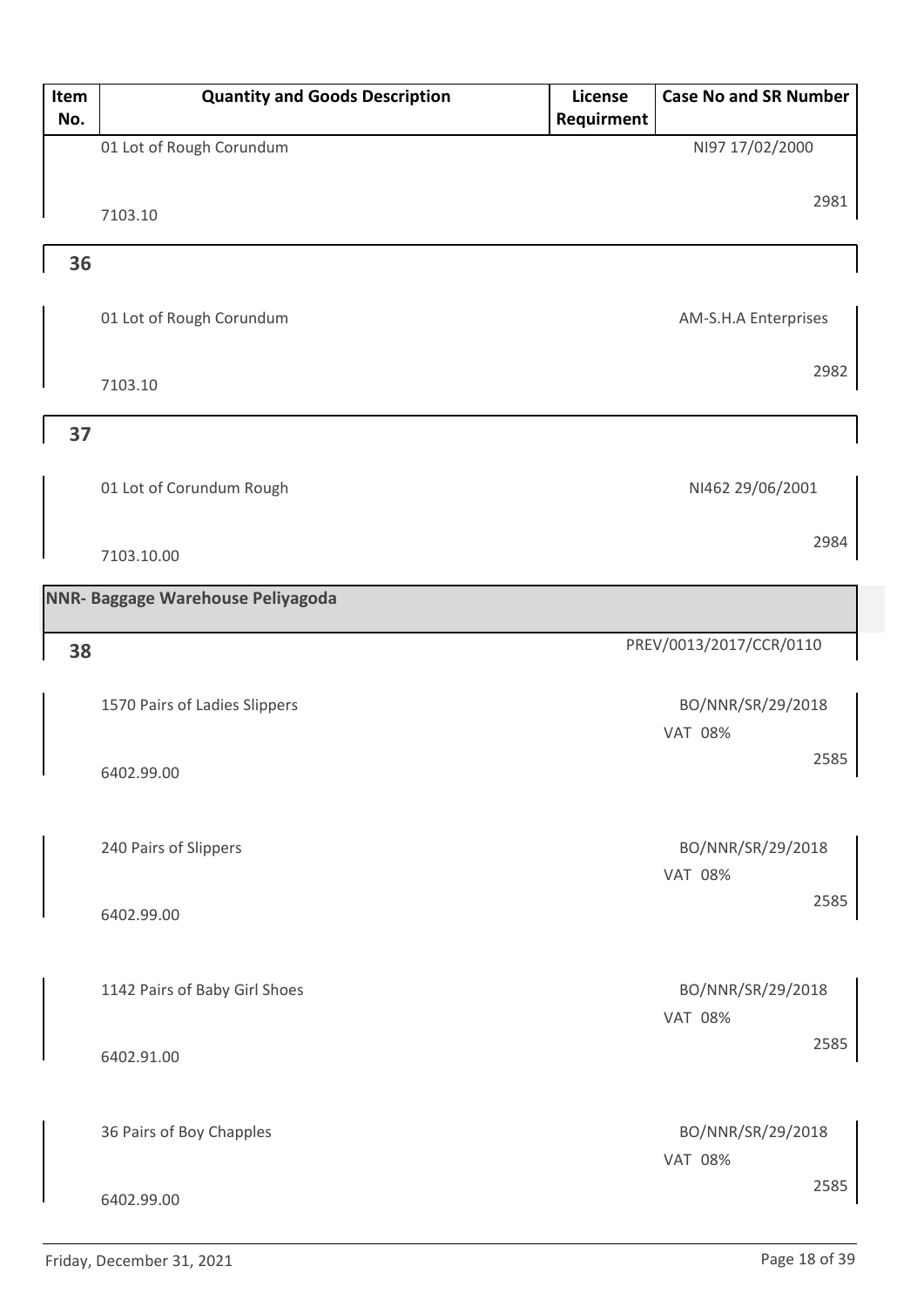| Item<br>No. | <b>Quantity and Goods Description</b>                                                     | License<br>Requirment | <b>Case No and SR Number</b>                  |
|-------------|-------------------------------------------------------------------------------------------|-----------------------|-----------------------------------------------|
|             | 112 Pairs of Boy Shoes                                                                    |                       | BO/NNR/SR/29/2018<br><b>VAT 08%</b>           |
|             | 6402.91.00                                                                                |                       | 2585                                          |
| 39          |                                                                                           |                       |                                               |
|             | 494,000 Pcs of "MAX POWER Heavy Duty" Brand AAA Size<br>batteries<br>Expiry Date: 12.2022 | SLSI                  | BO/NNR/SR/137/2020<br>SEGU 2041076<br>PAL 05% |
|             | 8506.10.90                                                                                |                       | <b>VAT 08%</b><br>2884                        |
| 40          |                                                                                           |                       |                                               |
|             | 16,000 nos of Phone Covers                                                                |                       | BO/ NNR/ 208/ 2020<br>PAL- 10%                |
|             | 3926.90.99                                                                                |                       | 3014<br><b>VAT 08%</b>                        |
|             | <b>Port Control Unit</b>                                                                  |                       |                                               |
| 41          |                                                                                           |                       | ENSP/PCU/2020/0030/CCR/1301                   |
|             | 95 Units of Mobile Phones                                                                 | ICL<br><b>TRC</b>     | PAL 05%<br>2944                               |
|             | 8517.12.20                                                                                |                       |                                               |
| 42          |                                                                                           |                       | ENSP/PCU/2020/00032/CCR/01303                 |
|             | 360 Units of Mobile Phones without batteries                                              | ICL<br><b>TRC</b>     | PAL 05%<br>2945                               |
|             | 8517.12.20                                                                                |                       |                                               |
|             | <b>RCT Orugodawatta</b>                                                                   |                       |                                               |
| 43          |                                                                                           |                       | CINT/2018/002/CCR/01435                       |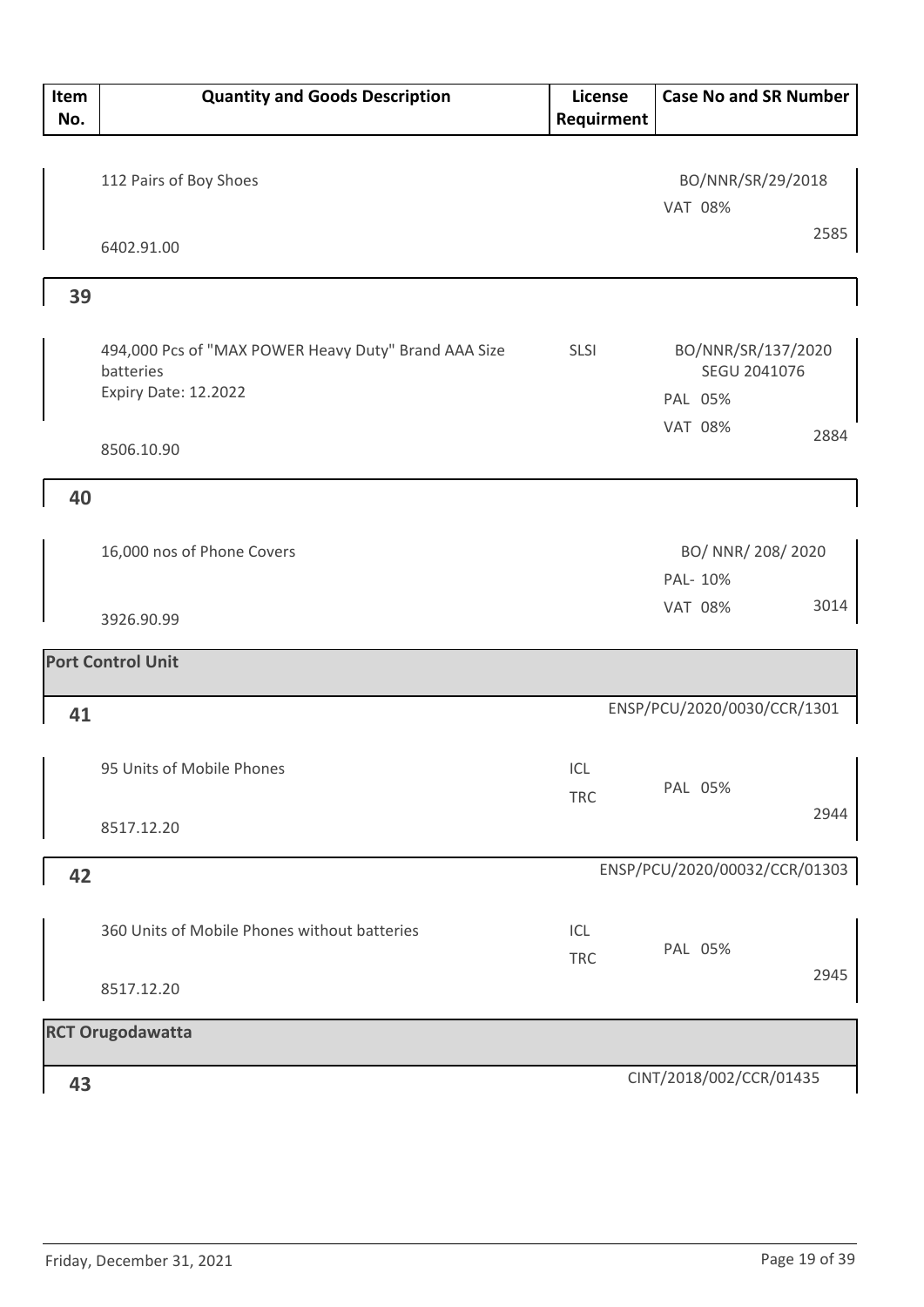| Item<br>No. | <b>Quantity and Goods Description</b>                                                                                                                                                 | License<br>Requirment | <b>Case No and SR Number</b> |
|-------------|---------------------------------------------------------------------------------------------------------------------------------------------------------------------------------------|-----------------------|------------------------------|
|             | 21280 Kg of Quartz Powder (India)                                                                                                                                                     |                       | JFSU0225217 (1*40')          |
|             | * Samples can be inspected at Central Investigation Unit (CIU),                                                                                                                       |                       | <b>VAT 08%</b>               |
|             | 4th floor, Sri Lanka Customs                                                                                                                                                          |                       | PAL- 10%                     |
|             | 2506.20.00                                                                                                                                                                            |                       | 2579                         |
| 44          |                                                                                                                                                                                       |                       | CRTF/01788/2017              |
|             | 27 MT of Brazilian White Crystal Sugar                                                                                                                                                | ICL                   |                              |
|             | ** Only Registered Licence holders of Ethanol Manufacturers<br>can obtain bid forms on production of proof of above with the<br>approval from the Department of Excise.<br>1701.99.10 |                       | 3008                         |
| 45          |                                                                                                                                                                                       |                       | CRTF/01789/2017              |
|             |                                                                                                                                                                                       |                       |                              |
|             | 27 MT of Brazilian White Crystal Sugar                                                                                                                                                | ICL                   |                              |
|             | ** Only Registered Licence holders of Ethanol Manufacturers<br>can obtain bid forms on production of proof of above with the<br>approval from the Department of Excise.<br>1701.99.10 |                       | 3009                         |
| 46          |                                                                                                                                                                                       |                       | CRTF/01790/2017              |
|             |                                                                                                                                                                                       |                       |                              |
|             | 52 MT of Brazilian White Crystal Sugar                                                                                                                                                | ICL                   |                              |
|             | ** Only Registered Licence holders of Ethanol Manufacturers<br>can obtain bid forms on production of proof of above with the<br>approval from the Department of Excise.<br>1701.99.10 |                       | 3010                         |
|             | <b>RCT Out Panel premises</b>                                                                                                                                                         |                       |                              |
| 47          |                                                                                                                                                                                       |                       | BO/146/2020/CCR/03158        |
|             | 2950 Pcs of T-Shirts                                                                                                                                                                  |                       | <b>VAT 08%</b>               |
|             | 6109.10.00                                                                                                                                                                            |                       | 2923                         |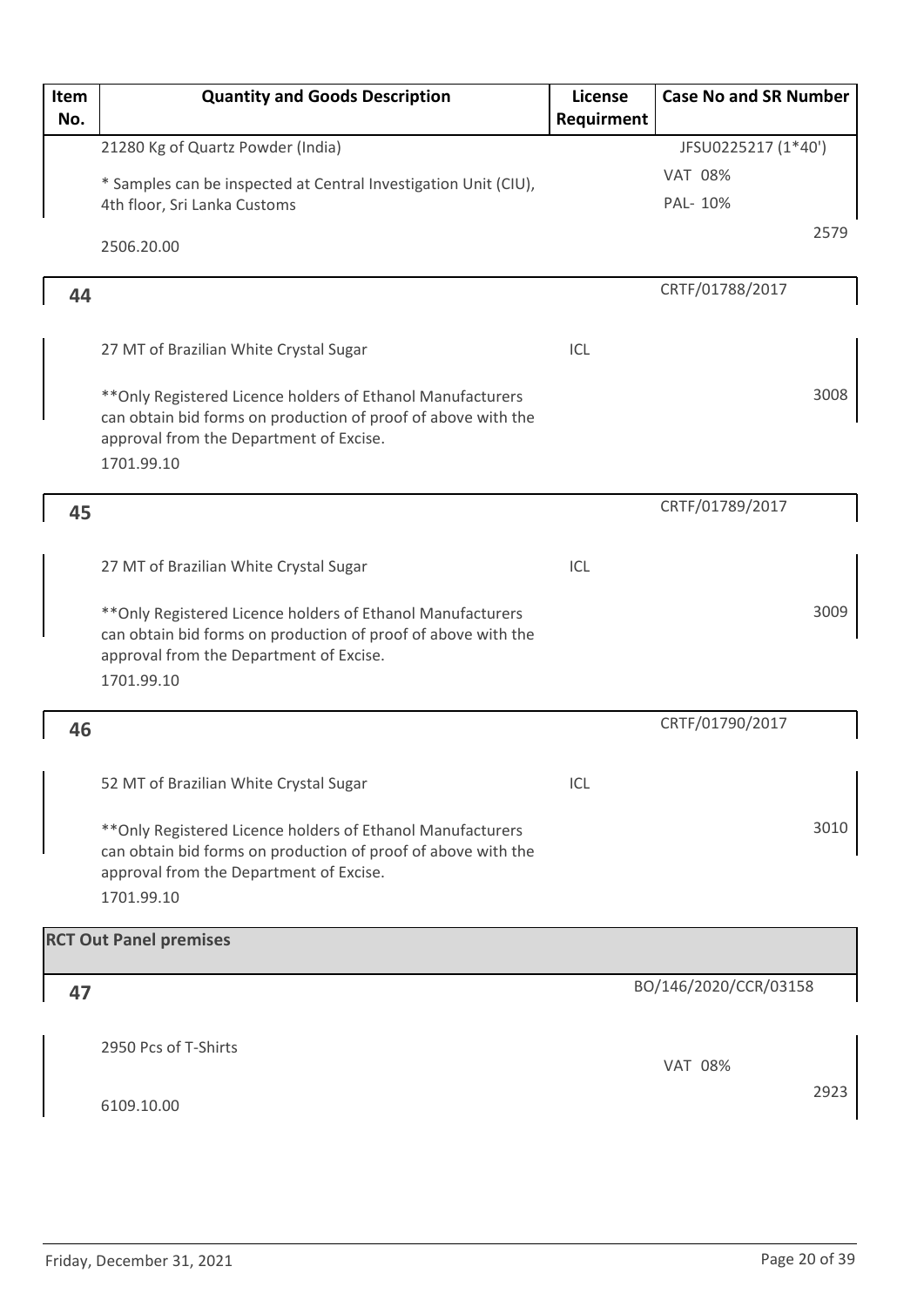| Item | <b>Quantity and Goods Description</b>                      | License    | <b>Case No and SR Number</b> |      |
|------|------------------------------------------------------------|------------|------------------------------|------|
| No.  |                                                            | Requirment |                              |      |
|      | 3120 Pcs of Shirts                                         |            | <b>VAT 08%</b>               |      |
|      |                                                            |            |                              | 2923 |
|      | 6205.20.19                                                 |            |                              |      |
|      |                                                            |            |                              |      |
|      | 950 Pcs of Trousers                                        |            |                              |      |
|      |                                                            |            | <b>VAT 08%</b>               |      |
|      | 365 Pcs of Men Overall                                     |            |                              |      |
|      |                                                            |            |                              | 2923 |
|      | 6203.42.19                                                 |            |                              |      |
|      |                                                            |            |                              |      |
|      | 4500 pcs of Pillow cover                                   |            |                              |      |
|      |                                                            |            | <b>VAT 08%</b>               |      |
|      | 6302.31.90                                                 |            |                              | 2923 |
|      |                                                            |            |                              |      |
|      |                                                            |            |                              |      |
|      | The goods can be inspected between 11.00 a.m. to 2.00 p.m. |            |                              |      |
|      | in week days at RCT Out Panel Premises.                    |            |                              |      |
|      |                                                            |            |                              | 2923 |
|      |                                                            |            |                              |      |
|      | RTF GCEU, PBEU, RCT, Orugodawatta                          |            |                              |      |
| 48   |                                                            |            | CRTF/1188/2019               |      |
|      |                                                            |            |                              |      |
|      | 1144 Pcs of Baby Shoes                                     |            | R/530/2019                   |      |
|      |                                                            |            | <b>VAT 08%</b>               |      |
|      | 6405.20.00                                                 |            |                              | 2636 |
|      |                                                            |            |                              |      |
|      |                                                            |            |                              |      |
|      | 524 Pcs of Baby Shoes with socks                           |            | R/531/2019                   |      |
|      |                                                            |            | <b>VAT 08%</b>               |      |
|      | 6405.20.00                                                 |            |                              | 2636 |
|      |                                                            |            |                              |      |
| 49   |                                                            |            | CRTF/1084/2019               |      |
|      |                                                            |            |                              |      |
|      | 110 Pcs of Ladies Shoes                                    |            | R/436/2019                   |      |
|      |                                                            |            | <b>VAT 08%</b>               | 2637 |
|      | 6404.19.00                                                 |            |                              |      |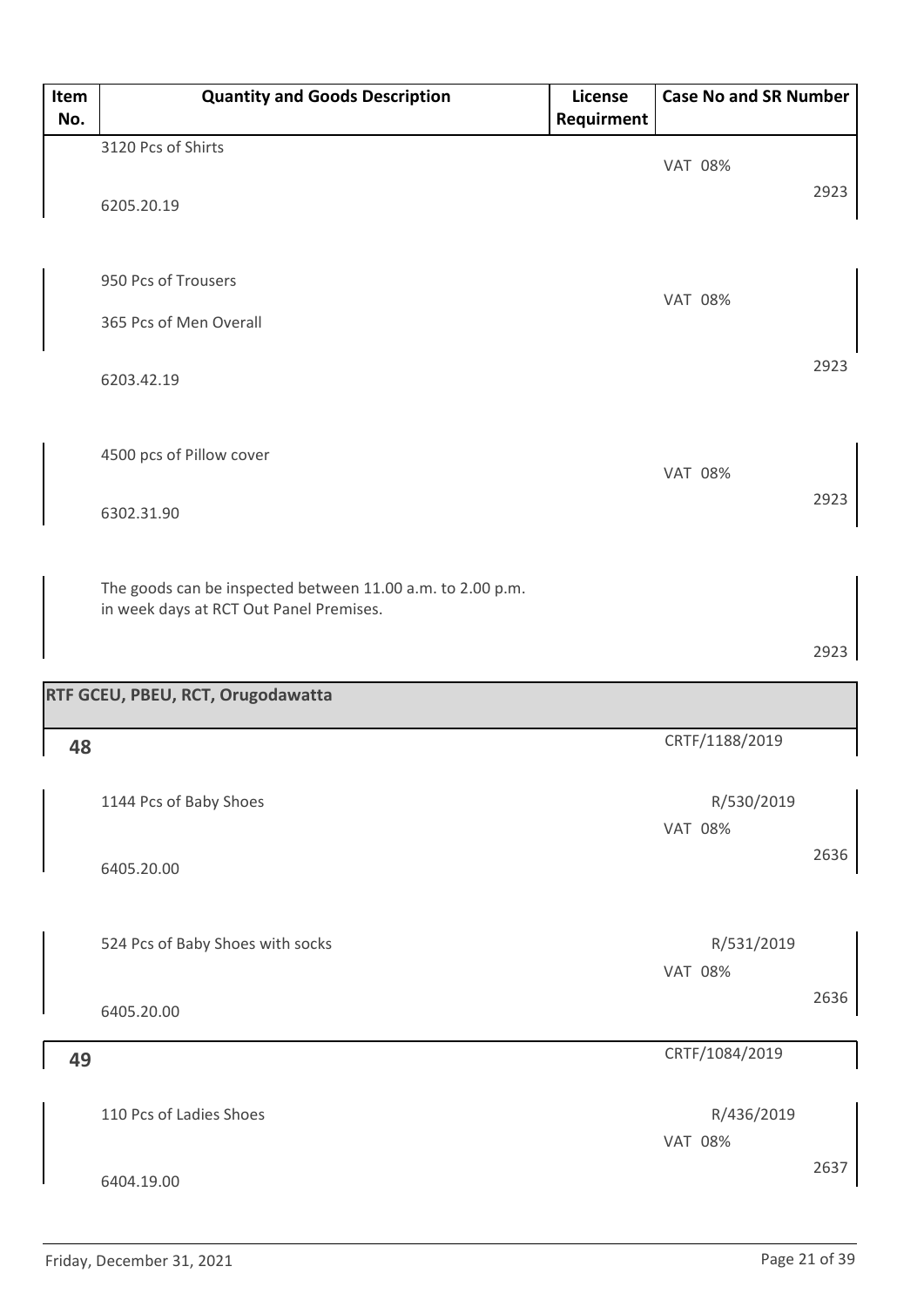| Item | <b>Quantity and Goods Description</b>   | License    | <b>Case No and SR Number</b>       |      |
|------|-----------------------------------------|------------|------------------------------------|------|
| No.  |                                         | Requirment |                                    |      |
| 50   |                                         |            | CRTF/2020/00868/CCR/02502          |      |
|      |                                         |            | CRTF/589/2020                      |      |
|      |                                         |            |                                    |      |
|      | 36 Pcs of Walky Talky (without Battery) | ICL        | RTF/SR                             |      |
|      |                                         | <b>MOD</b> | R/242/2020                         |      |
|      |                                         | <b>TRC</b> | PAL- 10%                           |      |
|      | 8517.62.90                              |            | <b>VAT 08%</b>                     | 2802 |
|      |                                         |            |                                    |      |
| 51   |                                         |            | CRTF/0911/2018                     |      |
|      |                                         |            |                                    |      |
|      | 576 pairs of Baby Slippers              |            | Mobile 02                          |      |
|      |                                         |            | R/487/2018                         |      |
|      |                                         |            | <b>VAT 08%</b>                     |      |
|      | 6405.90.00                              |            |                                    | 2872 |
|      |                                         |            |                                    |      |
| 52   |                                         |            | CRTF/0698/2020<br>RTF/SAL/100/2020 |      |
|      |                                         |            |                                    |      |
|      | 05 Pcs of Amazon Fire TV Stick          |            | R/352/2020                         |      |
|      |                                         |            | <b>VAT 08%</b>                     |      |
|      |                                         |            |                                    | 2878 |
|      | 8529.90.00                              |            | PAL- 10%                           |      |
|      |                                         |            |                                    |      |
|      |                                         |            |                                    |      |
|      | 36 Pcs (1Kg Tin) of Bearing Grease      |            | R/353/2020                         |      |
|      |                                         |            | <b>VAT 08%</b>                     |      |
|      | 3403.99.10                              |            | PAL- 10%                           | 2878 |
|      |                                         |            |                                    |      |
| 53   |                                         |            | R/76/2021/CRTF<br>RTF/SAL/18/2021  |      |
|      |                                         |            |                                    |      |
|      | 6500 units of pillow cases              |            | R/76/2021                          |      |
|      |                                         |            | Mobile 02                          |      |
|      |                                         |            | <b>VAT 08%</b>                     |      |
|      |                                         |            |                                    | 2904 |
|      | 6304.93.90                              |            |                                    |      |
| 54   |                                         |            | CRTF/0977/2020                     |      |
|      |                                         |            | RTF/SAL/37/2021                    |      |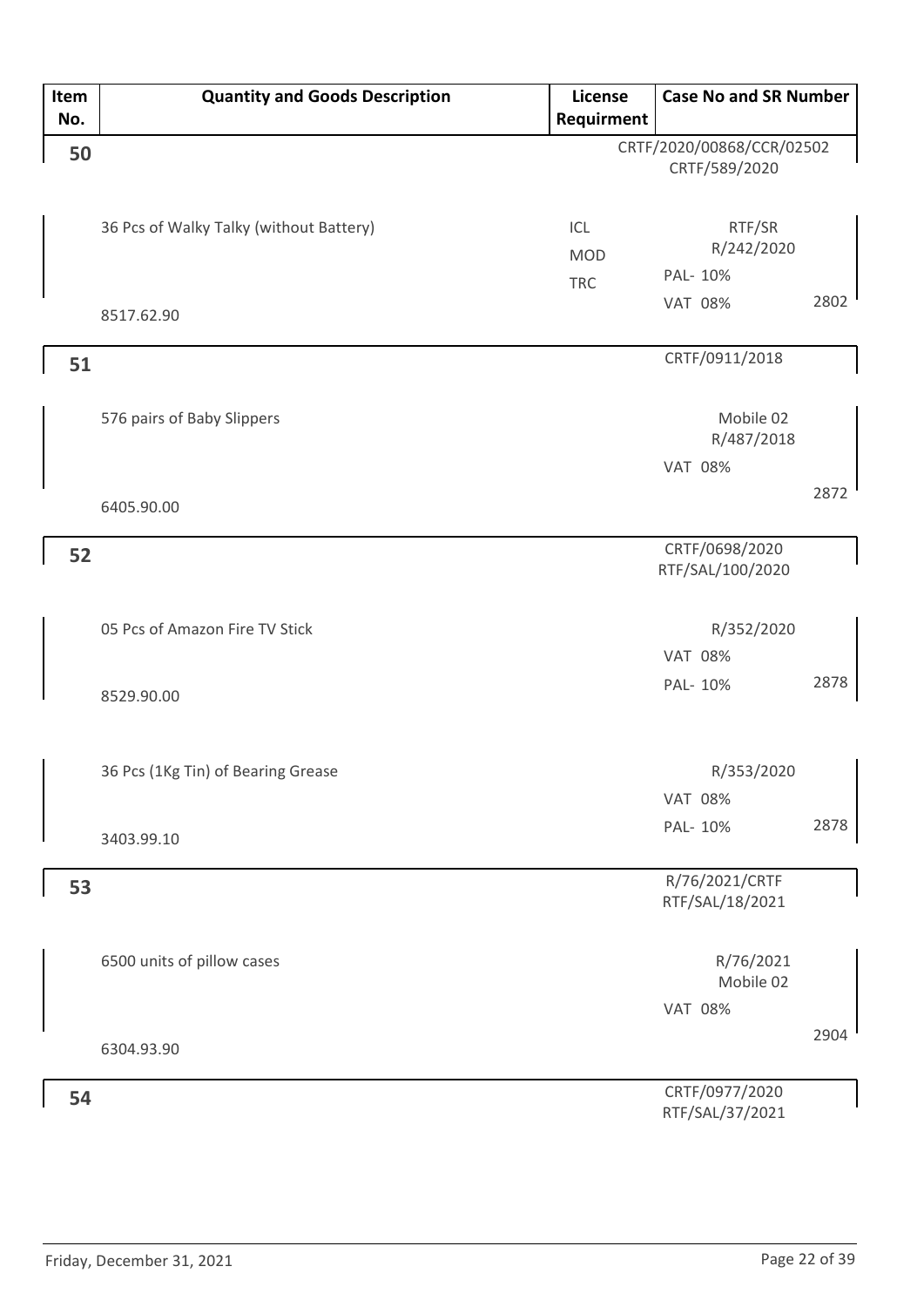| Item | <b>Quantity and Goods Description</b>                                                                                                                                  | License    | <b>Case No and SR Number</b> |      |
|------|------------------------------------------------------------------------------------------------------------------------------------------------------------------------|------------|------------------------------|------|
| No.  |                                                                                                                                                                        | Requirment |                              |      |
|      | 60480 Pcs of Highlighter Pens                                                                                                                                          |            | RTF-Mobile 02                |      |
|      |                                                                                                                                                                        |            | R/36/2021                    |      |
|      |                                                                                                                                                                        |            | <b>VAT 08%</b>               |      |
|      | 9608.99.90                                                                                                                                                             |            | PAL-10%                      | 2919 |
|      |                                                                                                                                                                        |            |                              |      |
| 55   |                                                                                                                                                                        |            | BO/002/2021/CCR/00443        |      |
|      |                                                                                                                                                                        |            |                              |      |
|      | 60 Units of Fishing Nets (Monofilament)                                                                                                                                | ICL        | RCT Baggage Yard             |      |
|      |                                                                                                                                                                        |            | <b>VAT 08%</b>               |      |
|      |                                                                                                                                                                        |            |                              | 3020 |
|      | 5608.11.10                                                                                                                                                             |            |                              |      |
|      |                                                                                                                                                                        |            |                              |      |
| 56   |                                                                                                                                                                        |            | BO/002/2021/CCR/00443        |      |
|      |                                                                                                                                                                        |            |                              |      |
|      | 110 Kg of Dog Foods                                                                                                                                                    | ICL        | RCT Baggage Yard             |      |
|      | The Successful Bidder should be provide approval from the                                                                                                              |            | PAL- 10%                     |      |
|      | Department of Animal Production and Health to release above                                                                                                            |            | <b>VAT 08%</b>               |      |
|      | item.                                                                                                                                                                  |            |                              |      |
|      |                                                                                                                                                                        |            |                              | 3021 |
|      | 2309.10.00                                                                                                                                                             |            |                              |      |
|      |                                                                                                                                                                        |            | CRTF/00831/2018              |      |
| 57   |                                                                                                                                                                        |            |                              |      |
|      |                                                                                                                                                                        |            |                              |      |
|      | 50 Pcs of Metal Casing for Out door Units of A/C (Model:<br>MFOINVO-12)                                                                                                |            | R/460/2021                   |      |
|      |                                                                                                                                                                        |            | PAL 05%                      |      |
|      | with marks & numbers printed on the carton "Frostaire"                                                                                                                 |            | <b>VAT 08%</b>               |      |
|      | "Inverter" "DC INVERTER" "SPLIT TYPE AIR CONDITIONER                                                                                                                   |            |                              |      |
|      | OUTDOOR UNIT" "MFOINVO-12"                                                                                                                                             |            |                              |      |
|      | 50 Pcs of Compressor for Air Conditioner "GMCC" Brand,                                                                                                                 |            |                              |      |
|      | Refrigerent R410A<br>(Model: MFOINVO-12)                                                                                                                               |            |                              |      |
|      |                                                                                                                                                                        |            |                              |      |
|      | 50 Pcs of Remote Controllers (Model: MFOINVO-12)                                                                                                                       |            |                              |      |
|      |                                                                                                                                                                        |            |                              | 3052 |
|      |                                                                                                                                                                        |            |                              |      |
|      | with marks & numbers printed on the carton "Frostaire"                                                                                                                 |            |                              |      |
|      |                                                                                                                                                                        |            |                              |      |
|      |                                                                                                                                                                        |            |                              |      |
|      | 50 Pcs of Casing for in door unit of A/C (Model: MFOINVO-12)<br>"Inverter" "DC INVERTER" "MFOINVO-12" "SPLIT TYPE AIR<br><b>CONDITIONER INDOOR UNIT"</b><br>8415.10.22 |            |                              |      |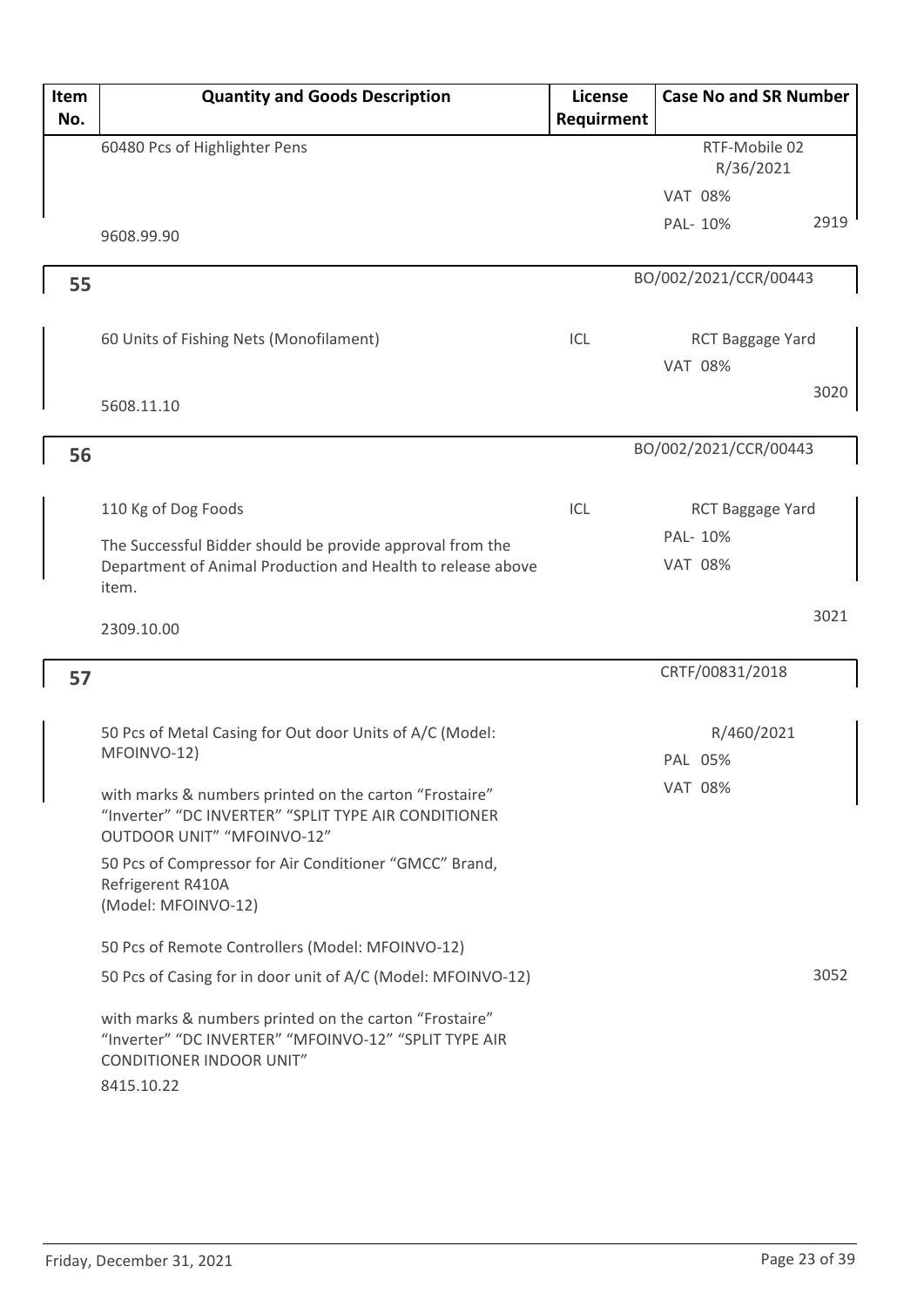| Item | <b>Quantity and Goods Description</b>                                                                                                    | License    | <b>Case No and SR Number</b> |      |
|------|------------------------------------------------------------------------------------------------------------------------------------------|------------|------------------------------|------|
| No.  |                                                                                                                                          | Requirment |                              |      |
|      | 50 Pcs of Copper Tubes (Model: MFOINVO-12)                                                                                               |            | PAL- 10%                     |      |
|      | with marks & numbers "5m PIPE" Nuts specification of liquid<br>pipes : 7/16"-20UNF" " Nuts specification of gas pipes : 34 " -<br>16UNF" |            | <b>VAT 08%</b>               |      |
|      | 7411.29.00                                                                                                                               |            |                              | 3052 |
|      | 225 Pcs of Rubber Controllers (Model: MFOINVO)                                                                                           |            | PAL- 10%                     |      |
|      | 4016.99.90                                                                                                                               |            | <b>VAT 08%</b>               | 3052 |
|      | 75 Pcs of Thermostats (Model: MFOINVO)                                                                                                   |            | PAL 05%                      |      |
|      | 9032.10.00                                                                                                                               |            |                              | 3052 |
|      | 75 Pcs of Terminal Cover Comprssor (Model: MFOINVO)                                                                                      |            | PAL 05%                      |      |
|      | 8415.90.90                                                                                                                               |            | <b>VAT 08%</b>               | 3052 |
|      | 75 Pcs of Gaskets (Model: MFOINVO)                                                                                                       |            | PAL 05%                      |      |
|      | 8484.20.00                                                                                                                               |            | <b>VAT 08%</b>               | 3052 |
|      | 75 Pcs of Rubber washers (Model: MFOINVO)                                                                                                |            | PAL- 10%                     |      |
|      | 4016.99.90                                                                                                                               |            | <b>VAT 08%</b>               | 3052 |
|      | 75 Pcs of Sleeves (Model: MFOINVO)                                                                                                       |            | PAL- 10%                     |      |
|      | 7326.90.90                                                                                                                               |            | <b>VAT 08%</b>               | 3052 |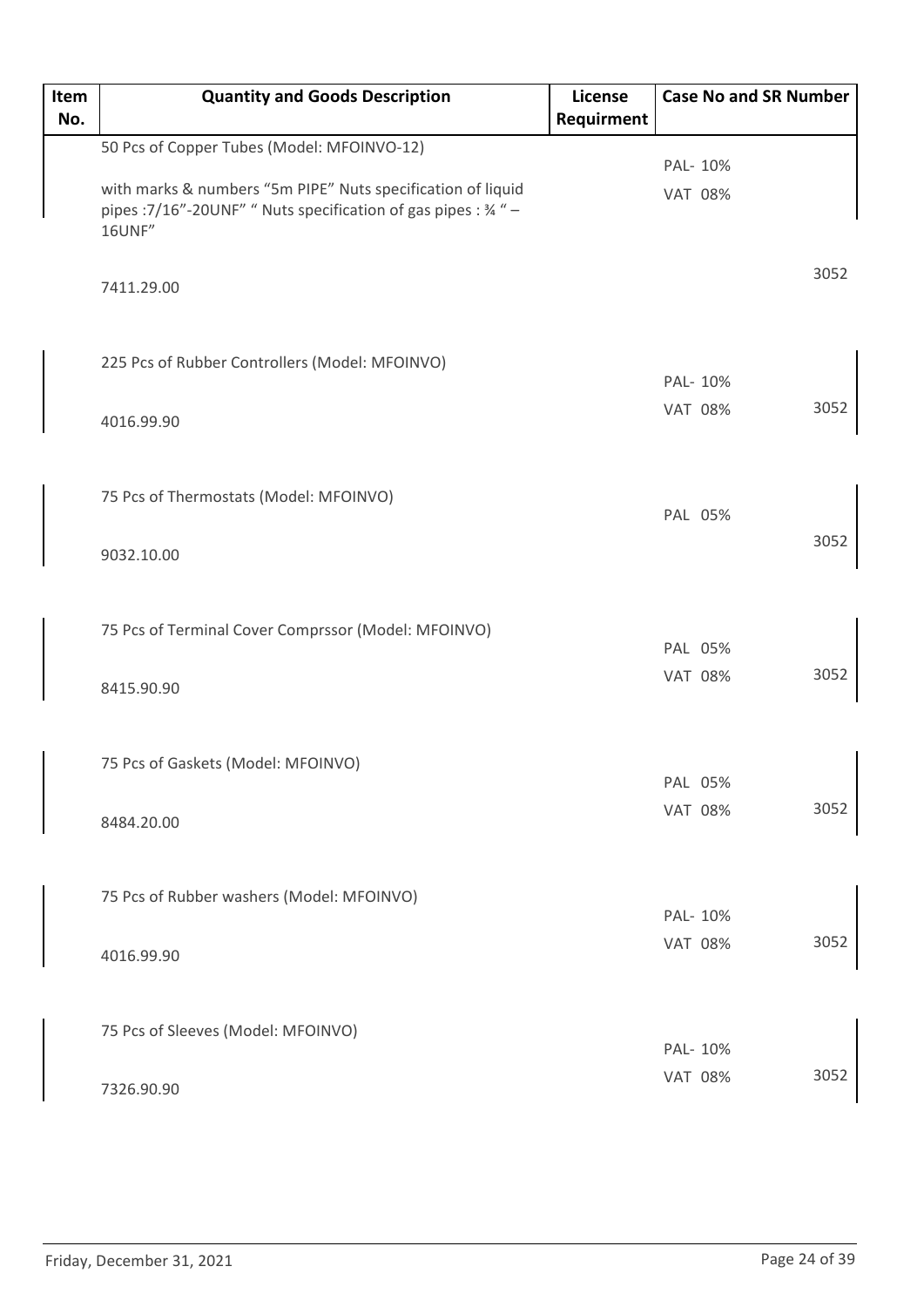| Item | <b>Quantity and Goods Description</b>                                                                                      | License    | <b>Case No and SR Number</b> |      |
|------|----------------------------------------------------------------------------------------------------------------------------|------------|------------------------------|------|
| No.  |                                                                                                                            | Requirment |                              |      |
|      | 75 Pcs of Terminal Nuts (Model: MFOINVO)                                                                                   |            |                              |      |
|      |                                                                                                                            |            | PAL- 10%                     |      |
|      | 7318.15.00                                                                                                                 |            | <b>VAT 08%</b>               | 3052 |
|      |                                                                                                                            |            |                              |      |
|      | 50 Pcs of Metal Casings for Outdoor Unit of A/C (Model:                                                                    |            |                              |      |
|      | MFOINVO-18)                                                                                                                |            | PAL 05%                      |      |
|      | with marks & numbers printed on the carton "Frostaire"                                                                     |            | <b>VAT 08%</b>               |      |
|      | "Inverter" "DC INVERTER" "SPLIT TYPE AIR CONDITIONER<br>OUTDOOR UNIT" MFOINVO-18"                                          |            |                              |      |
|      | 50 Pcs of Compressors for Air Conditioner "GMCC" Brand,                                                                    |            |                              |      |
|      | Refrigerent R410A (Model: MFOINVO-18)                                                                                      |            |                              |      |
|      | 50 Pcs of Remote Controllers (Model: MFOINVO-18)                                                                           |            |                              |      |
|      | 50 Pcs of Casing for in door units of A/C (Model: MFOINVO-18)                                                              |            |                              | 3052 |
|      | with marks & numbers printed on the carton "Frostaire"                                                                     |            |                              |      |
|      | "Inverter" "DC INVERTER" MFOINVO-18" "SPLIT TYPE AIR<br><b>CONDITIONER INDOOR UNIT"</b>                                    |            |                              |      |
|      | 8415.10.23                                                                                                                 |            |                              |      |
|      |                                                                                                                            |            |                              |      |
|      | 50 Pcs of Copper Tubes (Model: MFOINVO-18)                                                                                 |            | PAL- 10%                     |      |
|      | with marks and numbers "5m PIPE" "Nuts specification of<br>liquid pipe: 7/16 "-20UNF" "Nuts specification of gas pipe: 3/4 |            | <b>VAT 08%</b>               |      |
|      | "-16UNF"                                                                                                                   |            |                              |      |
|      |                                                                                                                            |            |                              | 3052 |
|      | 7411.29.00                                                                                                                 |            |                              |      |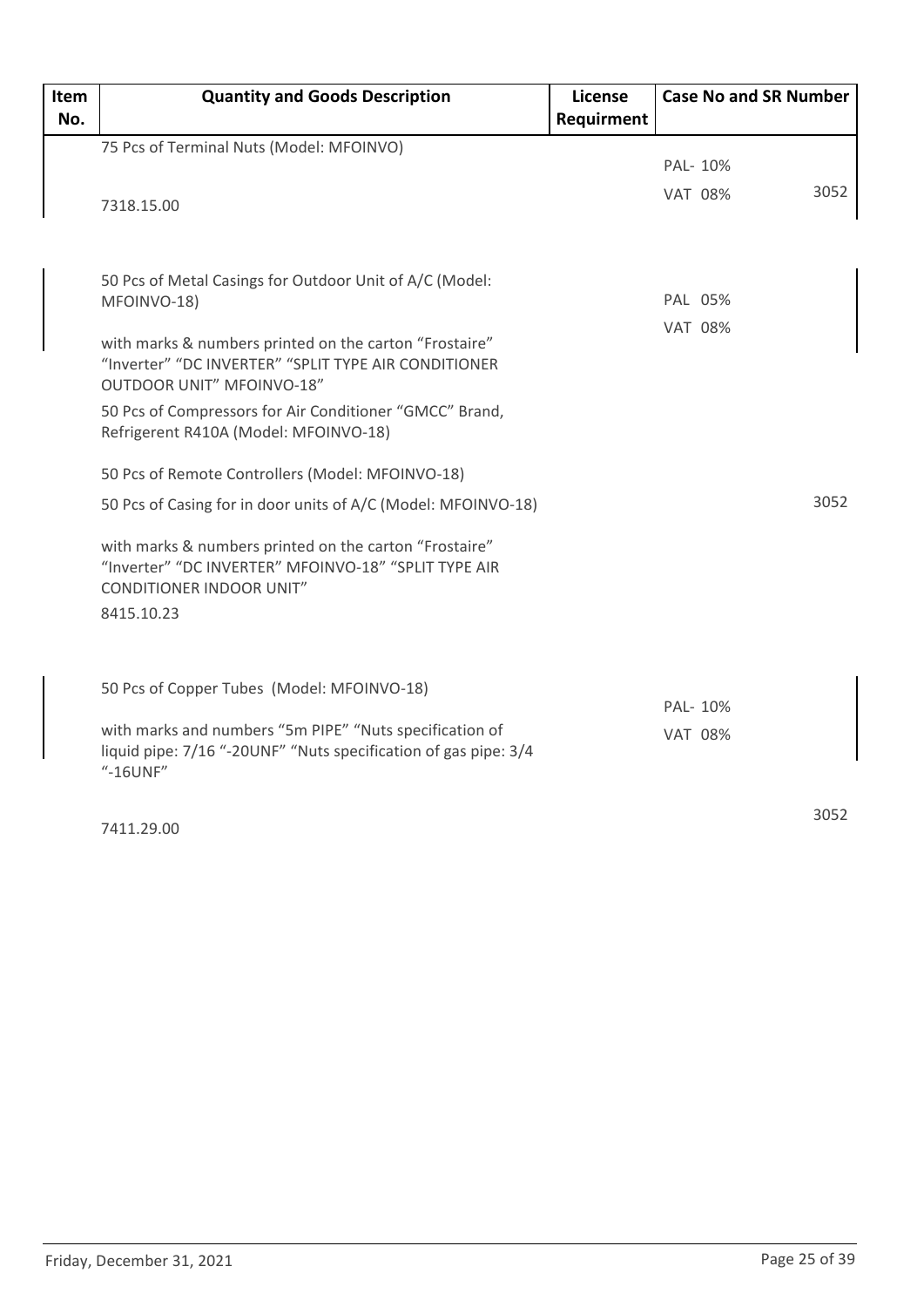| Item | <b>Quantity and Goods Description</b>                                                                                                                                                      | License    | <b>Case No and SR Number</b> |      |
|------|--------------------------------------------------------------------------------------------------------------------------------------------------------------------------------------------|------------|------------------------------|------|
| No.  |                                                                                                                                                                                            | Requirment |                              |      |
|      | 75 Pcs of Metal Casing for Out door Units of A/C (Model:<br>MFOINVO-24)                                                                                                                    |            | PAL 05%                      |      |
|      | with marks & numbers printed on the carton "Frostaire"<br>"Inverter" "DC INVERTER" "SPLIT TYPE AIR CONDITIONER<br>OUTDOOR UNIT" MFOINVO-24"                                                |            | <b>VAT 08%</b>               |      |
|      | 75 Pcs of Compressors for Air Conditioner "HIGHLY" Brand<br>Refrigerant - R410A (Model: MFOINVO-24)                                                                                        |            |                              |      |
|      | 75 Pcs of Remote Controllers (Model: MFOINVO-24)                                                                                                                                           |            |                              |      |
|      | 75 Pcs of Casing for in door unit of A/C (Model: MFOINVO-24)                                                                                                                               |            |                              | 3052 |
|      | with marks & numbers printed on the carton "Frostaire"<br>"Inverter" "DC INVERTER" MFOINVO-24" "SPLIT TYPE AIR<br><b>CONDITIONER INDOOR UNIT"</b>                                          |            |                              |      |
|      | 8415.10.24                                                                                                                                                                                 |            |                              |      |
|      | 75 Pcs of Copper Tubes (Model: MFOINVO-24)<br>with marks and numbers "5m PIPE" "Nuts specification of<br>liquid pipe: 5/8 "-18UNF"Nuts specification of gas pipe : 7/8 "-<br><b>14UNF"</b> |            | PAL-10%<br><b>VAT 08%</b>    |      |
|      | 7411.29.00                                                                                                                                                                                 |            |                              | 3052 |
|      |                                                                                                                                                                                            |            |                              |      |
| 58   |                                                                                                                                                                                            |            | CRTF/00830/2018              |      |
|      | 50 Pcs of Indoor Fan Motors (Model: MFOINVO-12)                                                                                                                                            |            | R/461/2021                   |      |
|      | 50 Pcs of Indoor Fan Blade (Model: MFOINVO-12)                                                                                                                                             |            | PAL 05%<br><b>VAT 08%</b>    |      |
|      | 50 Pcs of Fan-Blade (Model: MFOINVO-12)                                                                                                                                                    |            |                              |      |
|      | 50 Pcs of Fan-Motor (Model: MFOINVO-12)                                                                                                                                                    |            |                              |      |
|      | 50 Pcs of Condenser Coil (Model: MFOINVO-12)<br>50 Pcs of Evaporator Gooey (Model: MFOINVO-12)                                                                                             |            |                              |      |
|      | 50 Pcs of Evaporators (Model: MFOINVO-12)                                                                                                                                                  |            |                              |      |
|      | 50 Pcs of Indoor PCB/Electrical Control Assy (Model: MFOINVO-<br>12)                                                                                                                       |            |                              |      |
|      | 50 Pcs of Control Assembly (Model: MFOINVO-12)                                                                                                                                             |            |                              |      |
|      | 8415.90.90                                                                                                                                                                                 |            |                              | 3053 |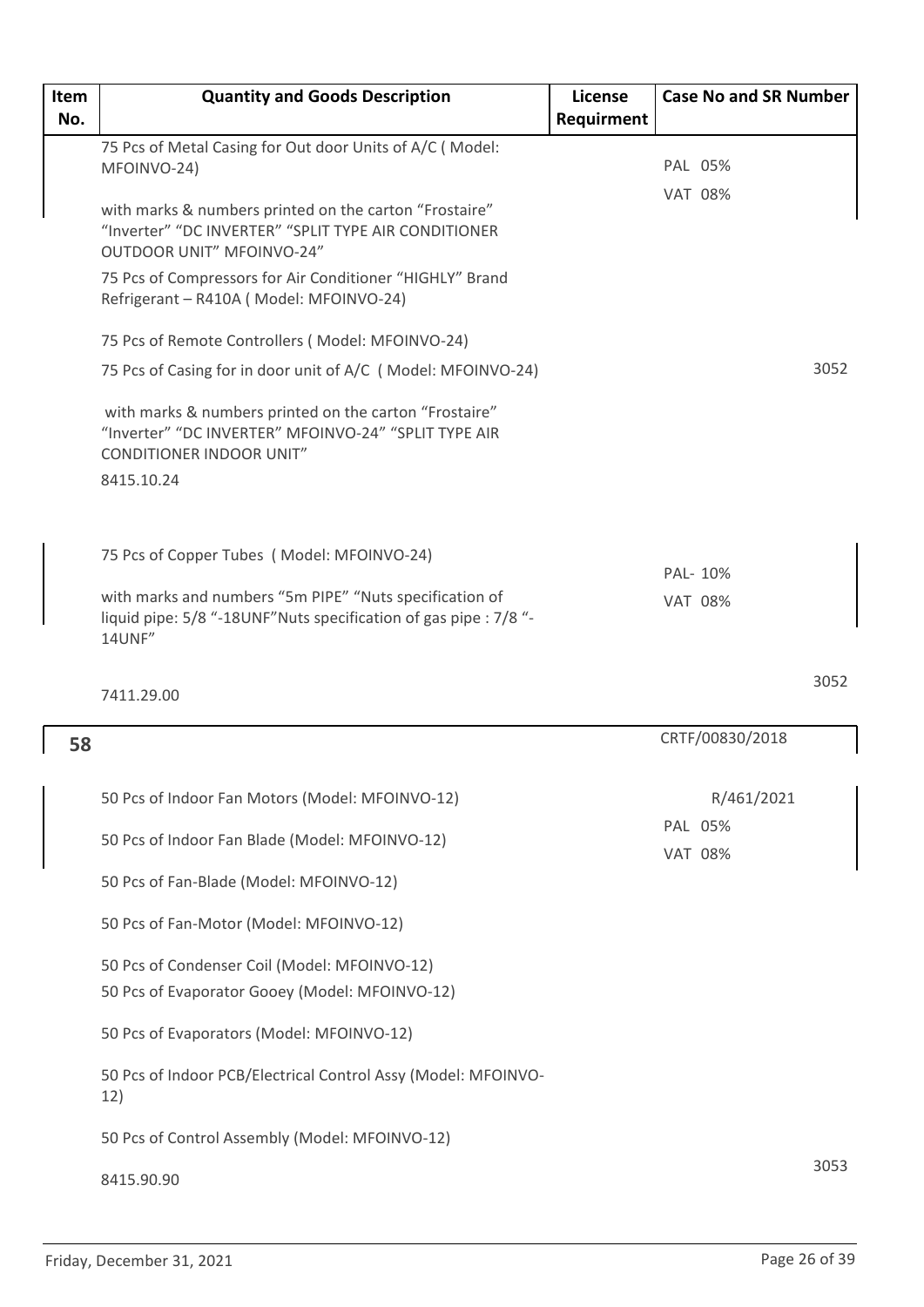| Item | <b>Quantity and Goods Description</b>                                 | License    | <b>Case No and SR Number</b> |      |
|------|-----------------------------------------------------------------------|------------|------------------------------|------|
| No.  |                                                                       | Requirment |                              |      |
|      | 50 Pcs of Indoor Fan Motors (Model: MFOINVO-18)                       |            |                              |      |
|      | 50 Pcs of Indoor Fan Blowers (Model: MFOINVO-18)                      |            | PAL 05%<br><b>VAT 08%</b>    |      |
|      | 50 Pcs of Outdoor Fan Motors (Model: MFOINVO-18)                      |            |                              |      |
|      | 50 Pcs of Outdoor Fan Blades (Model: MFOINVO-18)                      |            |                              |      |
|      | 50 Pcs of Condensers (Model: MFOINVO-18)                              |            |                              |      |
|      | 50 Pcs of Evaporator Gooey (Model: MFOINVO-18)                        |            |                              |      |
|      | 50 Pcs of Evaporators (Model: MFOINVO-18)                             |            |                              |      |
|      | 50 Pcs of Indoor PCB (Model: MFOINVO-18)                              |            |                              |      |
|      | 50 Pcs of Outdoor PCB (Model: MFOINVO-18)                             |            |                              |      |
|      | 8415.90.90                                                            |            |                              | 3053 |
|      |                                                                       |            |                              |      |
|      | 75 Pcs of Blower Fan Motors (Model: MFOINVO-24)                       |            | PAL 05%                      |      |
|      | 75 Pcs of Outdoor Fan Motors (Model: MFOINVO-24)                      |            | <b>VAT 08%</b>               |      |
|      | 75 Pcs of Outdoor Fan Blades (Model: MFOINVO-24)                      |            |                              |      |
|      | 75 Pcs of Conenser Coils (Model: MFOINVO-24)                          |            |                              |      |
|      | 75 Pcs of Evaporator Colis (Model: MFOINVO-24)                        |            |                              |      |
|      | 75 Pcs of Indoor PCB - Electrical Control Assy (Model:<br>MFOINVO-24) |            |                              |      |
|      | 75 Pcs of Outdoor PCB- Electrical Control Assy/Control                |            |                              |      |
|      | Assembly<br>(Model: MFOINVO-24)                                       |            |                              |      |
|      |                                                                       |            |                              | 3053 |
|      | 8415.90.90                                                            |            |                              |      |
|      |                                                                       |            |                              |      |
|      | 50 Pcs of Drain Tray (Model: MFOINVO-18)                              |            | PAL- 10%                     |      |
|      | 50 Pcs of Cable Clamps (Model: MFOINVO-12)                            |            | <b>VAT 08%</b>               |      |
|      | 75 Pcs of Drain Tray (Model: MFOINVO-24)                              |            |                              |      |
|      | 3926.90.99                                                            |            |                              | 3053 |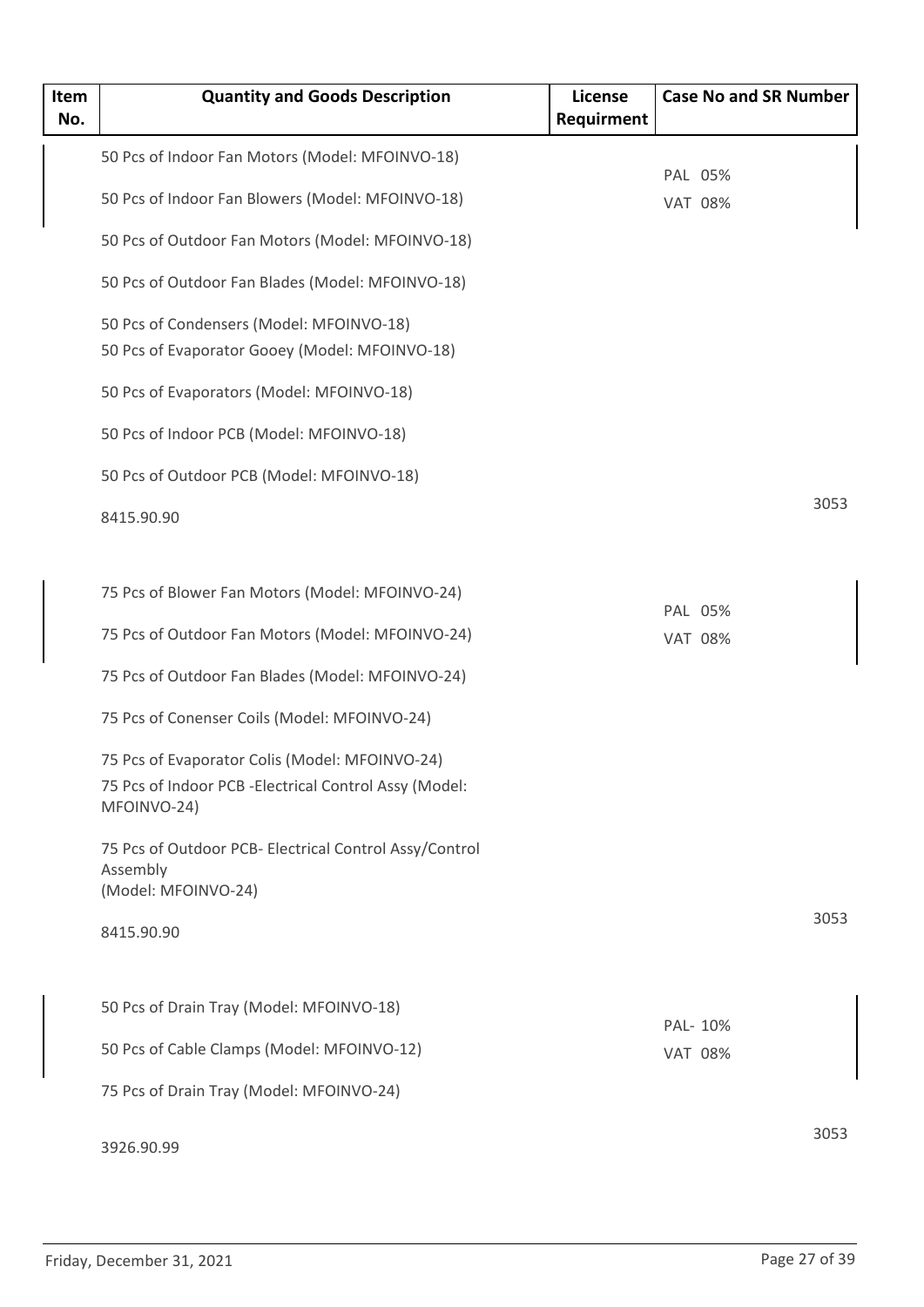| Item<br>No. | <b>Quantity and Goods Description</b>                                 | <b>License</b><br>Requirment | <b>Case No and SR Number</b> |
|-------------|-----------------------------------------------------------------------|------------------------------|------------------------------|
|             | 75 Pcs of Stickers with "Fostair" and "Inverter" (Model:              |                              |                              |
|             | MFOINVO-24)                                                           |                              | PAL- 10%                     |
|             | 75 Pcs of Stickers with Specifications (Model: MFOINVO-24)            |                              | <b>VAT 08%</b>               |
|             | 75 Pcs of Stickers with Outdoor Wiring Diagram (Model:<br>MFOINVO-24) |                              |                              |
|             | 3919.90.90                                                            |                              | 3053                         |
|             | 800 Pcs of Sponge (Model: MFOINVO-18)                                 |                              | PAL- 10%                     |
|             | 1,350 Pcs of Sponge (Model: MFOINVO-24)                               |                              | <b>VAT 08%</b>               |
|             |                                                                       |                              |                              |
|             | 700 Pcs of Sponge (Model: MFOINVO-12)                                 |                              |                              |
|             | 3921.11.90                                                            |                              | 3053                         |
|             | 75 Pcs of Electric Box Cover (Model: MFOINVO-24)                      |                              | PAL 05%                      |
|             | 8415.90.90                                                            |                              | 3053<br><b>VAT 08%</b>       |
|             | 900 Pcs of Screws (Model: MFOINVO-24)                                 |                              |                              |
|             | 1,200 Pcs of Screws (Model: MFOINVO-12)                               |                              | PAL- 10%                     |
|             |                                                                       |                              | <b>VAT 08%</b>               |
|             | 550 Pcs of Screws (Model: MFOINVO-18)                                 |                              |                              |
|             | 225 Pcs of Lock ups (Model: MFOINVO-12)                               |                              |                              |
|             | 125 Pcs of Fan Lockup Nut (Model: MFOINVO-12)                         |                              |                              |
|             | 500 Pcs of Bolt (Model: MFOINVO-12)                                   |                              |                              |
|             | 1,575 Pcs of Screws (Model: MFOINVO-12)                               |                              |                              |
|             | 150 Pcs of Lock ups (Model: MFOINVO-12)                               |                              | 3053                         |
|             | 2,350 Pcs of Screws (Model: MFOINVO-12)<br>7318.15.00                 |                              |                              |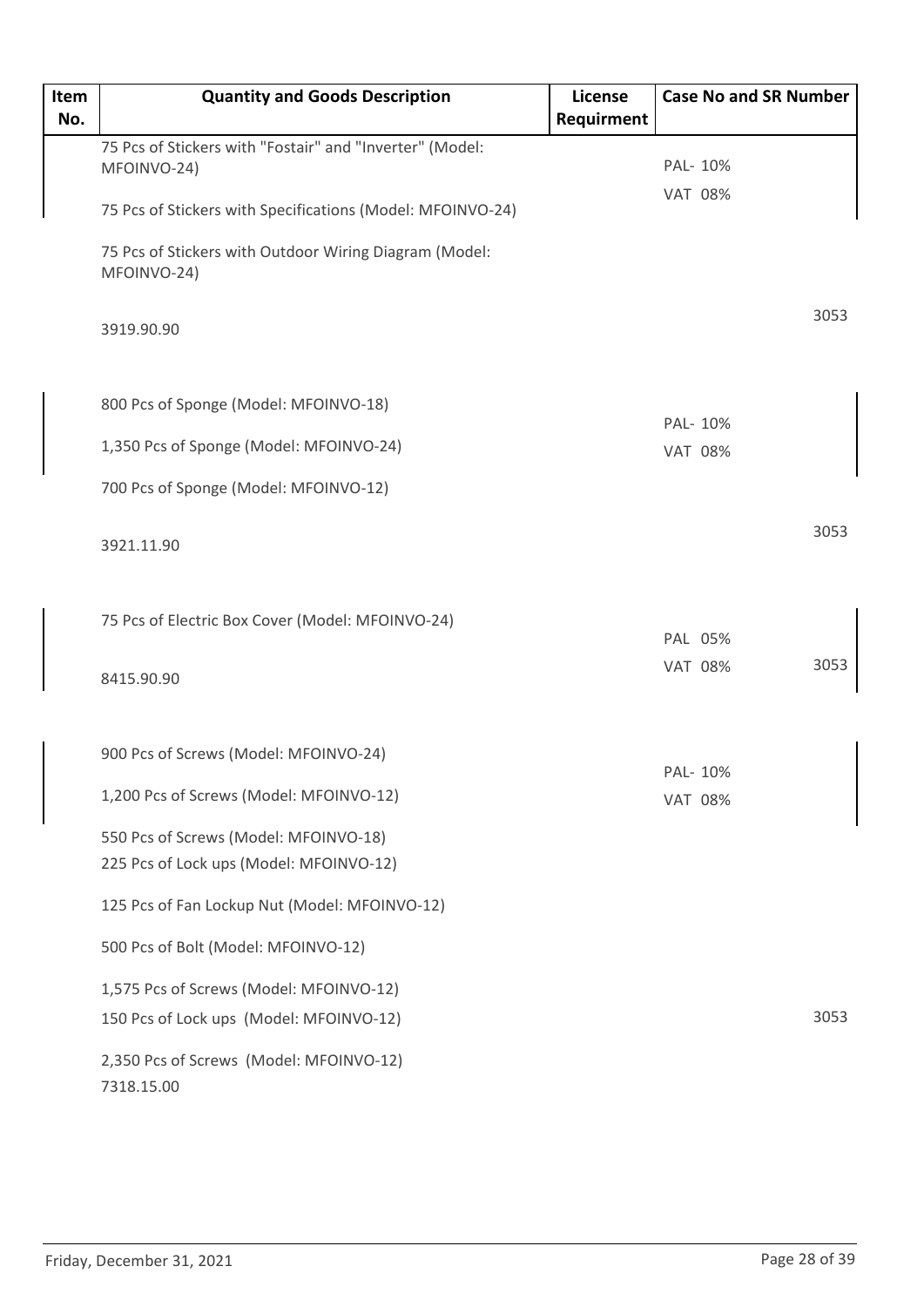| Item | <b>Quantity and Goods Description</b>        | License    | <b>Case No and SR Number</b> |
|------|----------------------------------------------|------------|------------------------------|
| No.  |                                              | Requirment |                              |
|      | 75 Pcs of Bearing Mounts (Model: MFOINVO-24) |            |                              |
|      |                                              |            | PAL- 10%                     |
|      | 50 Pcs of Bearing Mounts (Model: MFOINVO-12) |            | <b>VAT 08%</b>               |
|      | 50 Pcs of Bearing Mounts (Model: MFOINVO-18) |            |                              |
|      |                                              |            | 3053                         |
|      | 4016.99.90                                   |            |                              |
|      |                                              |            |                              |
|      | 225 Pcs of Screw Covers (Model: MFOINVO-24)  |            |                              |
|      |                                              |            | PAL- 10%                     |
|      | 100 Pcs of Screw Covers (Model: MFOINVO-12)  |            | <b>VAT 08%</b>               |
|      | 150 Pcs of Screw Covers (Model: MFOINVO-18)  |            |                              |
|      |                                              |            |                              |
|      | 3926.90.99                                   |            | 3053                         |
|      |                                              |            |                              |
|      |                                              |            |                              |
|      | 50 Pcs of Terminal (Model: MFOINVO-18)       |            | PAL- 10%                     |
|      | 50 Pcs of Terminals (Model: MFOINVO-12)      |            | <b>VAT 08%</b>               |
|      | 50 Pcs of End Plates (Model: MFOINVO-12)     |            |                              |
|      |                                              |            | 3053                         |
|      | 7326.90.90                                   |            |                              |
|      |                                              |            |                              |
|      | 03 Pcs of Main PCB (Model: MFOINVO-24)       |            |                              |
|      |                                              |            | PAL 05%                      |
|      | 02 Pcs of Display PCB (Model: MFOINVO-24)    |            | <b>VAT 08%</b>               |
|      | 03 Pcs of Vane Motor (Model: MFOINVO-24)     |            |                              |
|      | 50 Pcs of Pipe Filters (Model: MFOINVO-18)   |            |                              |
|      |                                              |            | 3053                         |
|      | 8415.90.90                                   |            |                              |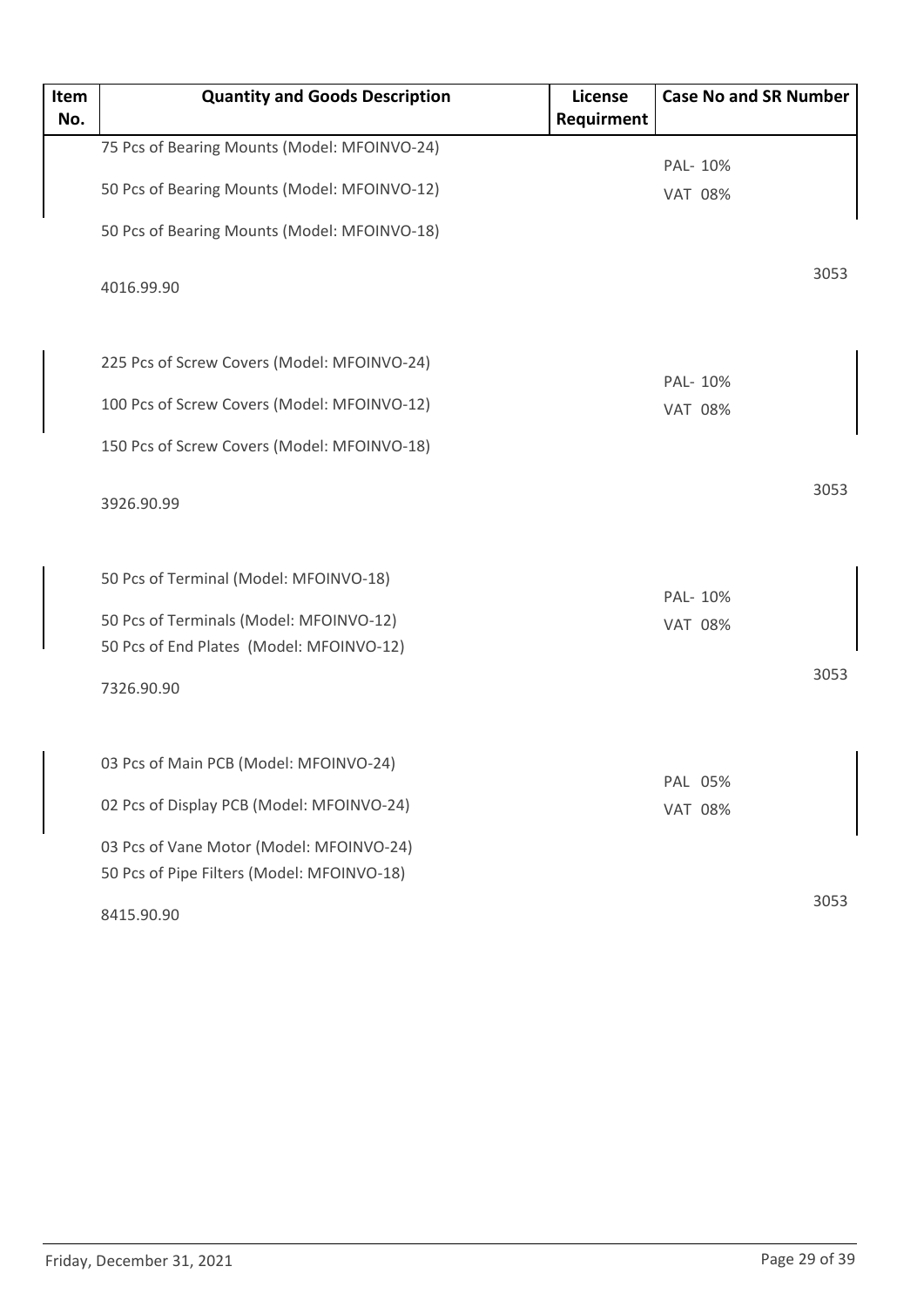| Item | <b>Quantity and Goods Description</b>                                    | <b>License</b> | <b>Case No and SR Number</b> |  |
|------|--------------------------------------------------------------------------|----------------|------------------------------|--|
| No.  |                                                                          | Requirment     |                              |  |
|      | 75 Pcs of Rating Labels (Model: MFOINVO-24)                              |                | PAL- 10%                     |  |
|      | 75 Pcs of Panel Inverter Labeling (Model: MFOINVO-24)                    |                | <b>VAT 08%</b>               |  |
|      | 75 Pcs of Warning Labels (Model: MFOINVO-24)                             |                |                              |  |
|      | 75 Pcs of Indoor Wiring Diagram Label                                    |                |                              |  |
|      | 50 Pcs of Rating Labels (Model: MFOINVO-12)                              |                |                              |  |
|      | 50 Pcs of Panel Inverter Labeling (Model: MFOINVO-12)                    |                |                              |  |
|      | 50 Pcs of Warning Labels (Model: MFOINVO-12)                             |                |                              |  |
|      | 50 Pcs of Indoor Wiring Diagram Labels (Model: MFOINVO-12)               |                |                              |  |
|      | 50 Pcs of Rating Labels (Model: MFOINVO-18)                              |                | 3053                         |  |
|      | 50 Pcs of Panel Inverter Lables (Model: MFOINVO-18)                      |                |                              |  |
|      | 50 Pcs od Warning Labels (Model: MFOINVO-18)                             |                |                              |  |
|      | 50 Pcs of Indoor Wiring Diagram Labels (Model: MFOINVO-18)<br>3919.90.90 |                |                              |  |
|      |                                                                          |                |                              |  |
|      | 75 Pcs of Clip Pipe Sensors (Model: MFOINVO-24)                          |                | PAL- 10%                     |  |
|      | 50 Pcs of Clip Pipe Sensors (Model: MFOINVO-12)                          |                | <b>VAT 08%</b>               |  |
|      | 50 Pcs of Clip for pipe sensors (Model: MFOINVO-18)                      |                |                              |  |
|      |                                                                          |                | $200-2$                      |  |

3053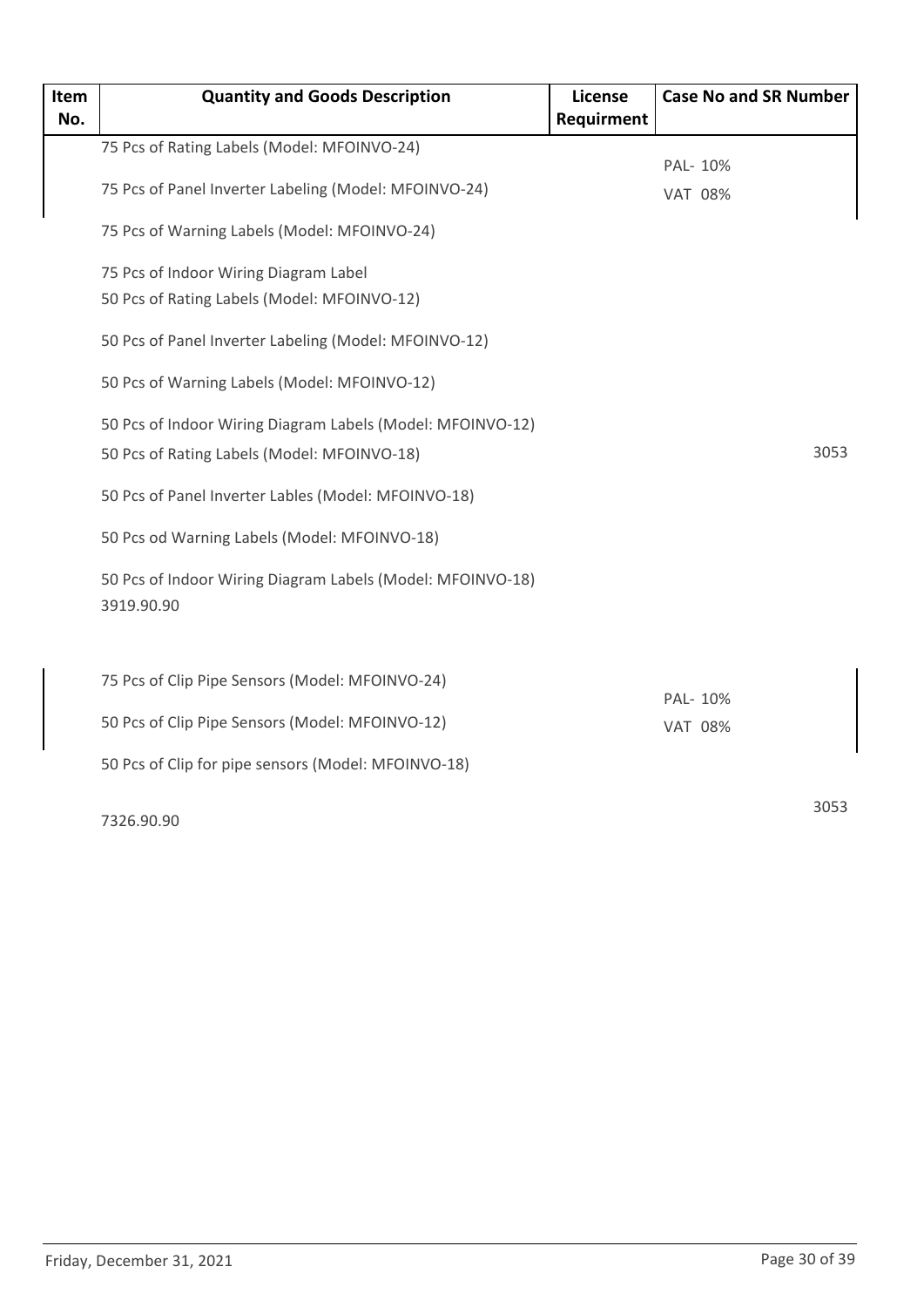| Item | <b>Quantity and Goods Description</b>            | License    | <b>Case No and SR Number</b> |
|------|--------------------------------------------------|------------|------------------------------|
| No.  |                                                  | Requirment |                              |
|      | 150 Pcs of Nylon Bands (Model: MFOINVO-12)       |            |                              |
|      |                                                  |            | PAL- 10%                     |
|      | 150 Pcs of Nylon Bands (Model: MFOINVO-18)       |            | <b>VAT 08%</b>               |
|      | 125 Pcs of Grille (Model: MFOINVO-12)            |            |                              |
|      | 300 Pcs of Nylon Bands (Model: MFOINVO-12)       |            |                              |
|      | 525 Pcs of Nylon Band (Model: MFOINVO-12)        |            |                              |
|      | 200 Pcs of Left Grille (Model: MFOINVO-12)       |            |                              |
|      | 50 Pcs of End Plate (Model: MFOINVO-18)          |            |                              |
|      | 42 Pcs of Front Grille (Model: MFOINVO-24)       |            | 3053                         |
|      |                                                  |            |                              |
|      | 50 Pcs of Front Grille (Model: MFOINVO-18)       |            |                              |
|      | 400 Pcs of Nylon Bands (Model: MFOINVO-18)       |            |                              |
|      | 50 Pcs of Left Grille (Model: MFOINVO-18)        |            |                              |
|      | 50 Pcs of Electric Box Cover (Model: MFOINVO-18) |            |                              |
|      | 3926.90.99                                       |            |                              |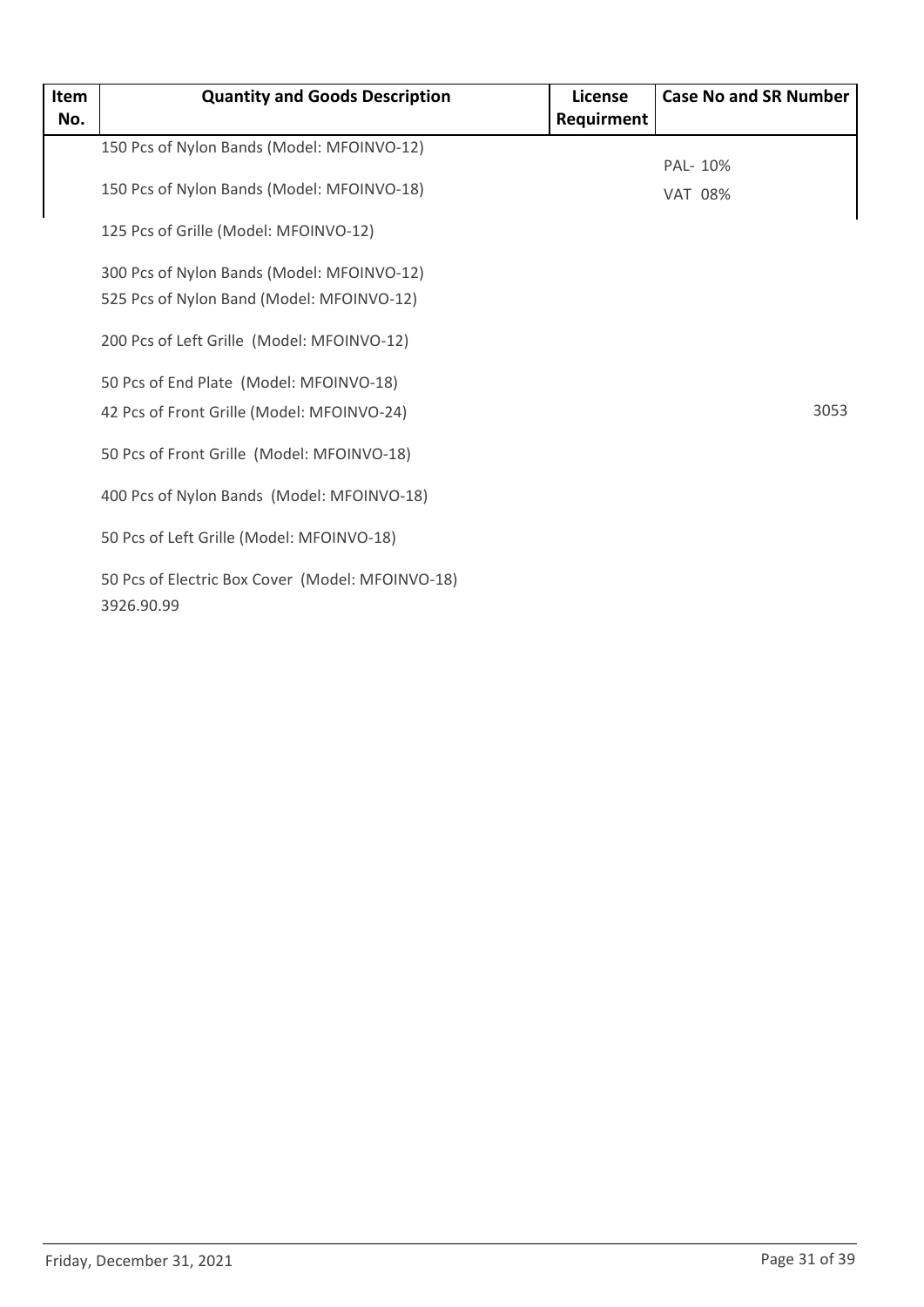| Item<br>No. | <b>Quantity and Goods Description</b>                            | License<br>Requirment | <b>Case No and SR Number</b> |
|-------------|------------------------------------------------------------------|-----------------------|------------------------------|
|             | 50 Pcs of Outdoor Electiric Boards (Model: MFOINVO-12)           |                       |                              |
|             | 50 Pcs of Outdoor Electiric Boards (Model: MFOINVO-18)           |                       | PAL 05%<br><b>VAT 08%</b>    |
|             | 1 Pc of Front Panel                                              |                       |                              |
|             | 1 Pc of Base                                                     |                       |                              |
|             | 75 Pcs of Compressor Power Supply Wiring (Model: MFOINVO-<br>12) |                       |                              |
|             | 75 Pcs of Sensor Holder (Model: MFOINVO-12)                      |                       |                              |
|             | 225 Pcs of Temperature Sensors (Model: MFOINVO-12)               |                       |                              |
|             | 75 Pcs of Wire (Model: MFOINVO-12)                               |                       |                              |
|             | 75 Pcs of Earthing Wiring (Model: MFOINVO-12)                    |                       |                              |
|             | 75 Pcs of Inductor (Model: MFOINVO-12)                           |                       | 3053                         |
|             | 75 Pcs of Damping Colloid (Model: MFOINVO-12)                    |                       |                              |
|             | 75 Pcs of Pipe Filters (Model: MFOINVO-12)                       |                       |                              |
|             | 50 Pcs of Inductor (Model: MFOINVO-12)                           |                       |                              |
|             | 100 Pcs of Damping Colloid (Model: MFOINVO-12)<br>8415.90.90     |                       |                              |
|             | 72 Pcs of 4 Way Valve Assembly (Model: MFOINVO-24)               |                       |                              |
|             | 3 Pcs of 4-Way Valve Assembly (Model: MFOINVO-12)                |                       | PAL- 10%<br><b>VAT 08%</b>   |
|             | 50 Pcs of Exhaust Pipe (Model: MFOINVO-12)                       |                       |                              |
|             | 50 Pcs of Inspiation Pipes (Model: MFOINVO-12)                   |                       |                              |
|             | 50 Pcs of Capillary (Model: MFOINVO-12)                          |                       |                              |
|             | 50 Pcs of Exhaust Pipe (Model: MFOINVO-18)                       |                       |                              |
|             | 50 Pcs of Inspiation Pipes (Model: MFOINVO-18)                   |                       |                              |
|             | 50 Pcs of Capillary (Model: MFOINVO-18)                          |                       |                              |
|             | 7411.29.00                                                       |                       | 3053                         |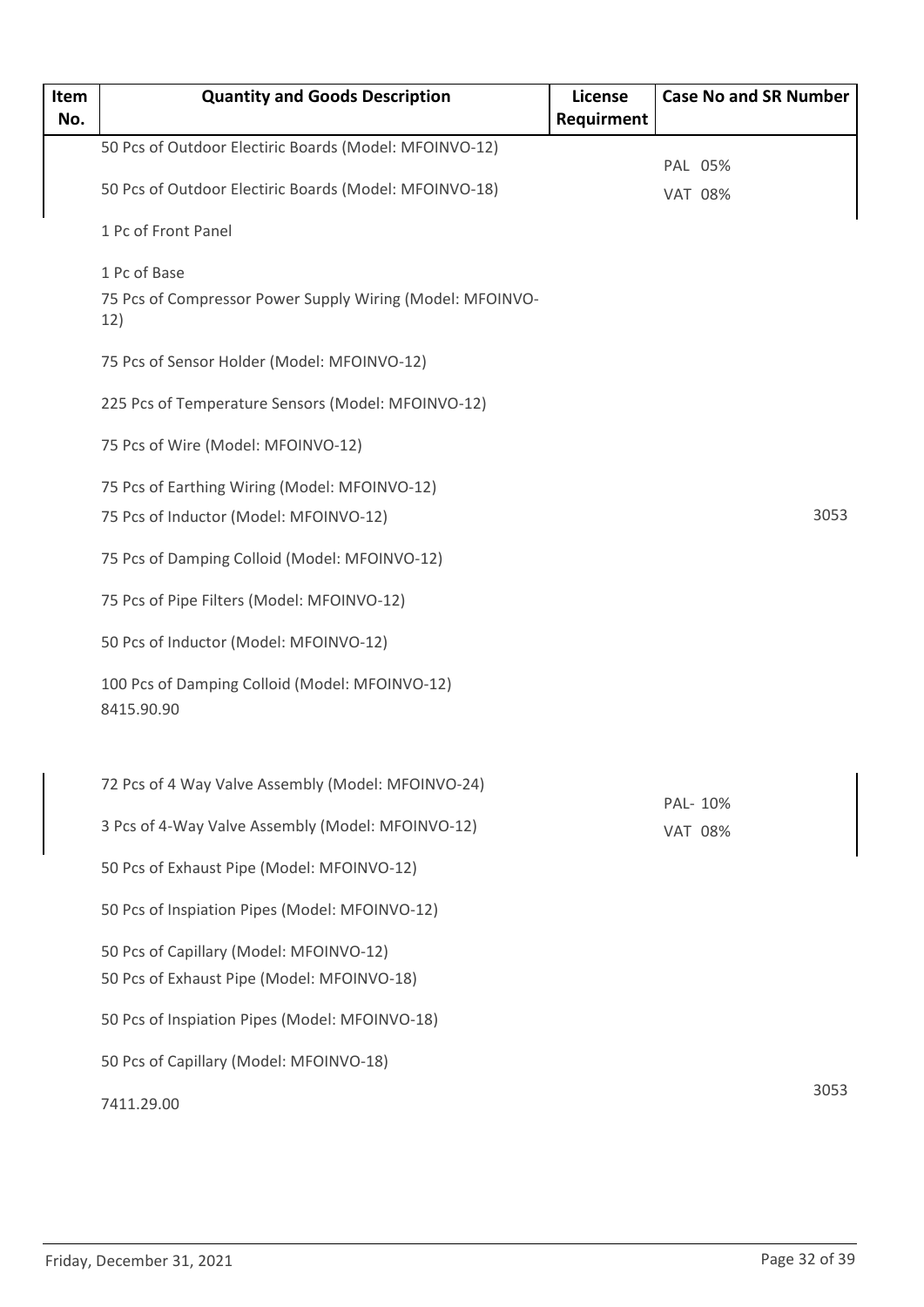| Item | <b>Quantity and Goods Description</b>                           | <b>License</b> |                            | <b>Case No and SR Number</b> |      |
|------|-----------------------------------------------------------------|----------------|----------------------------|------------------------------|------|
| No.  |                                                                 | Requirment     |                            |                              |      |
|      | 75 Pcs of Electronic Valve (Model: MFOINVO-12)                  |                |                            | PAL 7.5%                     |      |
|      | 125 Pcs of Two-way Valve (Model: MFOINVO-12)                    |                |                            |                              |      |
|      | 125 Pcs of Three-way Valve (Model: MFOINVO-12)                  |                |                            |                              |      |
|      | 50 Pcs of Two-way Valve (Model: MFOINVO-18)                     |                |                            |                              |      |
|      | 50 Pcs of Three-way VAlve (Model: MFOINVO-18)                   |                |                            |                              |      |
|      | 8481.80.90                                                      |                |                            |                              | 3053 |
|      | 250 Pcs of Fixed Cards (Model: MFOINVO-12)                      |                |                            |                              |      |
|      | 100 Pcs of Fixed Cards (Model: MFOINVO-18)                      |                | PAL- 10%                   |                              |      |
|      |                                                                 |                | <b>VAT 08%</b>             |                              | 3053 |
|      | 4823.90.90                                                      |                |                            |                              |      |
|      | 100 Pcs of Sound Proof Cotton (Model: MFOINVO-18)               |                |                            |                              |      |
|      | 150 Pcs of Sound Proof Cotton (Model: MFOINVO-24)               |                | PAL- 10%<br><b>VAT 08%</b> |                              |      |
|      | 100 Pcs of Sound Proof Cotton (Model: MFOINVO-12)               |                |                            |                              |      |
|      | 5601.21.00                                                      |                |                            |                              | 3053 |
|      | 50 Pcs of Stickers (Model: MFOINVO-12)                          |                |                            |                              |      |
|      | 50 Pcs of Rating Labels (Model: MFOINVO-12)                     |                | PAL- 10%<br><b>VAT 08%</b> |                              |      |
|      | 50 Pcs of Outdoor Wiring Diagram Lables (Model: MFOINVO-<br>12) |                |                            |                              |      |
|      | 50 Pcs of Stickers (Model: MFOINVO-18)                          |                |                            |                              |      |
|      | 50 Pcs of Rating Labels (Model: MFOINVO-18)                     |                |                            |                              |      |
|      | 50 Pcs of Outdoor Wiring Diagram Lables (Model: MFOINVO-<br>18) |                |                            |                              |      |
|      | 3919.90.90                                                      |                |                            |                              | 3053 |
|      | 50 Pcs of Weight Rubber (Model: MFOINVO-12)                     |                |                            |                              |      |
|      | 150 Pcs of Weight Rubber (Model: MFOINVO-18)                    |                | PAL- 10%<br><b>VAT 08%</b> |                              |      |
|      |                                                                 |                |                            |                              |      |
|      | 4016.99.90                                                      |                |                            |                              | 3053 |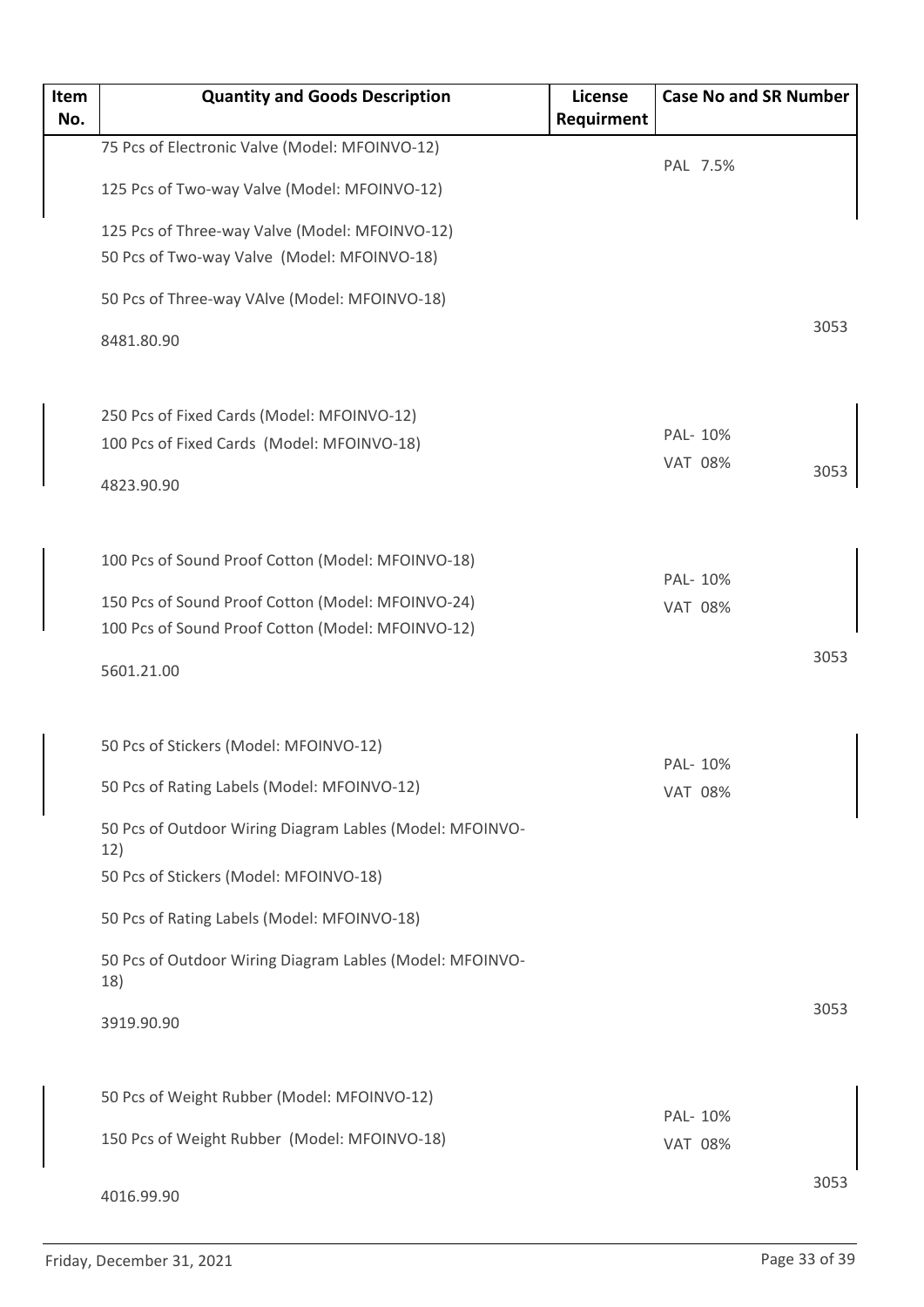| Item<br>No. | <b>Quantity and Goods Description</b>                           | <b>License</b><br>Requirment | <b>Case No and SR Number</b> |      |
|-------------|-----------------------------------------------------------------|------------------------------|------------------------------|------|
|             |                                                                 |                              |                              |      |
|             | 100 Pcs of Temperature Sensor (Model: MFOINVO-12)               |                              |                              |      |
|             | 50 Pcs of Compressor Power Supply Wirin (Model: MFOINVO-        |                              | PAL 05%                      |      |
|             | 12)                                                             |                              | <b>VAT 08%</b>               |      |
|             | 50 Pcs of Sensor Holder (Model: MFOINVO-12)                     |                              |                              |      |
|             | 50 Pcs of Earth Wirin (Model: MFOINVO-12)                       |                              |                              |      |
|             | 50 Pcs of Pipe Filter (Model: MFOINVO-12)                       |                              |                              |      |
|             | 50 Pcs of Electrical Box Cover (Model: MFOINVO-12)              |                              |                              |      |
|             | 75 Pcs of Out Door Electric Board (Model: MFOINVO-24)           |                              |                              |      |
|             | 100 Pcs of Damping Colloid (Model: MFOINVO-18)                  |                              |                              |      |
|             | 50 Pcs of Inductor (Model: MFOINVO-18)                          |                              |                              |      |
|             | 100 Pcs of Temperature Sensor (Model: MFOINVO-18)               |                              |                              |      |
|             | 50 Pcs of Compressor Power Supply Wirin (Model: MFOINVO-<br>18) |                              |                              | 3053 |
|             | 50 Pcs of Sensor Holder (Model: MFOINVO-18)                     |                              |                              |      |
|             | 50 Pcs of Earth Wirin (Model: MFOINVO-18)<br>8415.90.90         |                              |                              |      |
|             | 150 Pcs of Lock Ups (Model: MFOINVO-18)                         |                              |                              |      |
|             |                                                                 |                              | PAL- 10%                     |      |
|             | 50 Pcs of Fan Lockup Nuts (Model: MFOINVO-18)                   |                              | <b>VAT 08%</b>               |      |
|             | 200 Pcs of Bolt (Model: MFOINVO-18)                             |                              |                              |      |
|             | 2250 Pcs of Screws (Model: MFOINVO-18)                          |                              |                              |      |
|             | 7318.15.00                                                      |                              |                              | 3053 |
|             |                                                                 |                              | R/523/2021/CRTF              |      |
| 59          |                                                                 |                              | (RTF/SAL/45/2021)            |      |
|             |                                                                 |                              |                              |      |
|             | 280 Pcs of Gents Bottoms                                        |                              | R/523/2021- Mobile 01        |      |
|             |                                                                 |                              | <b>VAT 08%</b>               |      |
|             | 6211.39.90                                                      |                              |                              | 3067 |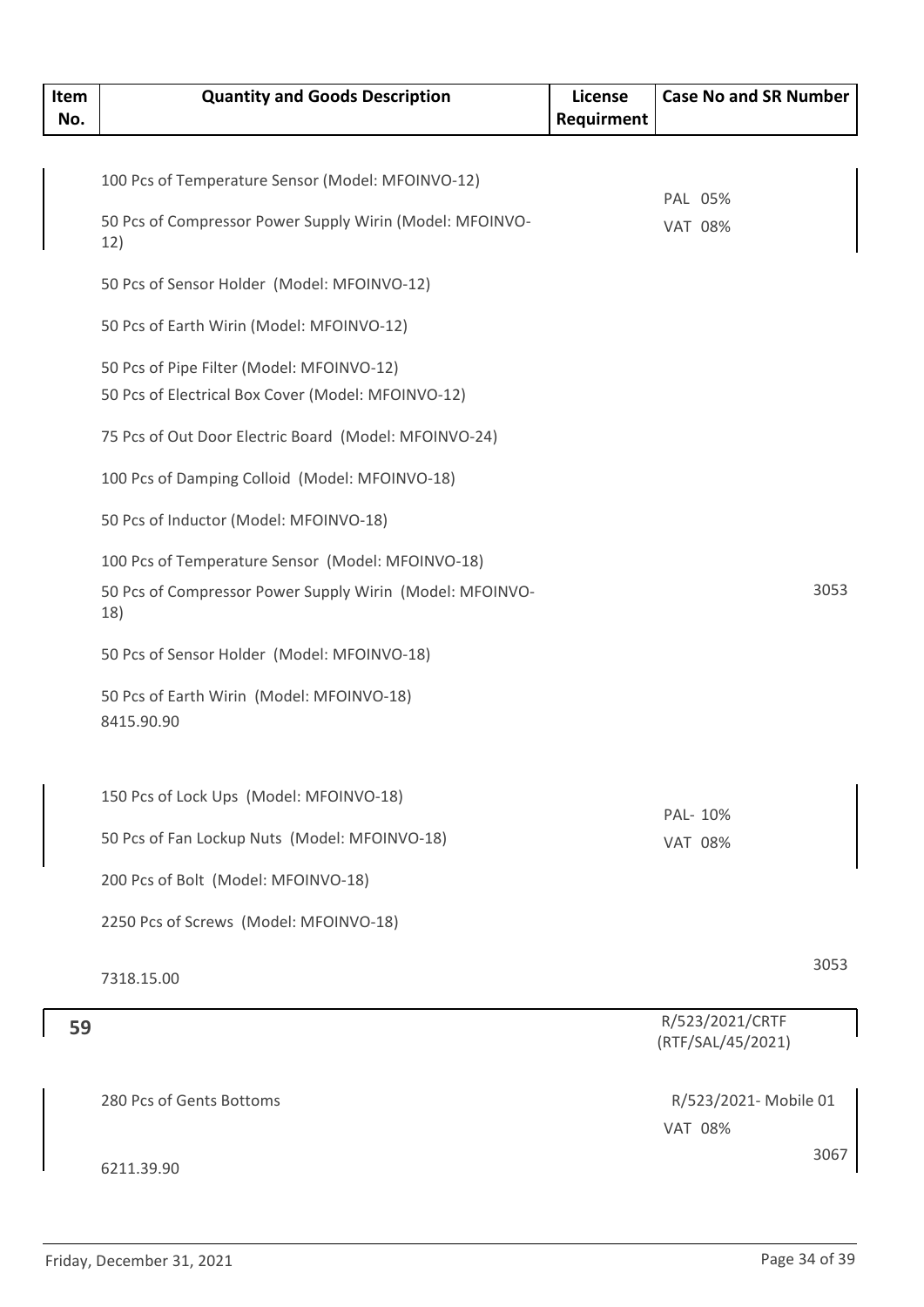| Item<br>No. | <b>Quantity and Goods Description</b>                                                                                                         | <b>License</b><br>Requirment | <b>Case No and SR Number</b>         |      |
|-------------|-----------------------------------------------------------------------------------------------------------------------------------------------|------------------------------|--------------------------------------|------|
|             | 3,800 Pcs of Gents T-Shirts without Collar                                                                                                    |                              |                                      |      |
|             | 830 Pcs of Gents Arm Cut T-Shirts                                                                                                             |                              | <b>VAT 08%</b>                       |      |
|             | 6109.90.00                                                                                                                                    |                              |                                      | 3067 |
|             | 95 Pcs of Gents Shorts                                                                                                                        |                              | <b>VAT 08%</b>                       |      |
|             | 6103.49.00                                                                                                                                    |                              |                                      | 3067 |
|             | 6,320 Pcs of Ladies Shawl                                                                                                                     |                              | <b>VAT 08%</b>                       |      |
|             | 6214.90.90                                                                                                                                    |                              |                                      | 3067 |
| 60          |                                                                                                                                               |                              | R/525/2021/CRTF<br>(RTF/SAL/47/2021) |      |
|             | 355 Pcs of Kids/Boys Casual Shirts                                                                                                            |                              | R/525/2021- Mobile 01                |      |
|             | 1,100 Pcs of Gents Casual Shirts                                                                                                              |                              | <b>VAT 08%</b>                       |      |
|             | 190 Pcs of Kids/Boys Casual Shirts<br>6205.90.90                                                                                              |                              |                                      | 3068 |
|             | 2,600 Pcs of Gents T-Shirts without Collar<br>5,905 Pcs of Kids/Boys T-Shirts without Collar<br>630 Pcs of Kids/ Girls T-Shirts withot Collar |                              | <b>VAT 08%</b>                       | 3068 |
|             | 680 Pcs of Kids/ Girls Frocks                                                                                                                 |                              | <b>VAT 08%</b>                       | 3068 |
|             | 6204.49.90                                                                                                                                    |                              |                                      |      |
|             | 540 Pcs of Girls Skinny Tops                                                                                                                  |                              | <b>VAT 08%</b>                       | 3068 |
|             | 6206.90.90                                                                                                                                    |                              |                                      |      |
| 61          |                                                                                                                                               |                              | R/524/2021/CRTF<br>(RTF/SAL/46/2021) |      |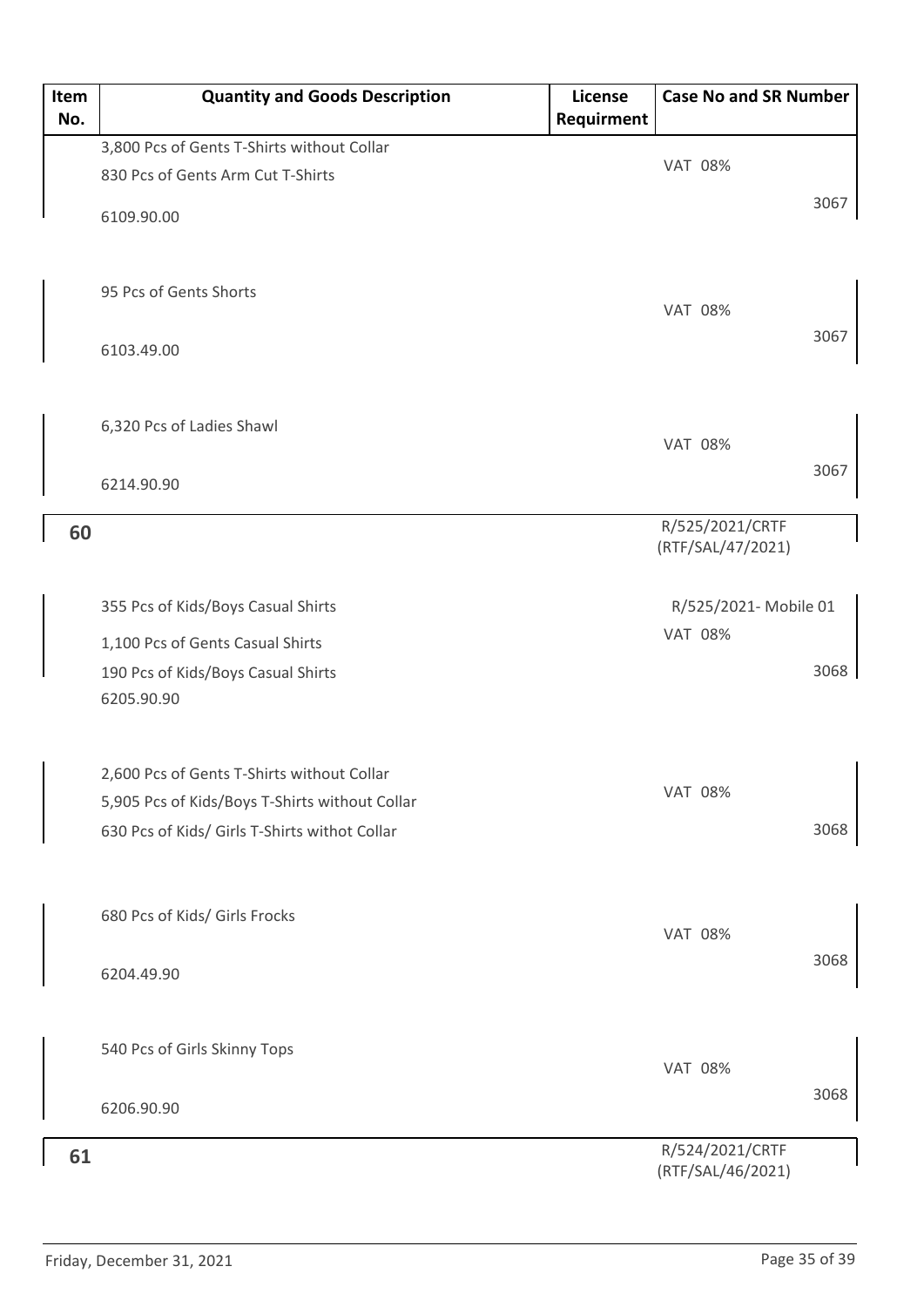| Item<br>No. | <b>Quantity and Goods Description</b>                      | License<br>Requirment | <b>Case No and SR Number</b> |      |
|-------------|------------------------------------------------------------|-----------------------|------------------------------|------|
|             | 945 Pcs of Gents T-Shirts withot Collar                    |                       | R/524/2021- Mobile 01        |      |
|             |                                                            |                       | <b>VAT 08%</b>               |      |
|             | 55 Pcs of Kids T-Shirts without Short                      |                       |                              |      |
|             | 975 Pcs of Kids T-Shirts without Collar                    |                       |                              |      |
|             | 565 Pcs of Kids/ Boys without Collar                       |                       |                              | 3069 |
|             | 6109.90.00                                                 |                       |                              |      |
|             | 430 Pcs of Gents Casual Shirts                             |                       | <b>VAT 08%</b>               |      |
|             | 6205.90.90                                                 |                       |                              | 3069 |
|             | 65 Pcs of Girls Leggings                                   |                       | <b>VAT 08%</b>               |      |
|             | 6104.69.00                                                 |                       |                              | 3069 |
|             | 175 Pcs of Kids Tops with Bottom                           |                       |                              |      |
|             | 490 Pcs of Ladies Blouses                                  |                       | <b>VAT 08%</b>               |      |
|             | 145 Pcs of Ladies Casual Tops without Collar<br>6206.90.90 |                       |                              | 3069 |
|             | 65 Pcs of Kids Trousers                                    |                       | <b>VAT 08%</b>               |      |
|             | 6204.69.90                                                 |                       |                              | 3069 |
|             | 130 Pairs of Kids/ Boys Sandals                            |                       |                              |      |
|             | 455 Pairs of Ladies Sadals                                 |                       | <b>VAT 08%</b>               |      |
|             | 6402.99.00                                                 |                       |                              | 3069 |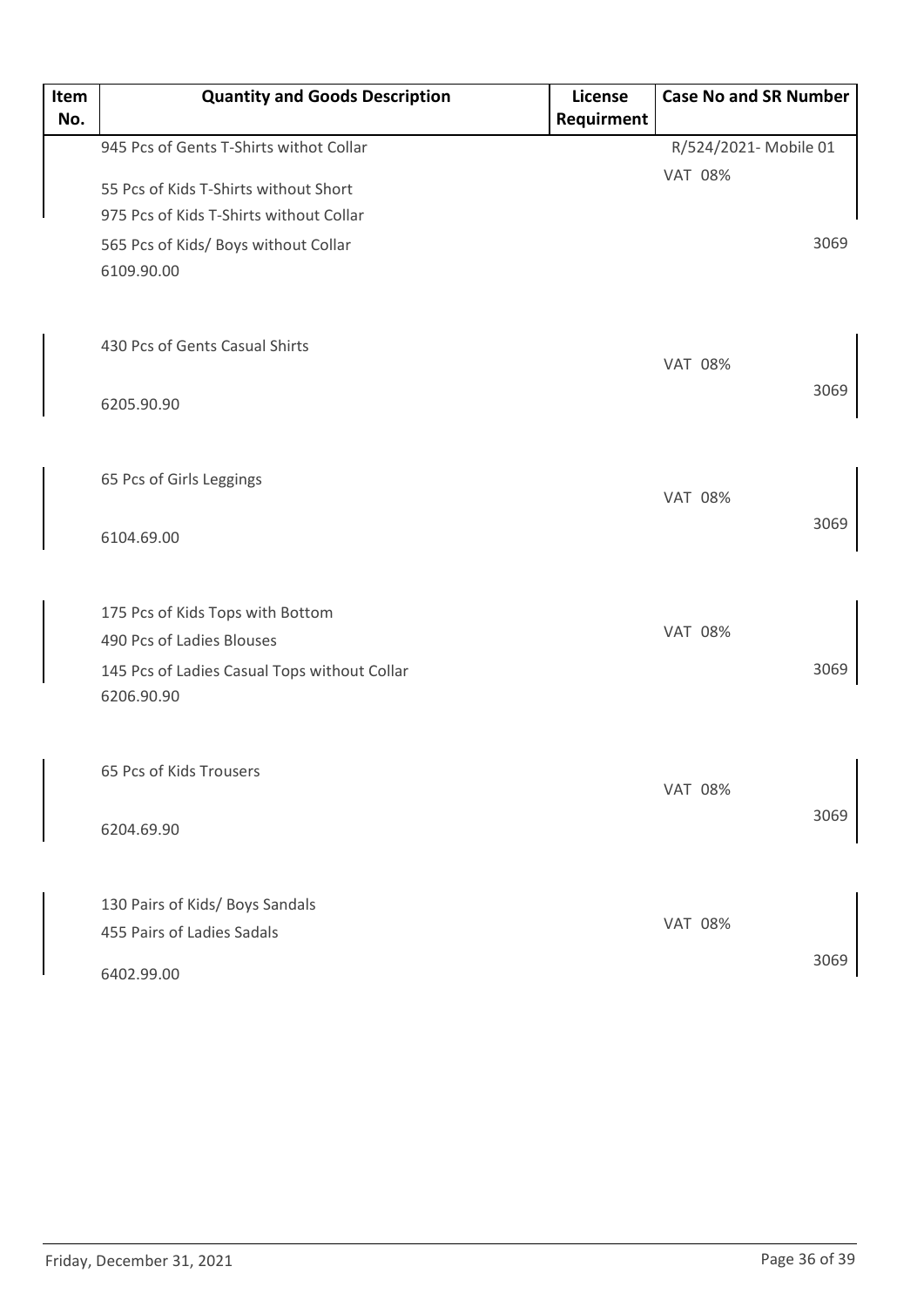| Item | <b>Quantity and Goods Description</b>    | License    | <b>Case No and SR Number</b>  |      |
|------|------------------------------------------|------------|-------------------------------|------|
| No.  |                                          | Requirment |                               |      |
|      | 310 Pcs of Kids/Girls Frocks             |            | <b>VAT 08%</b>                |      |
|      | 80 Pcs of Kids/ Girls Salwar             |            |                               |      |
|      | 20 Pcs of Kids/ Girls Skirts & Blouses   |            |                               | 3069 |
|      | 115 Pcs of Kids/ Girls Top with Leggings |            |                               |      |
|      | 180 Pcs of Ladies Salwar Kits            |            |                               |      |
|      | 6204.49.90                               |            |                               |      |
|      | <b>SLFFA T2 Warehouse</b>                |            |                               |      |
|      |                                          |            | ACT/2020/00001/CCR/00419      |      |
| 62   |                                          |            |                               |      |
|      |                                          |            |                               |      |
|      | 3600 Pairs of Baby Shoes (China)         |            | T2/SR/01/2020                 |      |
|      |                                          |            | <b>VAT 08%</b>                |      |
|      | 6404.19.00                               |            |                               | 2569 |
|      | <b>SPO - Katunayake</b>                  |            |                               |      |
|      |                                          |            |                               |      |
| 63   |                                          |            | PREV/FPO/5237/2015/CCR/10428  |      |
|      |                                          |            |                               |      |
|      | 145 Pcs of Inner Soles                   |            |                               |      |
|      |                                          |            | <b>VAT 08%</b>                |      |
|      | 6406.90.99                               |            | PAL- 10%                      | 2467 |
|      | <b>Sub Preventive Office Biyagama</b>    |            |                               |      |
|      |                                          |            |                               |      |
| 64   |                                          |            | BCD/2020/009/CCR/602          |      |
|      |                                          |            |                               |      |
|      | 1810 Kg of Polished Granite Slabs        |            |                               |      |
|      | Country of Origin: Sri Lanka             |            | <b>VAT 08%</b>                |      |
|      |                                          |            | PAL- 10%                      | 2597 |
|      | 6802.23.00                               |            |                               |      |
|      | <b>Transco - Wattala</b>                 |            |                               |      |
|      |                                          |            |                               |      |
| 65   |                                          |            | CINT/RMU/2019/00041/CCR/00824 |      |
|      |                                          |            |                               |      |
|      | 1792 Pairs of Mens Shoes                 |            |                               |      |
|      |                                          |            | <b>VAT 08%</b>                |      |
|      | 6402.99.00                               |            |                               | 2707 |
|      |                                          |            |                               |      |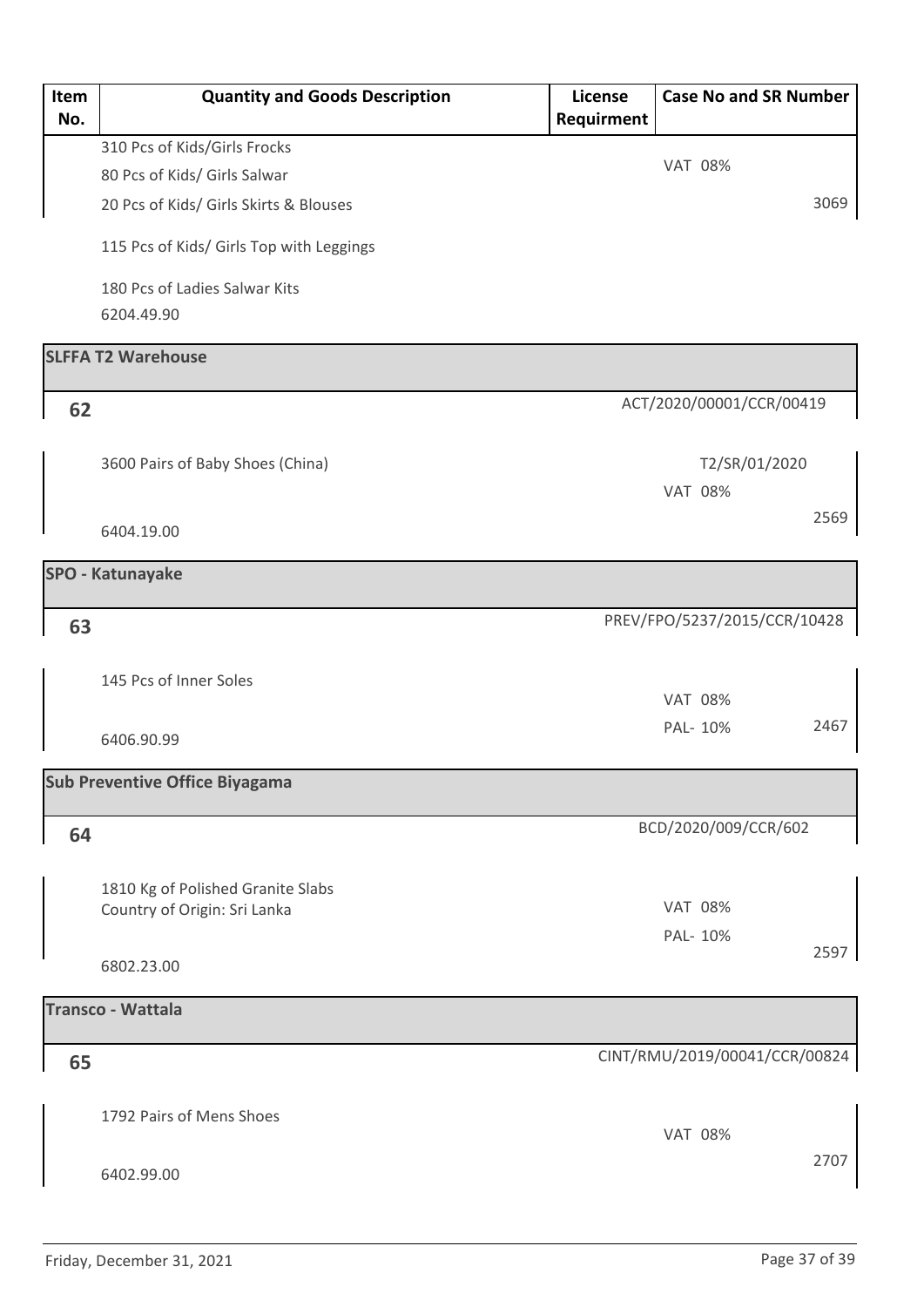| Item<br>No. | <b>Quantity and Goods Description</b> | License<br>Requirment |                | <b>Case No and SR Number</b> |      |
|-------------|---------------------------------------|-----------------------|----------------|------------------------------|------|
|             | 1235 Men's Shoes Large                |                       | <b>VAT 08%</b> |                              |      |
|             | 6402.99.00                            |                       |                |                              | 2707 |
|             | 126 Pairs of Ladies Sandals           |                       | <b>VAT 08%</b> |                              |      |
|             | 6402.20.00                            |                       |                |                              | 2707 |
|             | 1403 Pairs of Small Shoes             |                       | <b>VAT 08%</b> |                              |      |
|             | 6402.99.00                            |                       |                |                              | 2707 |
|             | 780 Pairs of Baby shoes               |                       | <b>VAT 08%</b> |                              | 2707 |
|             | 6402.99.00                            |                       |                |                              |      |
|             | 6763 Pairs of Small Shoes             |                       | <b>VAT 08%</b> |                              |      |
|             | 6402.99.00                            |                       |                |                              | 2707 |
|             | 664 Pcs of Brassieres                 |                       | <b>VAT 08%</b> |                              | 2707 |
|             | 6208.99.00                            |                       |                |                              |      |
|             | 216 Pcs of Brassieres (Large)         |                       | <b>VAT 08%</b> |                              |      |
|             | 6208.99.00                            |                       |                |                              | 2707 |
|             | 5715 pcs of T- Shirts                 |                       | <b>VAT 08%</b> |                              |      |
|             | 6109.90.00                            |                       |                |                              | 2707 |
|             | Trico - UPB Ware House - Galle        |                       |                |                              |      |